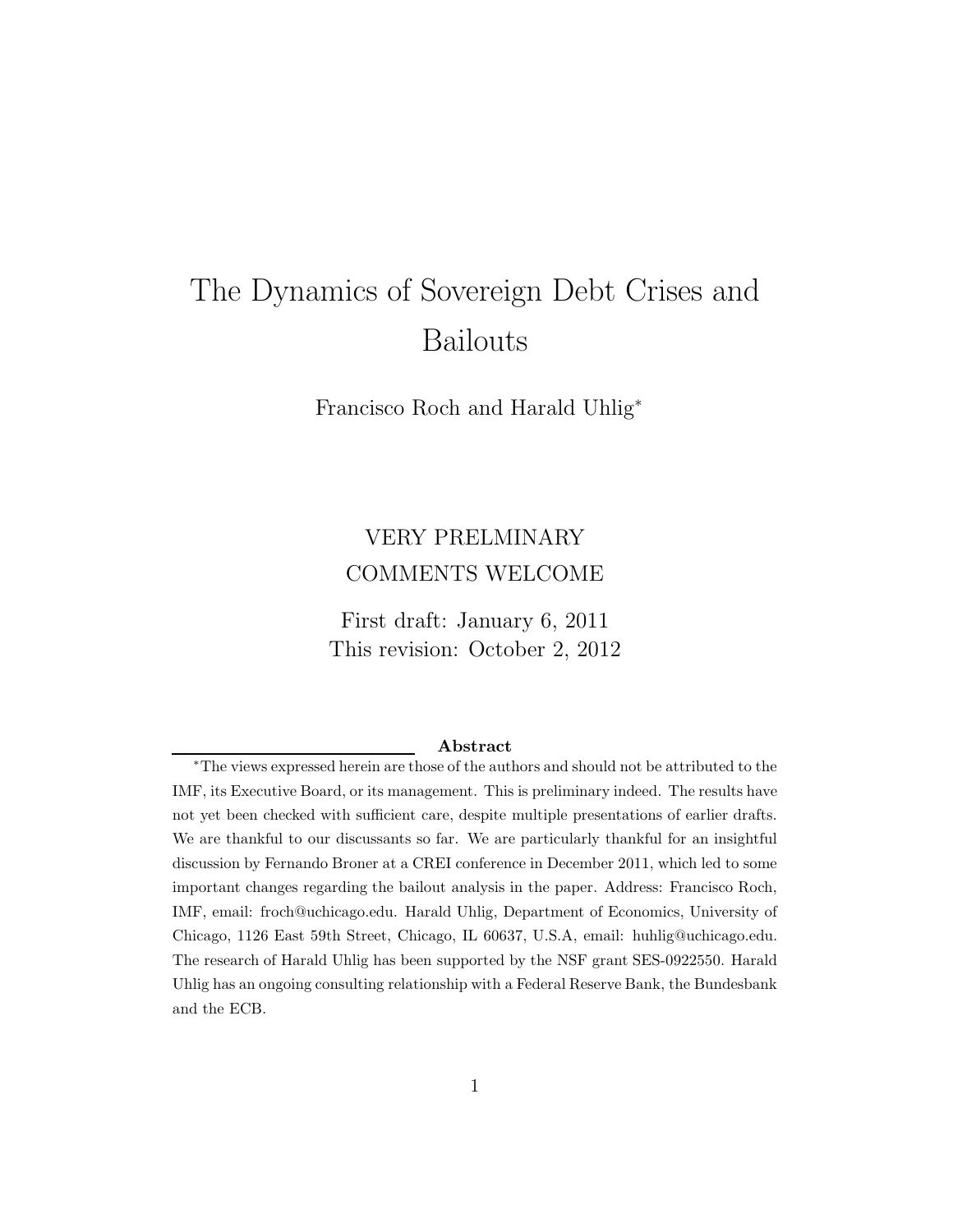Inspired by the European debt crisis since 2010, this paper provides a theoretical framework to analyze the dynamics of a sovereign debt crisis and bailouts. To do so, we draw on three sets of literatures. First, Arellano (2008) has shown how "bad luck" can lead to a sovereign debt crisis. Second, Cole-Kehoe (1996,2000) have shown how multiplicity of equilibria can lead to a buyers strike. Finally, the impatience of policy makers as in Beetsma and Uhlig (1999) provides a reason why a country would be in a crisis zone in the first place. We introduce a bailout agency or large investor, and characterize the minimal actuarily fair intervention that restores the "good" equilibrium of Cole-Kehoe, relying on the market to provide residual financing.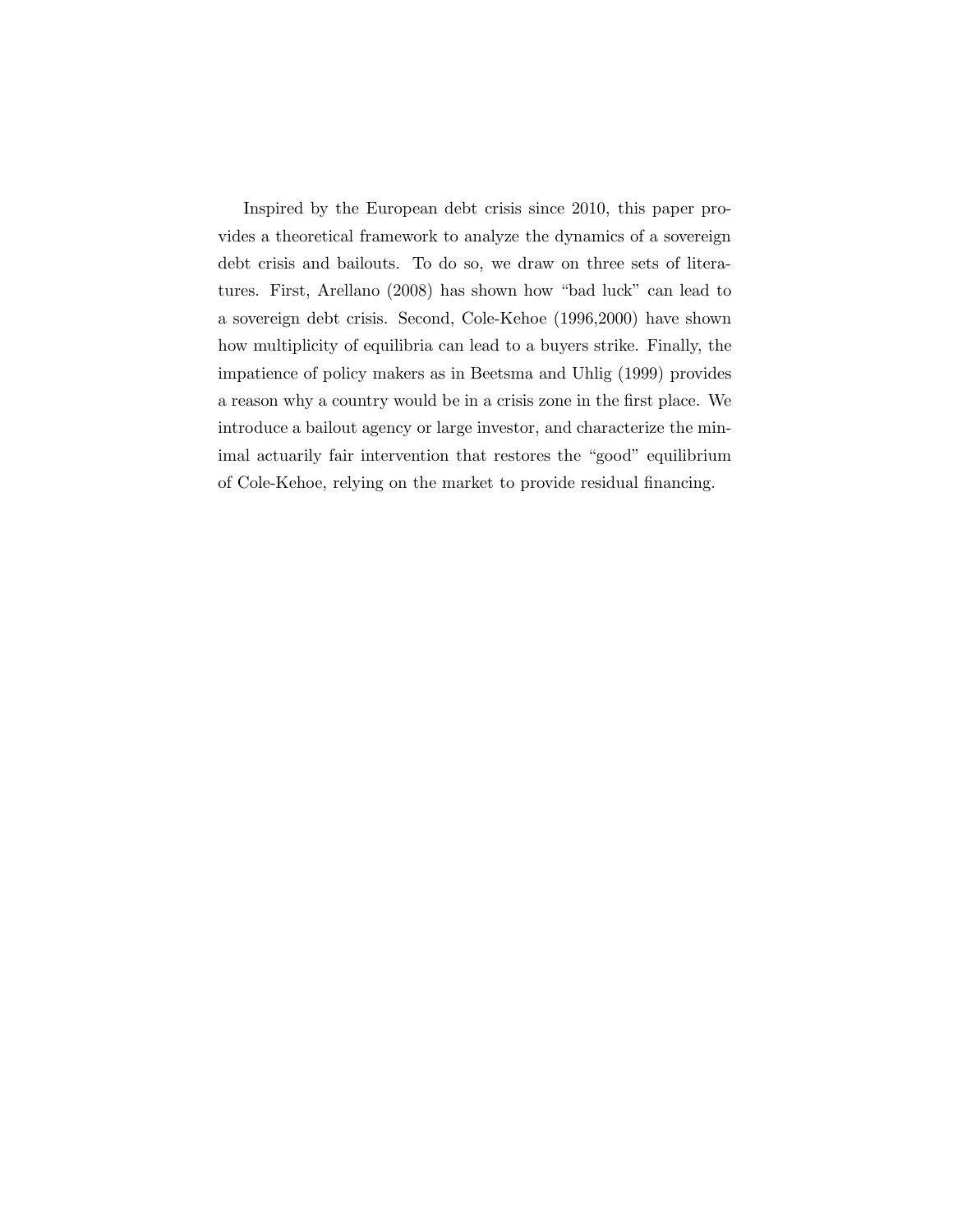Keywords:

JEL codes:

# 1 Introduction

Warnings and analyses of future sovereign debt crises in Europe and their impact on European monetary policy such as Uhlig (2003) seemed to have received little echo during an episode where such fears were judged unfounded. That has changed. Since 2010, doubts persist on financial markets that a number of countries such as Greece, Portugal, Spain or Italy will be able to repay their sovereign debt. Various bailouts and interventions have been proposed or been executed, with mixed success. This paper is motivated by these developments and seeks to understand the dynamics of sovereign debt crises in a single country, when there is an outside intervention by some bail-out agency. We characterize the minimal actuarily fair intervention that restores the "good" equilibrium of Cole-Kehoe (2000), relying on the market to provide residual financing. "Fair value" here means that the resources provided by the bail-out fund earn the market return in expectation. We believe this is an important benchmark.

The analysis of the dynamics of a sovereign debt crisis builds on and moderately extends three branches of the literature in particular. First, Arellano (2008) has analyzed the dynamics of sovereign default under fluctuations in income, and shown that defaults are more likely when income is low<sup>1</sup>. Second, Cole and Kehoe (1996,2000) have pointed out that debt crises may be

<sup>&</sup>lt;sup>1</sup>That may sound unsurprising, but is actually not trivial. Indeed the recursive contract literature typically implies incentive issues for contract continuation at high rather than low income states, see e.g. Ljungqvist-Sargent (2004).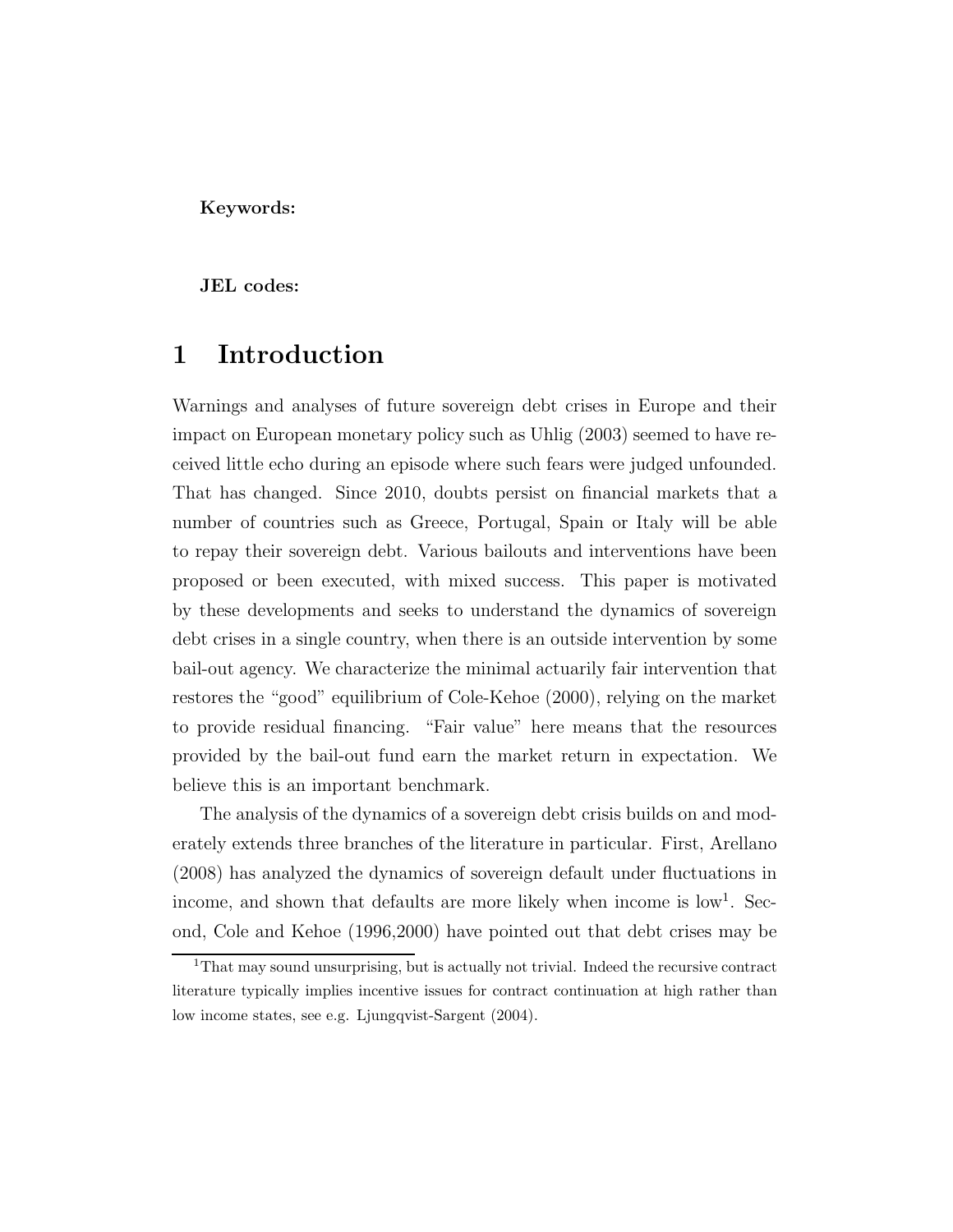self-fulfilling: the fear of a future default may trigger a current rise in default premia on sovereign debt and thereby raise the probability of a default in the first place. Both theories imply, however, that countries would have a strong incentive to avoid default-triggering scenarios in the first place. We therefore build on the political economy theories of the need for debt contraints in a monetary union of short-sighted fiscal policy makers as in to provide a rationale for a default-prone scenario, see e.g. Beetsma and Uhlig (1999) or Cooper, Kempf and Peled (2010).

We consider a bailout agency, modeled as a particularly large and infinitely lived investor and who is committed to rule out the sunspot-driven defaults of Cole-Kehoe (2000) per debt purchases, even if all other investors do not. We assume that this bailout agency seeks an actuarily fair return, and characterize the minimal intervention. The bailout agency will not prevent defaults due to fundamental reasons as in Arellano (2008) nor impose additional policy constraints such as conditionality as in e.g. Fink and Scholl (2011).

# 2 A model of sovereign default dynamics: no bailout agency.

This section closely follows Cole-Kehoe (2000) and Arellano (2008) and serves mainly to fix notation and assumptions. We assume that there is a single fiscal authority, which finances government consumption  $c_t \geq 0$  with tax receipts  $y_t \geq 0$  and assets  $B_t \in \mathbf{R}$  (with positive values denoting debt, in reverse of the notation used in Arellano (2008)), in order to maximize its utility

$$
U = \sum_{t=0}^{\infty} \beta^t (u(c_t) - \chi_t \delta_t)
$$
 (1)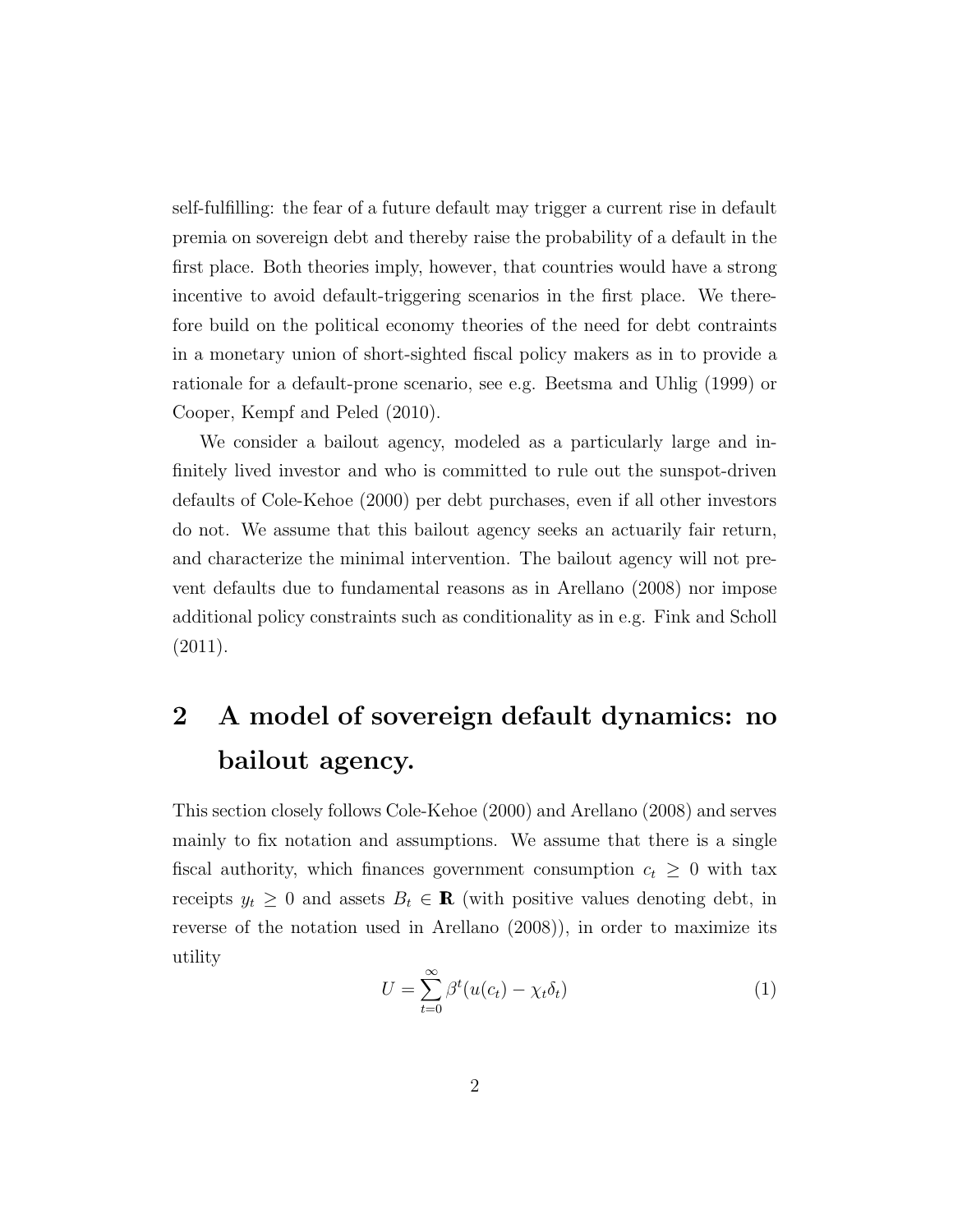where  $\beta$  is the discount factor of the policy maker,  $u(\cdot)$  is a strictly increasing, strictly concave and twice differentiable felicity function,  $\chi_t$  is an exogenous one-time utility cost of default and  $\delta_t \in \{0,1\}$  is the decision to default in period t. We shall assume that tax receipts  $y_t$  are exogenous<sup>2</sup>, while consumption, the level of debt and the default decisions are endogenous and chosen by the government.

In Arellano (2008) as well as Cole and Kehoe (2000), this is the utility of the representative household,  $y_t$  is total output and  $c_t$  is the consumption of the household, i.e. the fiscal authority is assumed to maximize welfare. The structure assumed here is mathematically the same, and consistent with that interpretation. It is also consistent with our preferred interpretation, where the utility function represents the preferences of the policy maker. For example, given the uncertainty of re-election, a policy maker may discount the future more steeply than would the private sector. Spending may be on groups that are particularly effective in lobbying the government. Finally,  $y_t$ should then be viewed as tax receipts, not national income.

A more subtle difference is the cost of a default, modeled here as a onetime utility cost  $\chi_t$ , while it is modelled as a fractional loss in output in Arellano (2008) with Cole and Kehoe (2000). Note, however, that  $c_t = y_t$  in default, and that at least for log-preferences,  $u(c_t) = \log(c_t)$ , a proportional decline in consumption each period following the default can equivalently be written as a one-time loss in utility. The utility cost formulation provides a free parameter to fine-tune the quantitative implications of the baseline specification of the model: a feature that we shall exploit in the numerical analysis.

In each period, the government enters with some debt level  $B_t$  and the tax receipts  $y_t$  as well as some other random variables are realized. Traders on financial markets are assumed to be risk neutral and discount future

<sup>&</sup>lt;sup>2</sup>It may be interesting to endogenize tax collection!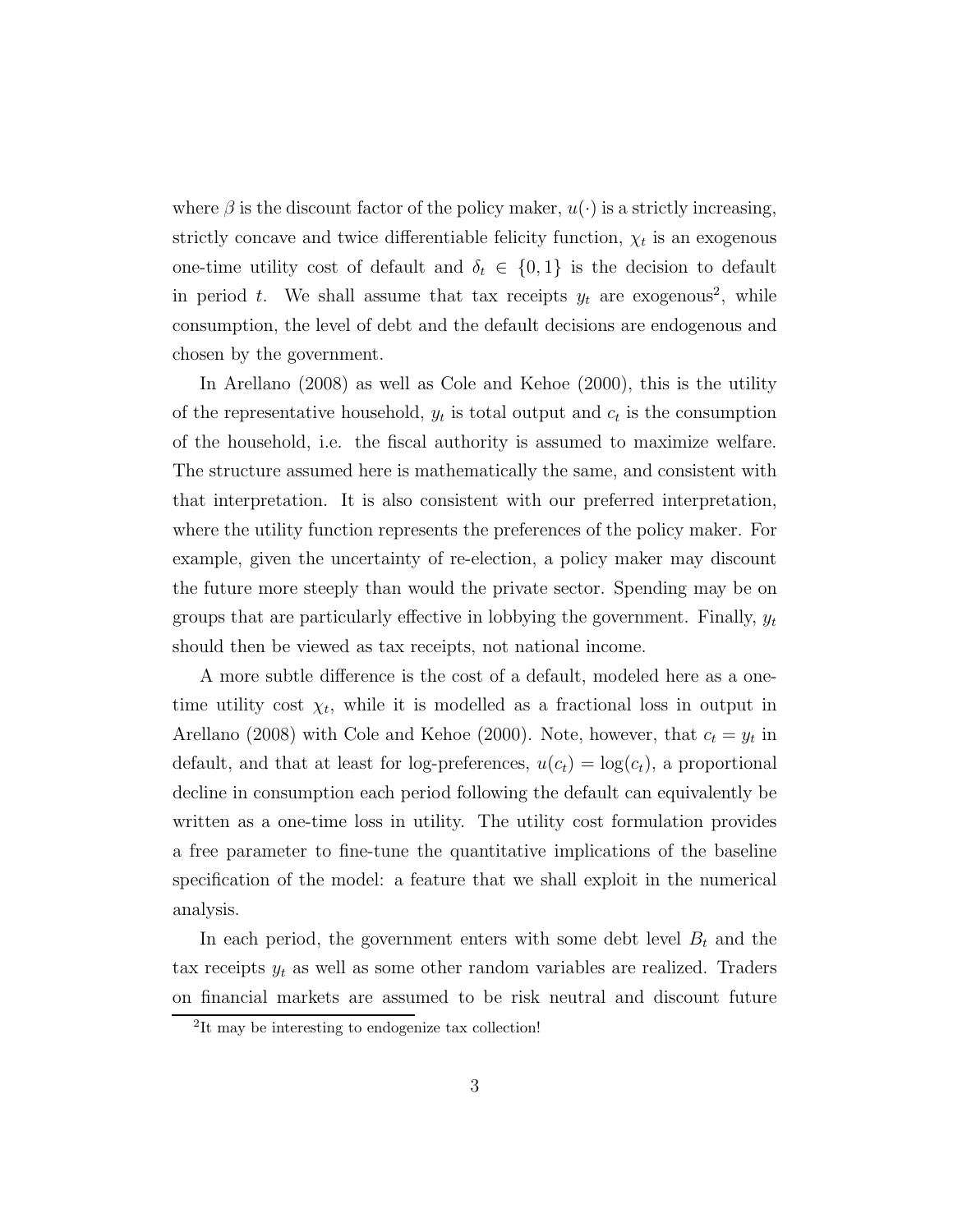repayments of debt at some return R, and price new debt  $B_{t+1}$  according to some market pricing schedule  $q_t(B_{t+1})$ . Given the pricing schedule, the government then first makes a decision whether or not to default on its existing debt. If so, it will experience the one-time exogenously given default utility loss  $\chi_t$ , be excluded from debt markets until re-entry, and simply consume its output,  $c_t = y_t$  in this as well as all future periods, while excluded from debt markets. We assume that re-entry to the debt market happens with probability  $0 \leq \alpha < 1$ , drawn iid each period, and that re-entry starts with a debt level of zero. If the government does not default, it will choose consumption and the new debt level according to the budget constraint

$$
c_t + (1 - \theta)B_t = y_t + q_t(B_{t+1})(B_{t+1} - \theta B_t)
$$
\n(2)

where  $0 < \theta \leq 1$  is a parameter, denoting the fraction of debt that currently needs to be repaid. The parameter  $\theta$  allows to study the effect of altering the maturity structure: the lower  $\theta$ , the longer the maturity of government debt. The remainder of the debt  $\theta B_t$  will be carried forward, with the government issuing the new debt  $B_{t+1} - \theta B_t$ .

#### 2.1 State space representation

We shall restrict attention to the following state-space representations of the equilibrium. At the beginning of a period, the aggregate state

$$
s = (B, d, z) \tag{3}
$$

describes the endogenous level of debt  $B$ , the default status  $d$  and some exogenous variable  $z \in Z$ . We assume that z follows a Markov process and that all decisions can be described in terms of the state s. The probability measure describing the transition for z to z' shall be denoted with  $\mu(dz' | z)$ . More specifically, we shall assume that  $z$  is given by

$$
z = (y, \chi, \zeta) \tag{4}
$$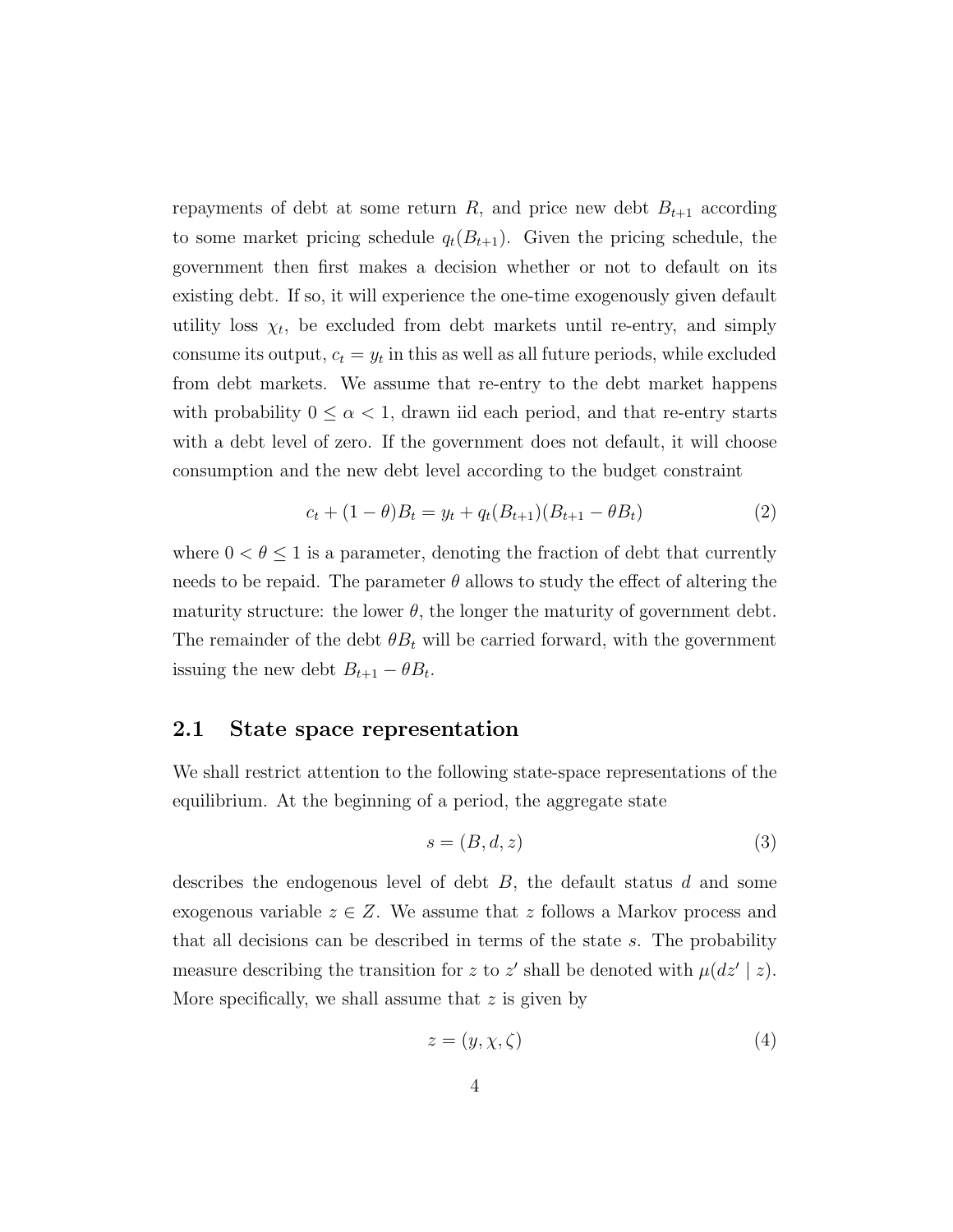We assume that  $y \in [y_L, y_H]$  with  $0 < y_L \le y_H$  either has a strictly positive and continuous density  $f(y \mid z_{\text{prev}})$ , given the previous Markov state  $z_{\text{prev}}$ . We assume that  $\chi \in \{\chi_L, \chi_H\}$  takes one of two possible values, with  $0 =$  $\chi_L \leq \chi_H$ . We assume that  $\zeta \in [0, 1]$  is uniformly distributed and denotes a "crisis" sunspot. We assume that the three entries in  $z$  are independent of each other, given the previous state. For most parts, we shall assume that z is iid, and that therefore the distributions for y and  $\chi$  also do not depend on  $z_{\text{prev}}$ . For notation, we shall use  $y(s)$  to denote the entry y in the state s, etc..

If the government does not default  $(\delta = 0)$ , the period-per-period budget constraint is

$$
c + (1 - \theta)B(s) = y(s) + q(B'; s)(B' - \theta B(s))
$$
\n(5)

where B' is the new debt level chosen by the government and where  $q(B'; s)$ is the pricing function for the new debt  $B'$ .

If the government defaults  $(\delta = 1)$ , the budget constraint is

$$
c = y(s) \tag{6}
$$

We assume that the government will be excluded from debt markets until it is given the possibility for re-entry. We assume that re-entry to the debt market happens with probability  $0 \leq \alpha < 1$ , drawn iid each period<sup>3</sup>, and that re-entry starts with a debt level of zero. In that case, "good standing"  $d = 0$  in the state s will be turned to "bad standing" or "in default"  $d = 1$ in the state s' following a default, and that  $d = 1$  is followed by  $d = 1$  with probability  $1 - \alpha$  and with  $d = 0$  with probability  $\alpha$ . There is no other role for d. The default decision of the government is endogenous and (assumed to be) a function of the state  $s, \delta = \delta(s)$ .

<sup>&</sup>lt;sup>3</sup>Technically, assume that re-entry happens if  $\zeta \leq \alpha$ , in order to achieve dependence on the state z.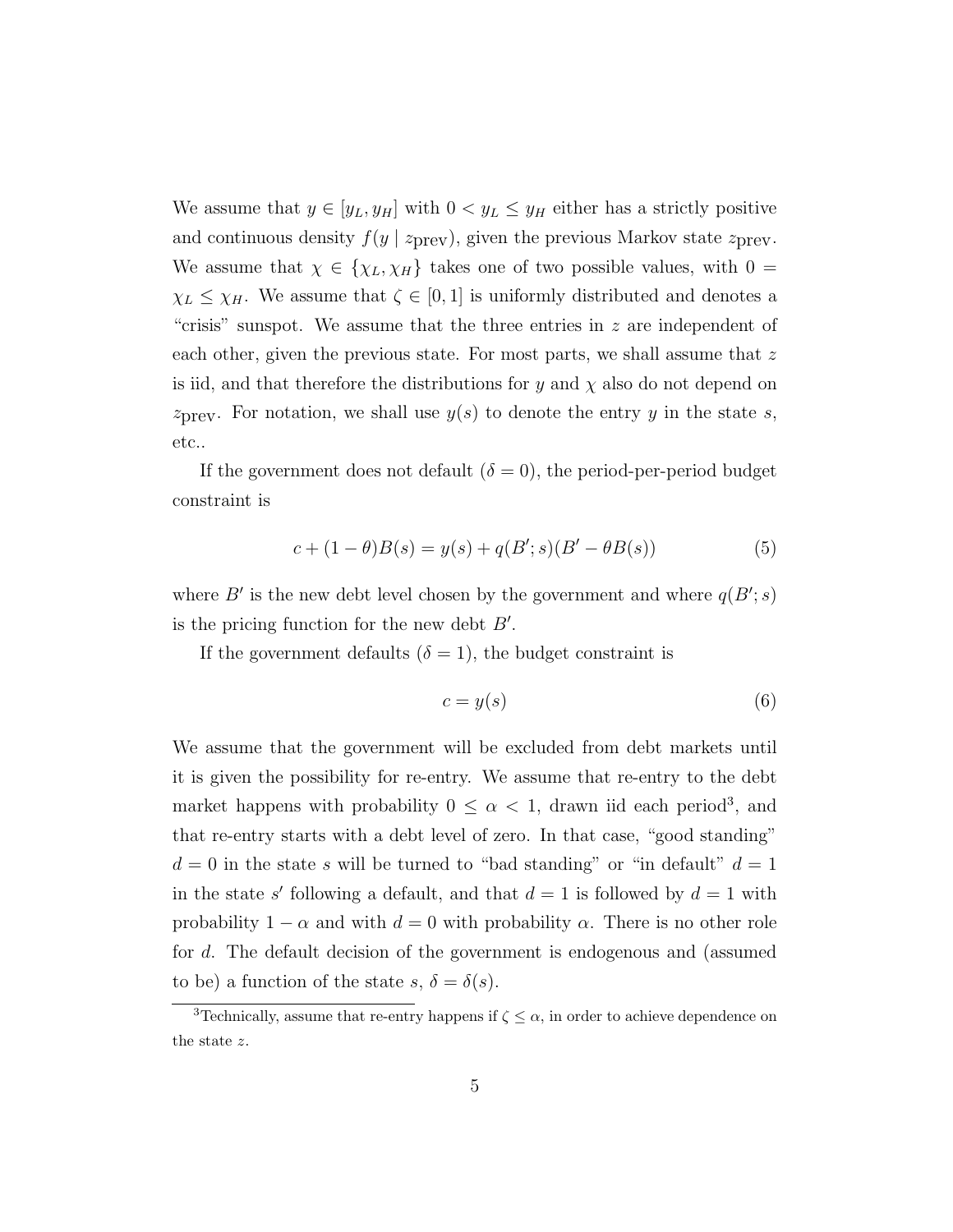We can now provide a recursive formulation of the decision problem for the government. The value function in the default state and after the initial default utility loss is given by

$$
v_D(z) = u(y(z)) + \beta(1 - \alpha)E[v_D(z') | z] + \alpha E[v_N D(s' = (0, 0, z')) | z]
$$
 (7)

Given the debt pricing schedule  $q(B; s)$ , the value from not defaulting is

$$
v_{ND}(s) = \max_{c, B'} \{ u(c) + \beta E [v(s') | z] |
$$
  

$$
c + (1 - \theta)B(s) = y(s) + q(B'; s)(B' - \theta B(s))
$$
  

$$
s' = (B', d(s), z') \}
$$

The overall value function is given by

$$
v(s) = \max_{\delta \in \{0,1\}} (1 - \delta) v_{ND}(s) + \delta(v_D(z(s)) - \chi(s))
$$
 (8)

Given parameters, a law of motion for  $z$ , an **equilibrium** is defined as measurable mappings  $q(B'; s)$  in B' and s as well as  $c(s)$ ,  $\delta(s)$  and  $B'(s)$  in s, such that

- 1. Given the pricing function  $q(B'; s)$ , the government maximizes its utility with the choices  $c(s)$ ,  $\delta(s)$  and  $B'(s)$ , subject to the budget constraint (5) and subject to the exclusion from financial markets for all periods, following a default.
- 2. The market pricing function  $q(B'; s)$  is consistent with risk-neutral pricing of government debt and discounting at the risk free return R.

#### 2.2 Debt pricing

This subsection of the analysis follows closely the analysis in Cole and Kehoe (2000) and Arellano (2008), adapted to the model at hand. Given a level of debt B and "good standing"  $d = 0$ , let

$$
D(B) = \{ z \mid \delta(s) = 1 \text{ for } s = (B, 0, z) \}
$$
\n(9)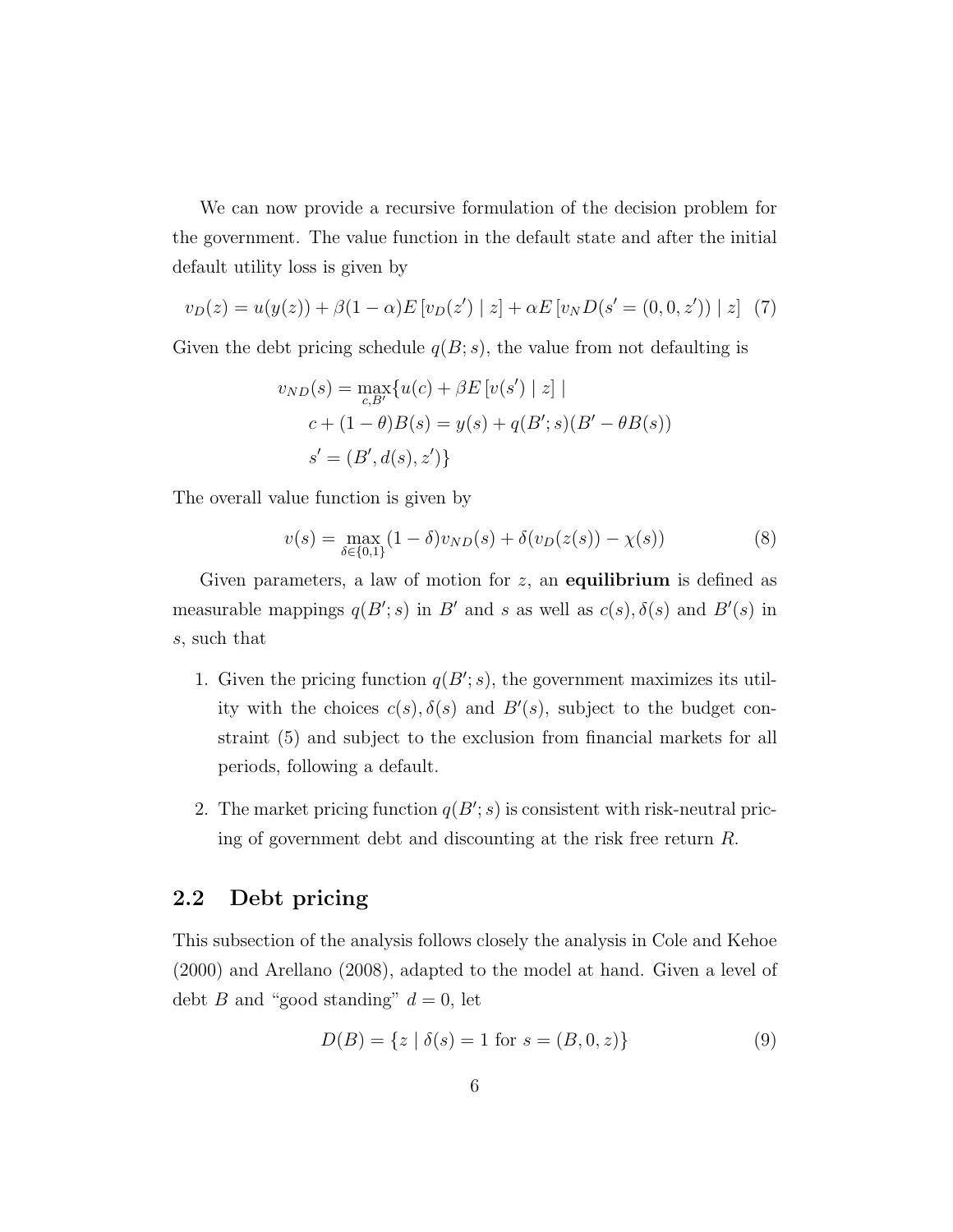be the default set, and let

$$
A(B) = \{ z \mid \delta(s) = 0 \text{ for } s = (B, 0, z) \}
$$
 (10)

be the set of all z, such that the government will not default and instead, continue to honor its debt obligations: both are (restricted to be) a measurable set, according to our equilibrium definition. The disjoint union of  $D(B)$ and  $A(B)$  is the entire set Z. Define the market price for debt, in case of no current default, i.e.

$$
\bar{q}(B';s) = \frac{1}{R} \int_{z' \in A(B)} (1 - \theta + \theta q(B(s' = (B', 0, z')))) \mu(dz' | z)
$$
(11)

Here and below, we use the notation  $B(s' = (B', 0, z'))$  to denote the new debt level  $B(s')$ , given the new state  $s' = (B', 0, z')$ . A shorter, more accurate, but perhaps more confusing notation would simply be  $B((B', 0, z'))$ . Due to risk neutral discounting, this is the market price of debt, if there is no default "today". Define the probability of a continuation next period per

$$
P(B'; s) = \text{Prob}(z' \in A(B') \mid s) = E\left[1_{\delta(s')=0} \mid s\right]
$$
 (12)

If  $\theta = 0$ , i.e., if all debt has the maturity of one period only, then

$$
\bar{q}(B';s) = \frac{1}{R}P(B';s)
$$
\n<sup>(13)</sup>

We need to check, whether there could be a default "today". We shall impose the following assumption.

**Assumption A. 1** Given a state s, either  $q(B'; s) = \bar{q}(B'; s)$  for all B' or  $q(B'; s) = 0$  for all B'.

This assumption rules out equilibria, where, say, the market expects a current default, if the government tries to finance some future debt level  $B'$ , but not for others<sup>4</sup>

<sup>4</sup>Cole and Kehoe (2000) finesse this issue with more within-period detail, having the government first sell new debt at some pricing schedule, before taking the default decision.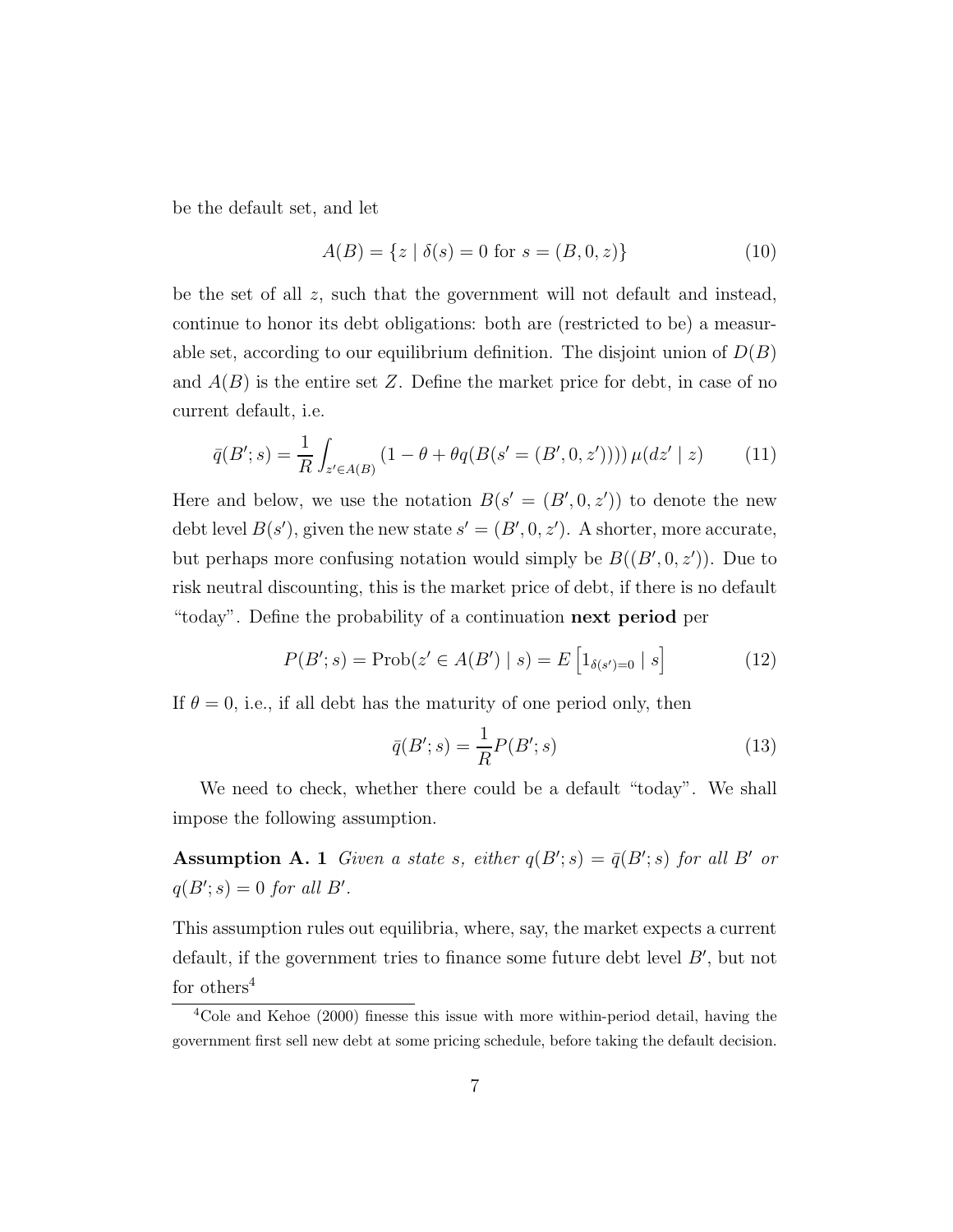We now turn to analyzing the possibility for a self-fulfilling expectation of a default. Define the value of not defaulting, if the market prices are consistent with current debt repayment,

$$
\bar{v}_{ND}(s) = \max_{c, B'} \{ u(c) + \beta E [v(s') | z] |
$$
  

$$
c + (1 - \theta)B(s) = y(s) + \bar{q}(B'; s)(B' - \theta B(s))
$$
  

$$
s' = (B', d(s), z') \}
$$

where it should be noted that the continuation value function is as before, i.e. given by (8). Define the value of not defaulting, if the market prices are consistent with a current default,

$$
\underline{v}_{ND}(s) = \max_{c, B'} \{ u(c) + \beta E \left[ v(s') \mid z \right] \mid
$$

$$
c + (1 - \theta)B(s) = y(s)
$$

$$
s' = (B', d(s), z') \}
$$

With that, define two bounds for the current debt levels  $B$ , see also figure 18. Above the upper bound  $B \geq \overline{B}(z)$ , the government finds it optimal to default today, even if the market was willing to finance future debt in the absence of a default now, i.e. even if  $q(B'; s) = \bar{q}(B'; s)$ . Above the lower bound  $B \geq \underline{B}(z)$ , the government finds it optimal to default, if the market thinks it will do so and therefore is unwilling to finance further debt,  $q(B'; s) = 0$ . I.e., let

$$
\bar{B}(z) = \inf\{B \mid \bar{v}_{ND}(s = (B, 1, z)) \le v_D(z(s)) - \chi(s = (B, 1, z))\}
$$
(14)

as well as

$$
\underline{B}(z) = \inf \{ B \mid \underline{v}_{ND}(s = (B, 0, z)) \le v_D(z(s)) - \chi(s = (B, 0, z)) \} \tag{15}
$$

Whether or not there will be a default at some debt level B between these bounds will be governed by the sunspot random variable  $\zeta$ . As in Cole-Kehoe (2000), we shall assume that the probability of a default in this range is some exogenously given probability  $\pi$ .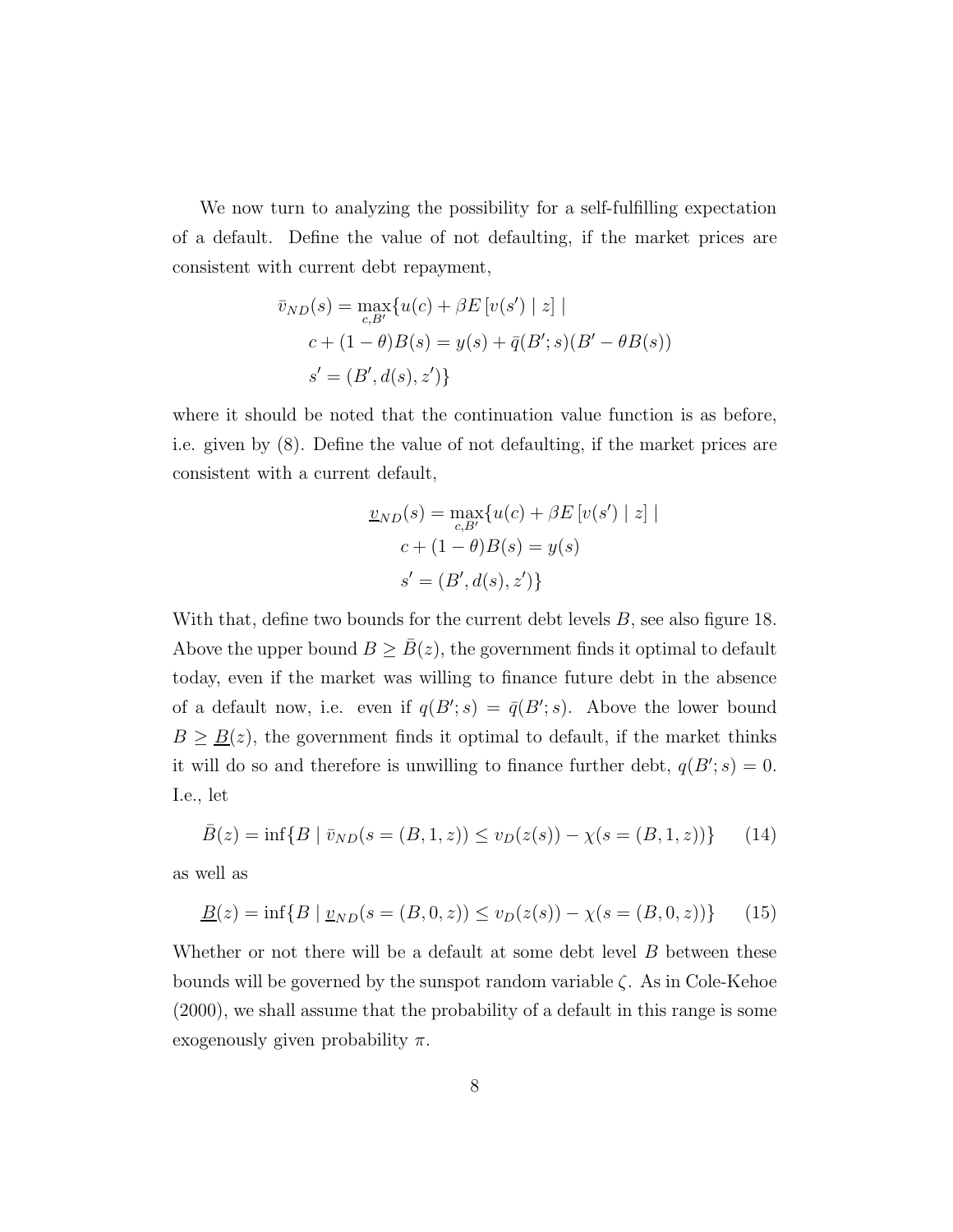**Assumption A. 2** For some parameter  $\pi \in [0,1]$ , and all s with  $\underline{B}(z) \leq$  $B(s) \leq \overline{B}(z)$ , we have  $q(B'; s) = \overline{q}(B'; s)$ , if  $\zeta(s) \geq \pi$  and  $q(B'; s) = 0$ , if  $\zeta < \pi$ .

Note that the assumption relates endogenous objects to each other.

The equilibrium will therefore look as follows (up to breaking indifference at the boundary points):

- 1. If  $B > \overline{B}(z)$ , the government will default now and not be able to sell any debt. The market price for new debt will be zero.
- 2. If  $\underline{B}(z) \leq B \leq \overline{B}(z)$ , the government will
	- (a) default with probability  $\pi$  (more precisely, for  $\zeta(z) < \pi$ ), and the market price for new debt will be zero,
	- (b) continue with probability  $1-\pi$  (more precisely, for  $\zeta(z) \geq \pi$ ), and the market price for new debt will be  $\bar{q}(B'; s)$ .
- 3. If  $B < \underline{B}(z)$ , the government will not default, and the market price for debt will be given by  $\bar{q}(B'; s)$ .

Following Cole and Kehoe (2000), we shall use the term "crisis zone" for the maximal range for new debt, for which there might be a "sunspot" default next period, i.e. for

$$
B' \in \mathcal{B} = \left[ \min \underline{B}(z), \max \bar{B}(z) \right]
$$

Note that safe debt will be priced at  $q^*$  satisfying

$$
q^* = \frac{1}{R}(1 - \theta + \theta q^*)
$$

and is therefore given by

$$
q^* = \frac{1 - \theta}{R - \theta} \tag{16}
$$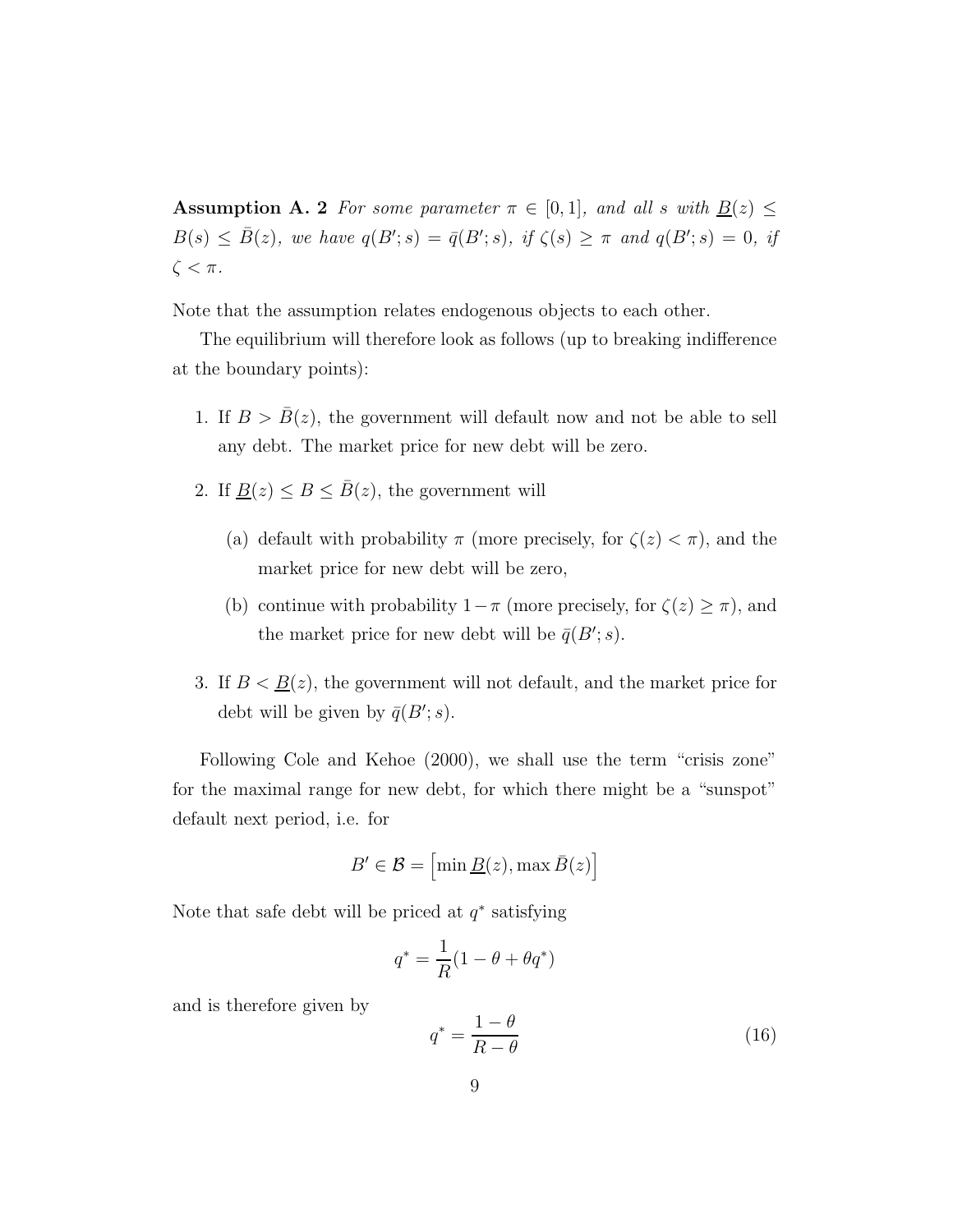Conversely, given some price  $q$ , one can infer the implicit equivalent safe rate

$$
R(q) = \theta + \frac{1 - \theta}{q} \tag{17}
$$

To denote the dependence of the equilibrium on the sunspot parameter  $\pi$  or the dependence on the debt duration parameter  $\theta$ , we shall use them as superscripts, if needed. Some analysis for the no-bailout case and some insights into the stationary distribution of debt and their dependence on the discount factor are in appendix B.

## 3 Bailouts

We now introduce the possibility for a bailout per a large and infinitely lived, risk neutral outside investor. More precisely, we envision a facility with sufficiently deep pockets (backed by, say, governments other than the one under consideration here), which aims at ensuring the selection of the "good" equilibrium, while earning the market rate of return in expectation on its bond holdings. I.e., we imagine that this bailout facility insists on actuarily fair pricing. It may well be that actual policy interventions amount to a subsidy or perhaps even a penalty. We view the actuarily fair "restorationof-the-good-equilibrium" as an important benchmark. It might be interesting to consider other mechanisms, which are not actuarily fair, as well, and we do so in the appendix C. An alternative is to examine the conditionality of such bailouts, combining help with insistence on fiscal discipline, see Fink-Scholl (2011).

If the bailout facility buys the entire debt, then the solution is easy in principle. It should calculate the  $\pi = 0$ -equilibrium described above, price debt accordingly, and let the country choose the debt level it wants, given this pricing schedule. Since the bailout facility is always there, also in the future, to guarantee the "good" equilibrium, the pricing is actuarily fair.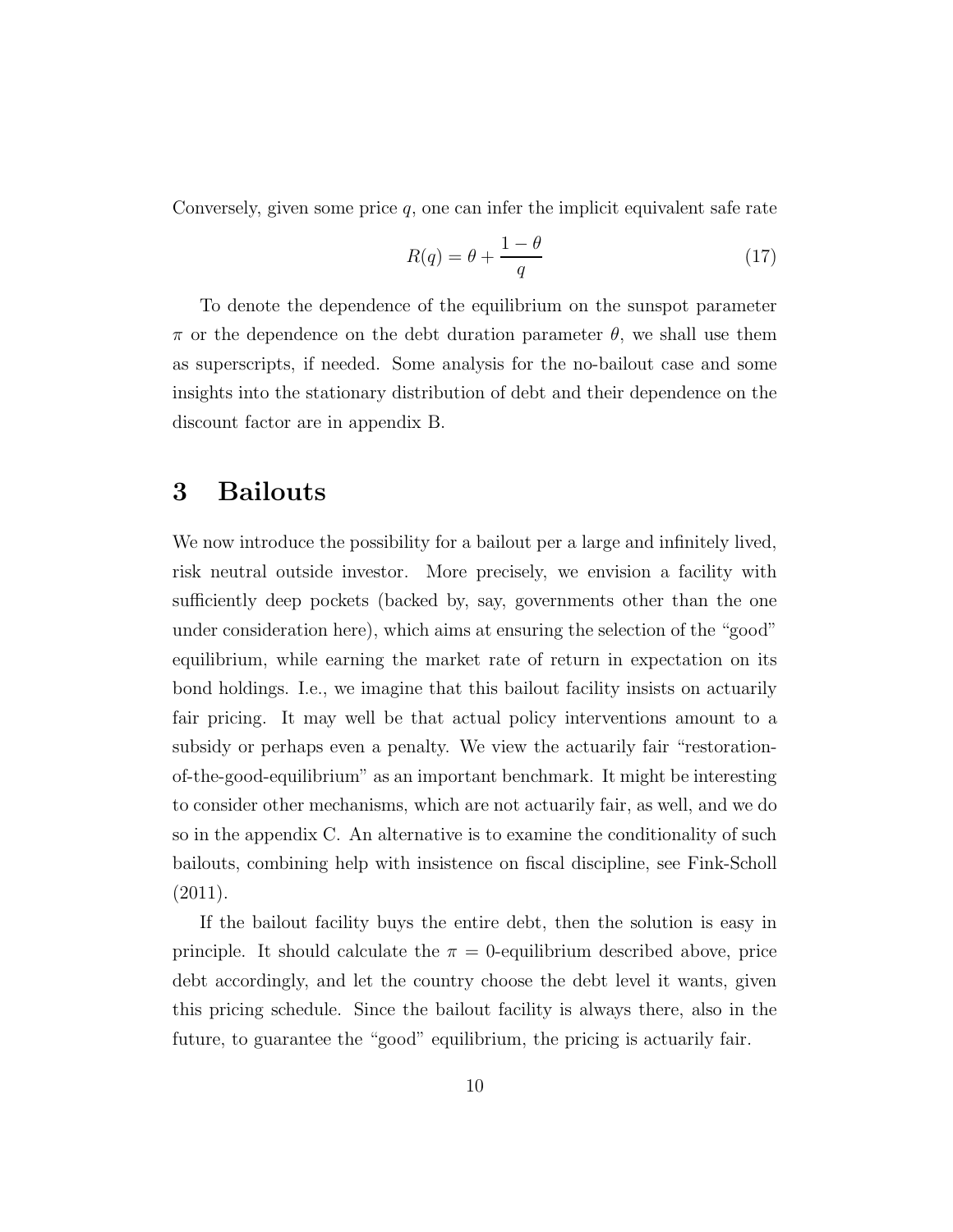There is generally no need to buy the entire debt, however, in order to assure the  $\pi = 0$  equilibrium. We therefore assume a minimal bailout facility. I.e., we characterize the minimal level of debt  $B'_a(s)$  such a facility needs to guarantee buying at the  $\pi = 0$  equilibrium price, so that markets must coordinate on this equilibrium. We assume that the facility buys at the  $\pi = 0$  equilibrium price, even if the rest of the market does not buy at all: this is only relevant "off-equilibrium". It is important in this construction, that the debt held by the facility is treated the same as the debt held by market participants. The country is indifferent between purchasing this debt from the facility or from the market, and so is the market. The guarantee just needs to be there, in the (now hypothetical) case that the market coordinates on the default outcome.

To characterize the minimal guarantee level  $B'_a(s)$ , we need to re-examine and slightly modify the value function of the government. We need an assumption about the continuation in the case that the market does not buy, and whether the buyers' strike persists or not. In order to truly characterize the minimal intervention, we make the "optimistic" assumption that a potential buyer's strike only lasts for one period, i.e., given the presence of the large investor, the continuation value following a no-default today shall be given by the value function valid for the  $\pi = 0$  equilibrium. Given the policy  $B'_a(s)$ , define the no default value under assistance (and current buyers' strike, except for the large investor) as

$$
\bar{v}_{ND;a}(s) = \max_{c,B'} \{ u(c) + \beta E \left[ v^{(\pi=0)}(s') \mid z \right] \mid
$$
  
\n
$$
c + (1 - \theta)B(s) = y(s) + q^{(\pi=0)}(B'; s)(B' - \theta B(s))
$$
  
\n
$$
B' \le B'_a(s)
$$
  
\n
$$
s' = (B', d(s), z') \}
$$
\n(18)

Note the second constraint, encapsulating the limit of the assistance. Let  $\epsilon > 0$  be a parameter and small number to break indifference. Given  $q^{(\pi=0)}$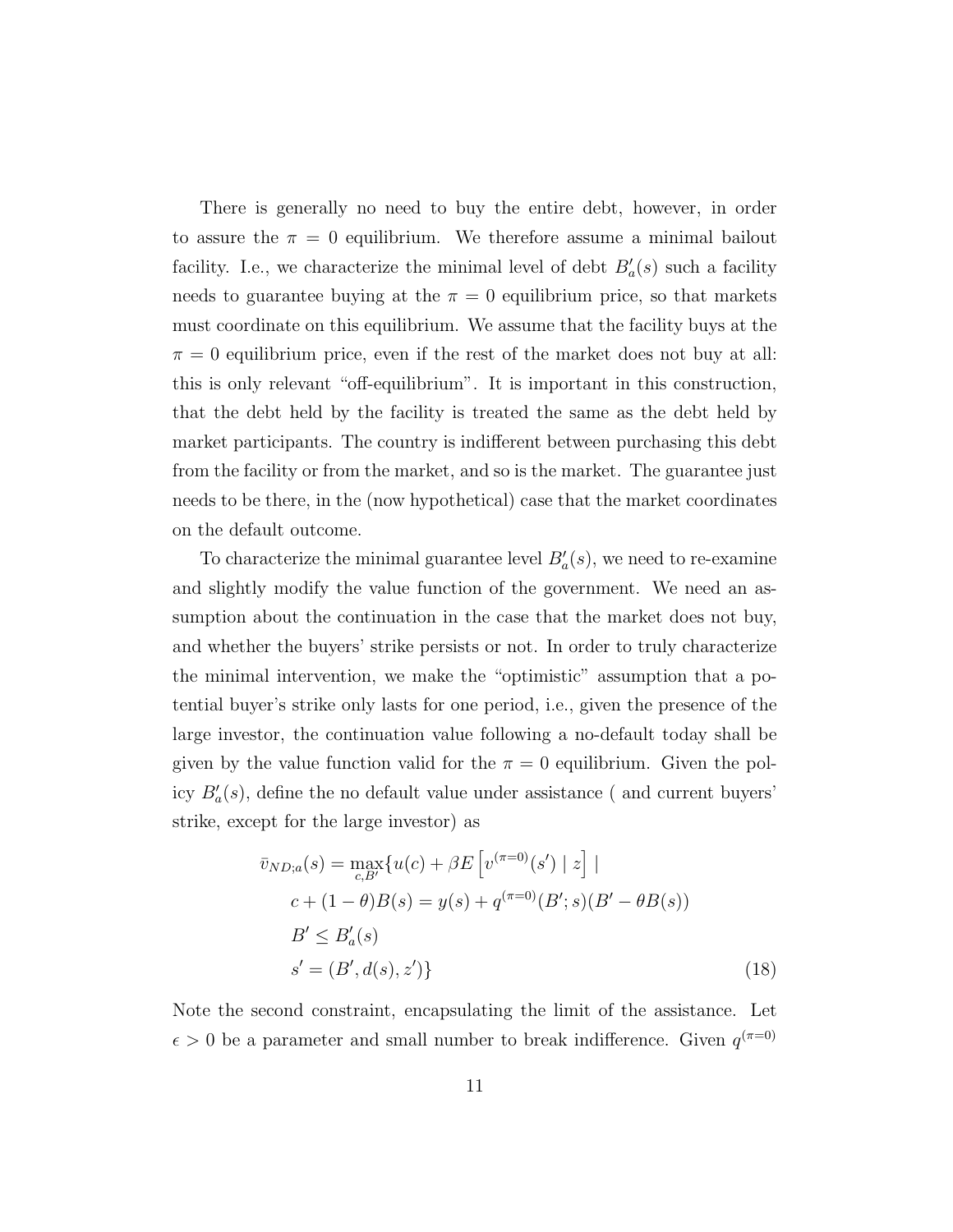and  $v^{(\pi=0)}$ , one can therefore solve for  $B'_a(s)$  "state by state" such that

$$
\underline{v}_{ND}(s = (B, 0, z)) = v_D(z(s)) - \chi(s = (B, 0, z)) + \epsilon \text{ for all } 0 \le B \le \bar{B}(z)
$$
\n(19)

where  $\bar{B}(z)$  is the maximum level of current debt consistent with no default in the  $\pi = 0$  equilibrium. For  $B > \bar{B}(z)$ , define  $B'_a(s) = 0$ , but do note, that  $q(B'; s) = 0$  for any  $B' > 0$  per definition of  $\overline{B}(z)$ . In other words, the facility could also provide the (meaningless) guarantee of willing to buy any positive level of debt  $B'_a(s)$  at a zero price.

**Proposition 1** Suppose  $B'_a(s)$  satisfies (19). Then,  $\underline{B}(z) = \overline{B}(z)$ , i.e, there will not be a default, unless debt exceeds  $\bar{B}(z)$ .

Proof: to be completed.  $\bullet$ 

In the iid case and with a constant embarrassment utility costs  $\chi > 0$  of defaulting, a bit more can be said. In that case, some constant value  $\beta \tilde{v}_D$ 

$$
\beta E[v_D(z')] \equiv \beta \tilde{v}_D
$$

is the continuation value from defaulting. Likewise, when receiving the full guarantee  $B'_a(s)$ , the continuation value of not defaulting is  $\beta \tilde{v}_{ND}(B'_a(s))$ , given by

$$
\beta E[v(B'_a(s),0,z')] = \beta \tilde{v}_{ND}(B'_a(s))
$$

Criterion (19) becomes

$$
u(y(s)) - u(y(s) + q^{(\pi=0)}(B'_a(s); s) (B'_a(s) - \theta B(s)) - (1 - \theta)B(s))
$$
 (20)  
=  $\beta \tilde{v}_{ND}(B'_a(s)) - \beta \tilde{v}_D - \chi - \epsilon$ 

comparing the current utility gain from defaulting to the utility continuation loss from defaulting, including the embarrassment cost  $\chi$ .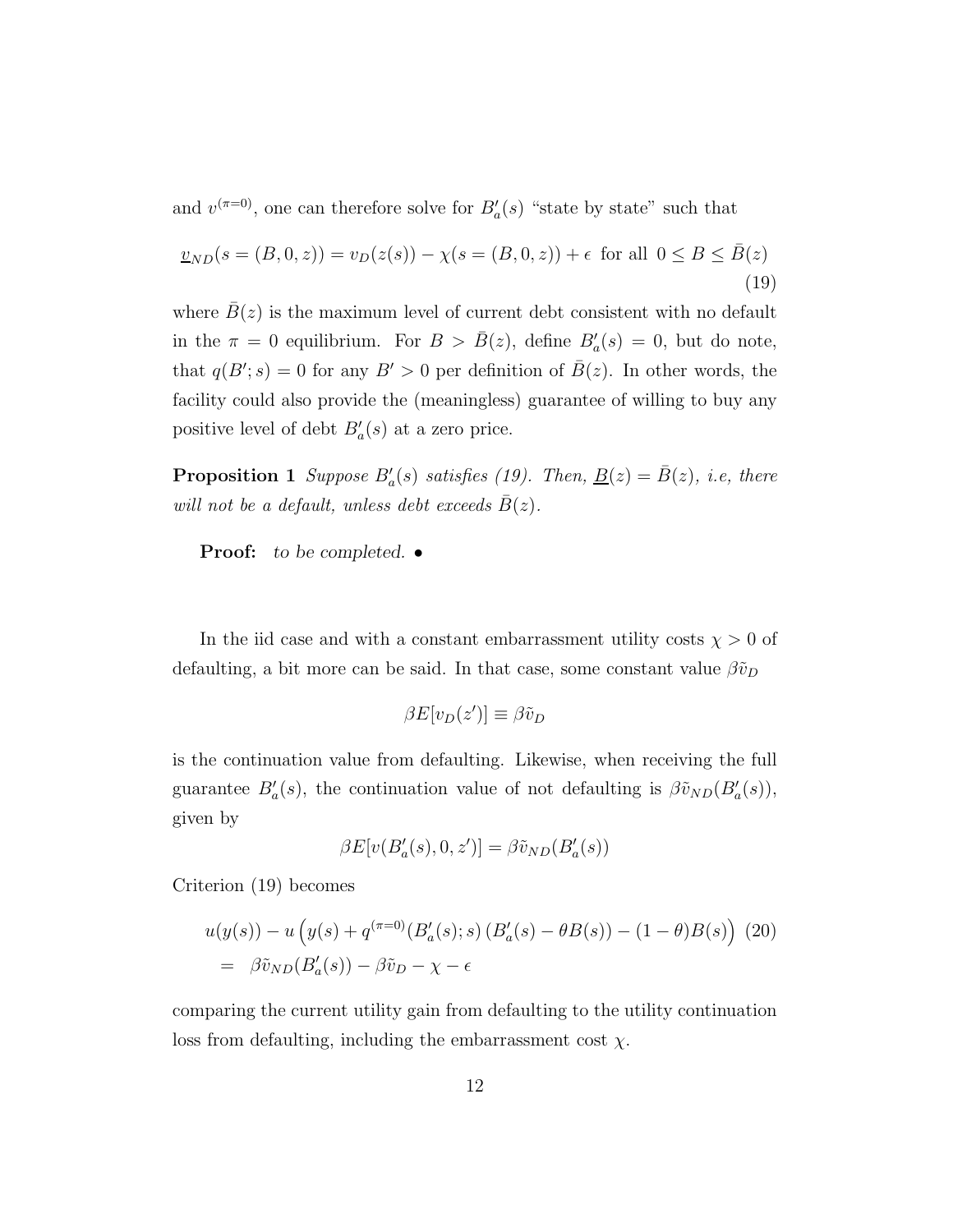**Proposition 2** In the iid and constant- $\chi$  case, we have

- 1. For two states  $s_1, s_2$ , if  $B(s_1) > B(s_2)$ , then  $B'_a(s_1) \ge B'_a(s_2)$ .
- 2. If  $B(s) > 0$ , then

$$
q^{(\pi=0)}(B'_a(s);s) (B'_a(s) - \theta B(s)) < (1 - \theta)B(s)
$$

- 3. For two states  $s_1, s_2$ , if  $y(s_1) > y(s_2)$ , then  $B'_a(s_1) \le B'_a(s_2)$ .
- 4. For two states  $s_1, s_2$ , if  $\chi(s_1) > \chi(s_2)$ , then  $B'_a(s_1) \leq B'_a(s_2)$ .

Proof: To be completed (and perhaps modified). The first part appears to be obvious. The second part is a version of proposition 2 in Arellano (2008), but may need some additional assumptions. The third follows from the second.  $\bullet$ 

### 4 A numerical example

This section presents the results of a numerical exercise, where the model is solved using value function iteration, see appendix A for more details. First we discuss the functional forms and parametrization, and then we give the results.

The government's within period utility function has the CRRA form

$$
u\left(c\right) = \frac{c^{1-\sigma} - 1}{1 - \sigma}
$$

We assume that the income process is a log-normal autoregressive process with unconditional mean  $\mu$ 

$$
\log(y_{t+1}) = (1 - \rho)\mu + \rho \log(y_t) + \varepsilon_{t+1}
$$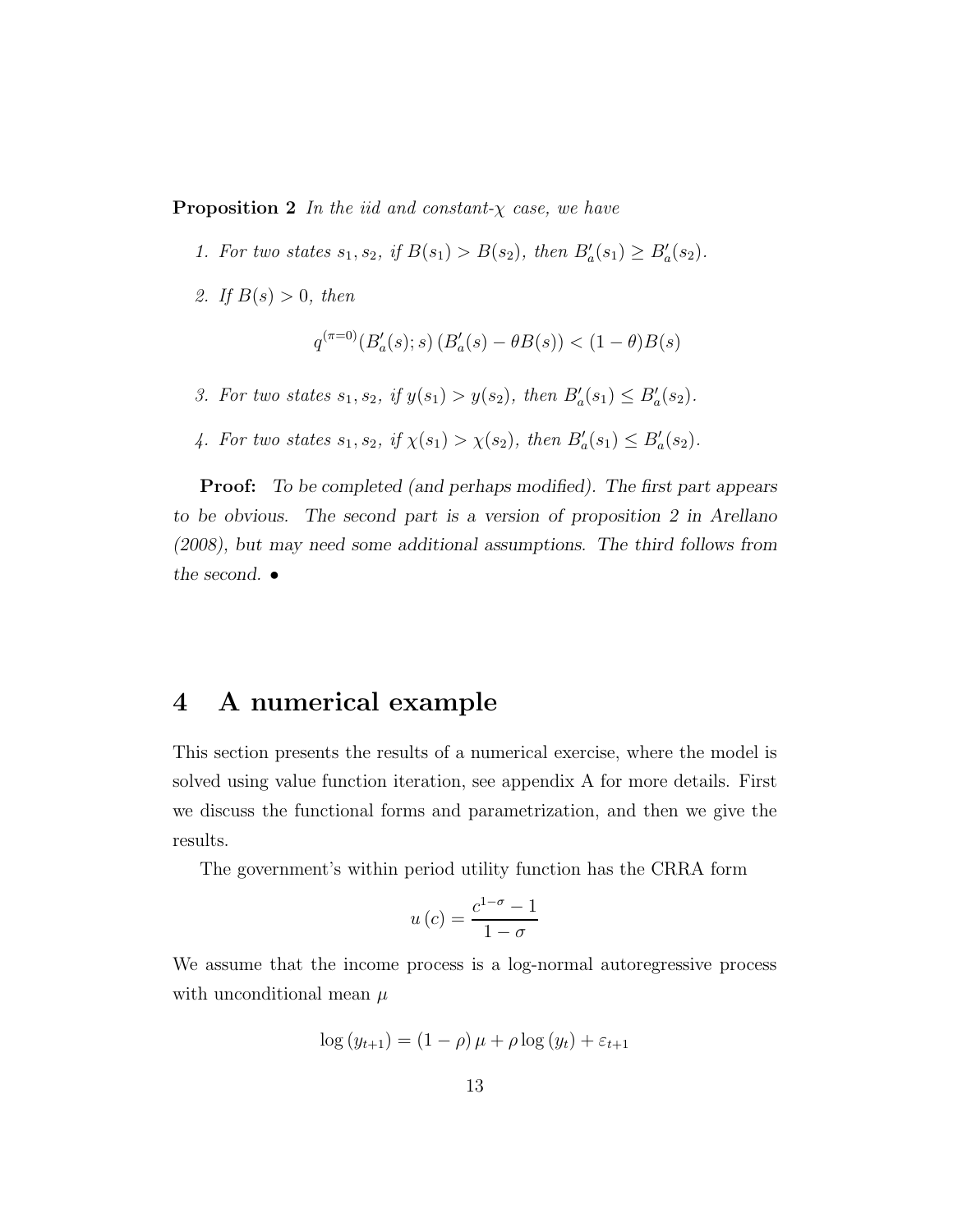| Government's risk aversion         | $\sigma$                | 1/2                           |
|------------------------------------|-------------------------|-------------------------------|
| Interest rate                      | $\boldsymbol{r}$        | $3.0\%$                       |
| Income autocorrelation coefficient | $\rho$                  | 0.945                         |
| Standard deviation of innovations  | $\sigma_{\epsilon}$     | $3.4\%$                       |
| Mean log income                    | $\mu$                   | $(-1/2)\sigma_{\epsilon}^{2}$ |
| Exclusion                          | $\alpha$                | 0.2                           |
| Maturity structure                 | θ                       | 0.8                           |
| Discount factor                    | $\beta$                 | 0.4                           |
| Cost                               | $\chi_L$                | 0                             |
| Cost                               | $\chi_H$                | 0.5                           |
| SFC sunspot probability            | $\pi$                   | 0.05                          |
| Income grid                        | $y_1, \ldots, y_{20}$   | $[0.73, \ldots, 1.37]$        |
| debt grid                          | $B_1, \ldots, B_{1000}$ |                               |

Table 1: Parameter values for the calibration. One period is one year.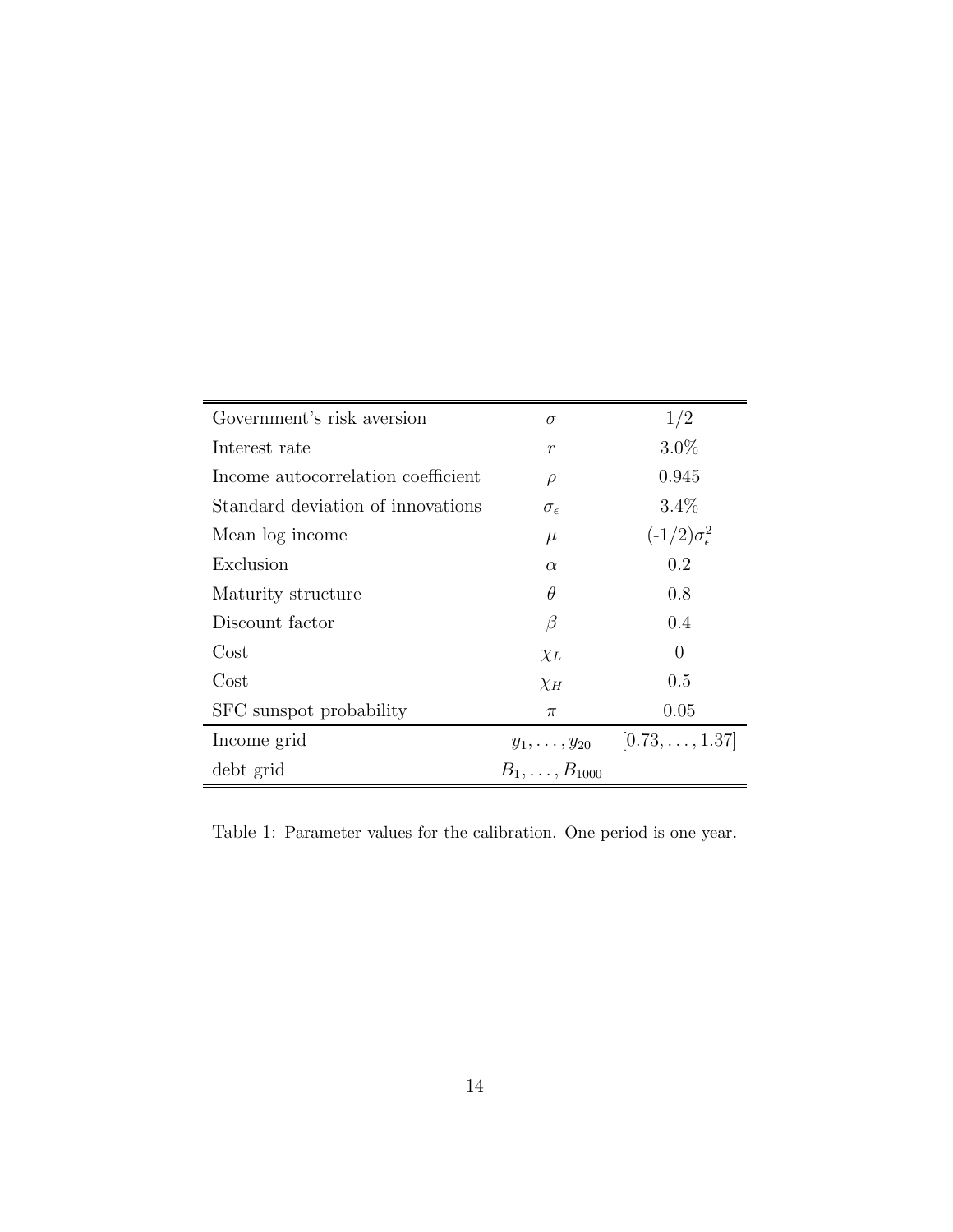|                | Target            | $\theta = 0.8$ |
|----------------|-------------------|----------------|
| Debt/Tax ratio | 2.3               |                |
| Default rate   | $5\%$ $8\%$ 6.6\% |                |

Table 2: Targets and numerical results for the debt/tax ratio and the default rate

with  $E(\varepsilon) = 0, E(\varepsilon^2) = \sigma_{\varepsilon}^2$ .

A period in the model refers to a year. Table 1 summarizes the key parameters used in this exercise. Additionally, as transition matrix between the two  $\chi$ -states, we choose

$$
\left[\begin{array}{cc}0&1\\0.04&0.96\end{array}\right]
$$

Both the value for  $\chi_H$  as well as the transition probability from  $\chi_H$  to  $\chi_L$ was chosen after some experimentation to hit two target properties. First, we aimed at a debt-to-tax ratio somewhere between two and three. Second, we aimed at default rates between 5 and 8 percent. While it tends to be hard to hit these numerical targets with, say, the assumption that the only penalty to default is higher consumption variability, it is comparatively easy to do it here, with these two additional free parameters, see table 2.

Table 3 shows the "anatomy" of defaults. One can see that 12 percent of the defaults happen due to fundamental problems, even with a "responsible"  $\chi_H$  government and despite buyers willing to buy the bonds in principle. However, nearly half of all defaults occur due to a buyers' strike: it is these occurrences which the bailout agency shall help to avoid.

Figure 1 shows the resulting crisis zones. Figure 2 shows the debt purchase assistance policy by the bailout agency. Over a fairly narrow range, the guaranteed purchases quickly rise until they reach 100%. At that point, the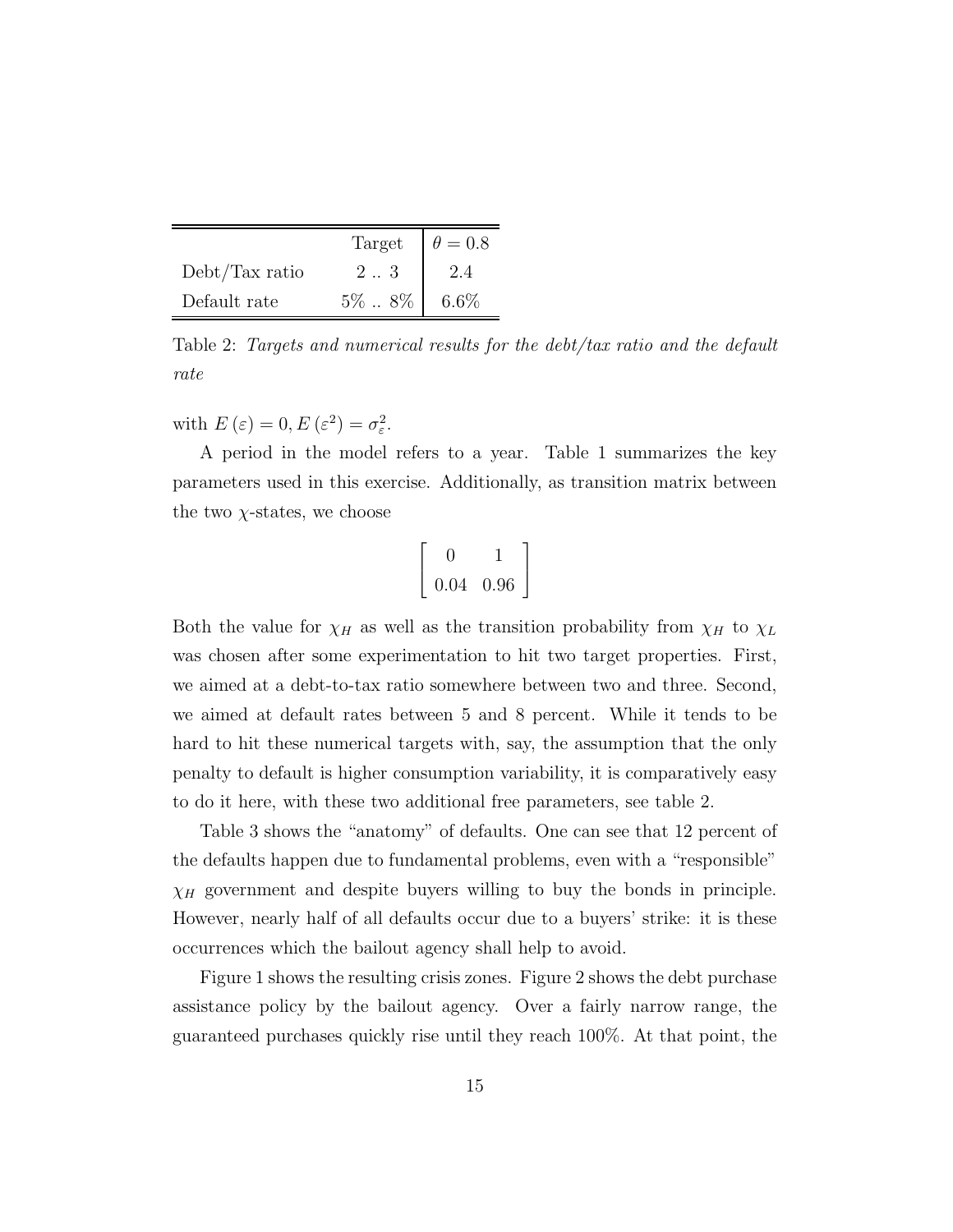|          | Buyers present Buyers' strike |       |
|----------|-------------------------------|-------|
| $\chi_L$ | 38\%                          | $2\%$ |
| $\chi_H$ | $12\%$                        | 48\%  |

Table 3: The structure of defaults.

risk and incentive of a default due to fundamental reasons tomorrow is so large, that the failure to sell a small fraction of the new debt will be enough to trigger a default. If the current debt is even higher, the fundamental debt price collapses all the way to zero, and so does the bailout guarantee. The country will not be willing to repay or will be unable to repay in the future, and purchasing debt at any positive price will result in expected losses. Figure 3 shows the dependence of this policy on income. With currently higher income, it may well be worth guaranteeing debt purchases, that would lead to default at lower income levels. In other words, the bailout agency should rather support the country during a boom than a recession. This result may be counterintuitive from a policy perspective, but surely makes sense from the perspective of a risk-neutral investor.

Table 4 shows the impact of varying the maturity of debt. As the maturity of debt is increased, the threat from a buyers strike in any given period declines, as an ever smaller fraction of the debt needs to be rolled over. As a result, the incentive to maintain higher debt levels rises, and not much changes with the default rates, as the overall result, while the length of the crisis zones shrink. These results are graphically represented in figures 4,5 and 6. The corresponding shift in the debt purchase assistance policy is shown in 7.

Table 5 shows that the change in the sunspot probability  $\pi$  for a buyers strike has only a modest impact on the overall default probability, while the debt level increases. With the fear of a default due to buyer's strike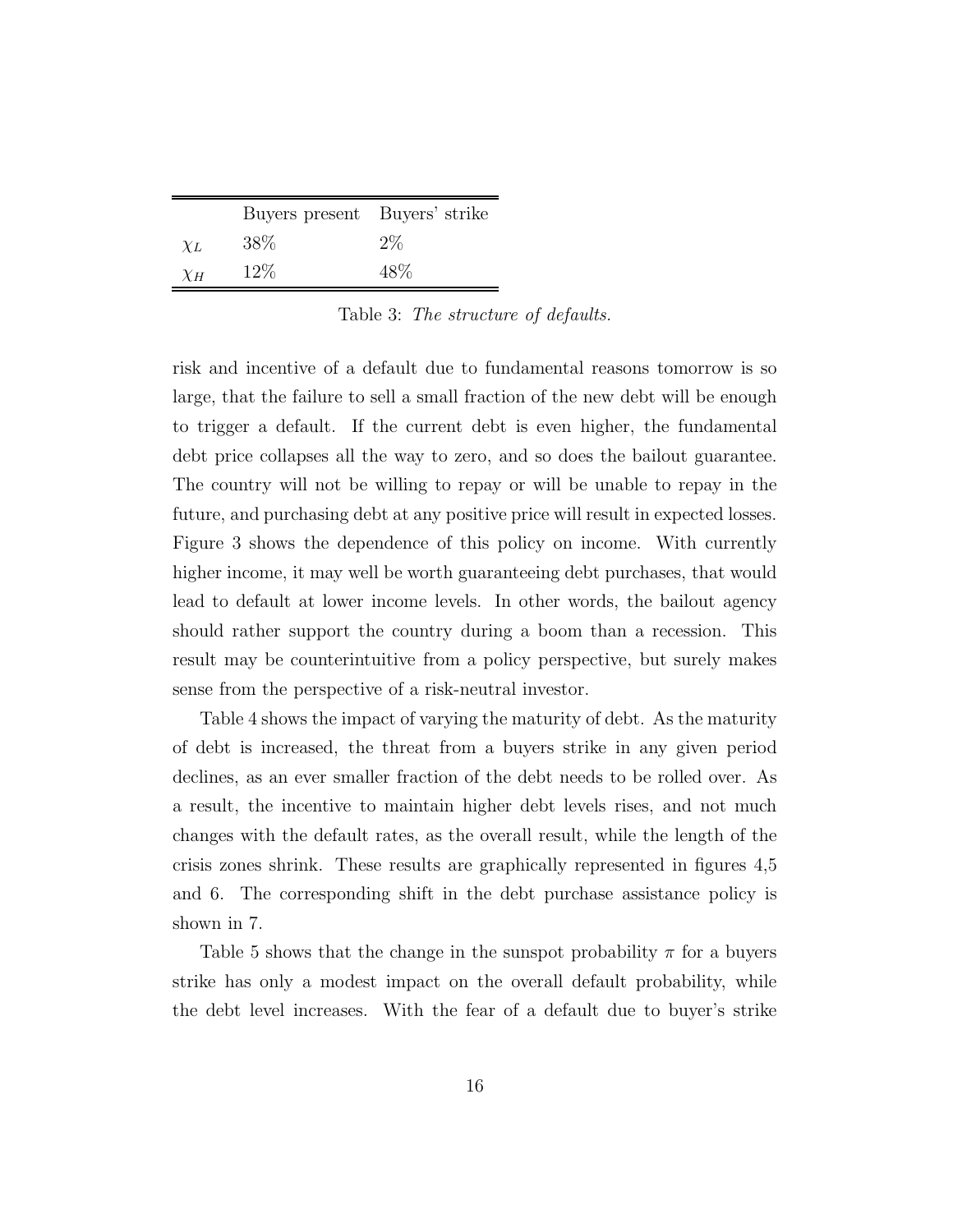

Figure 1: Crisis zones



Figure 2: Debt purchase assistance policy by the bailout agency.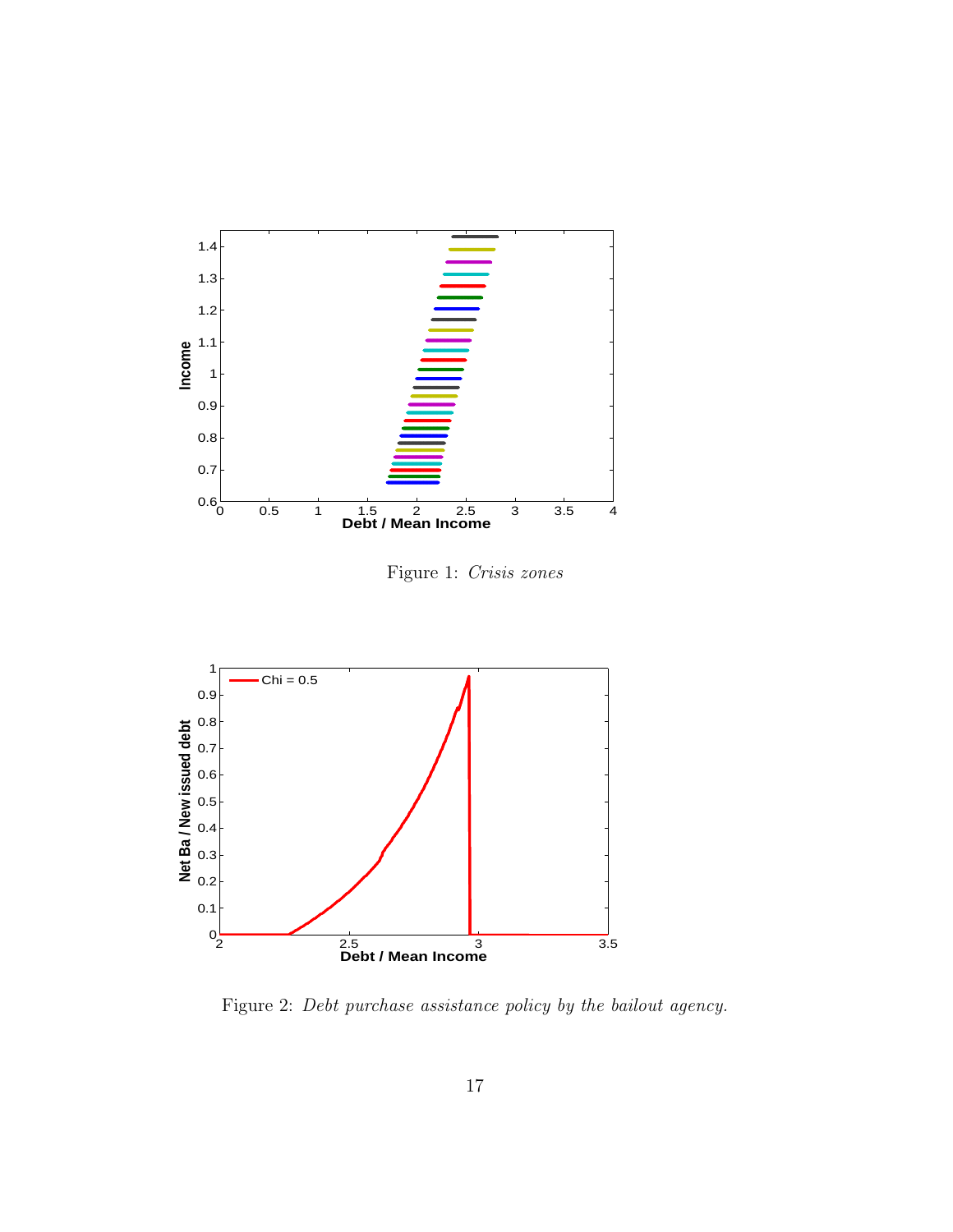

Figure 3: Income and debt purchase assistance

Targets:

|                            |                         | Target               |                | $\theta = 0.9$ $\theta = 0.8$ $\theta = 0.5$ $\theta = 0$ |         |         |
|----------------------------|-------------------------|----------------------|----------------|-----------------------------------------------------------|---------|---------|
|                            | Debt/Tax ratio          | $2 \ldots 3$         | 3.3            | $2.4\,$                                                   | 1.8     | 1.6     |
|                            | Default rate            | $5\%$ $\ldots$ $8\%$ | $6.6\%$        | $6.6\%$                                                   | $6.2\%$ | $6.2\%$ |
| Defaults: $\theta = 0.9$ : |                         |                      |                |                                                           |         |         |
|                            | Buyers present          |                      | Buyers' strike |                                                           |         |         |
| $\chi_L$                   | 38\%                    | $2\%$                |                |                                                           |         |         |
| $\chi_H$                   | 16\%                    | 44\%                 |                |                                                           |         |         |
|                            | efaults: $\theta = 0$ : |                      |                |                                                           |         |         |
|                            | Buyers present          |                      | Buyers' strike |                                                           |         |         |
| $\chi_L$                   | 42\%                    | $2\%$                |                |                                                           |         |         |
| $\chi_H$                   | $2\%$                   | 54\%                 |                |                                                           |         |         |

Table 4: Variations in maturity and their impact on defaults.  $\theta = 0$  is one-period debt, whereas  $\theta = 0.9$  is essentially 10-period debt.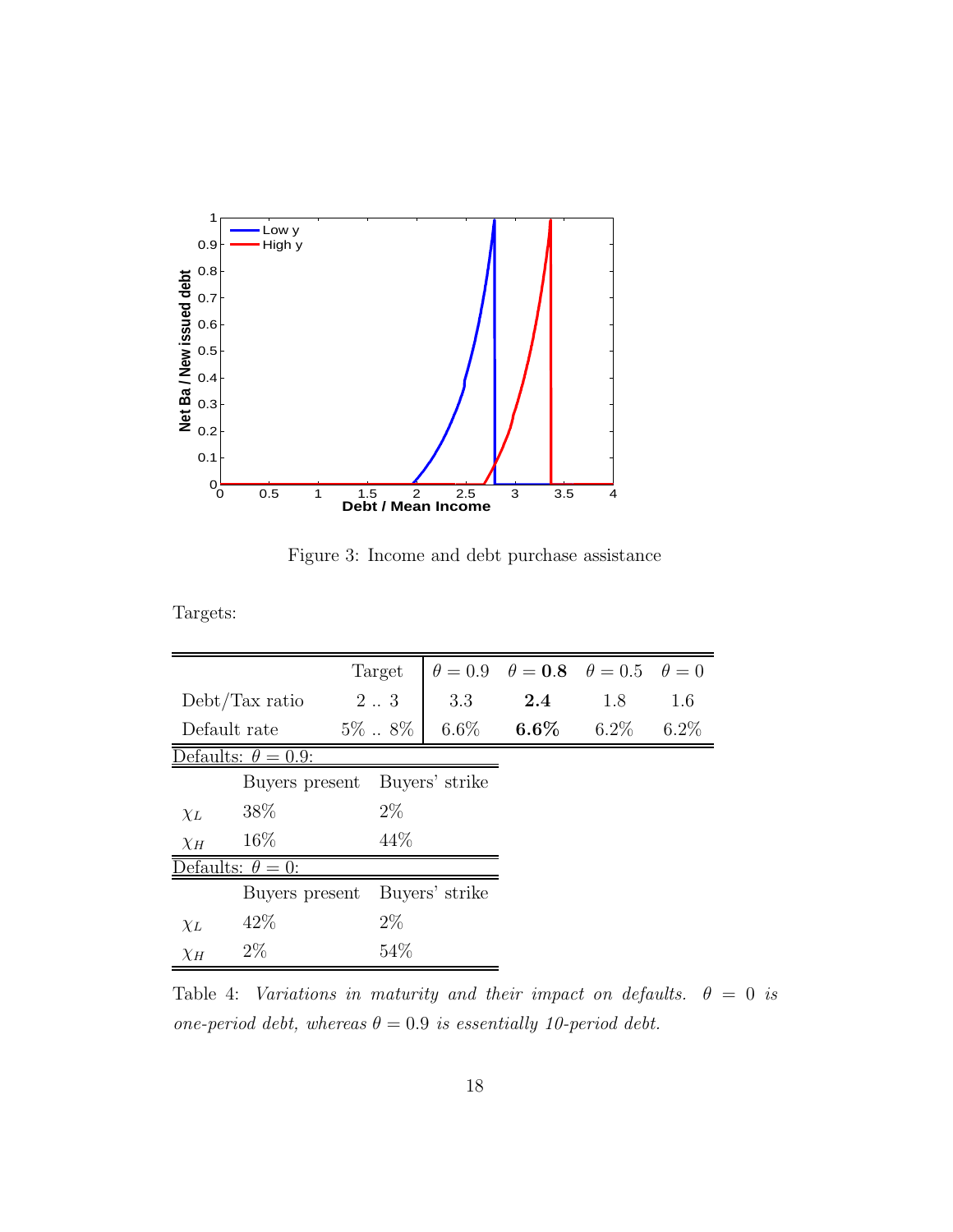

Figure 4: Debt and θ



Figure 5: Default and  $\theta$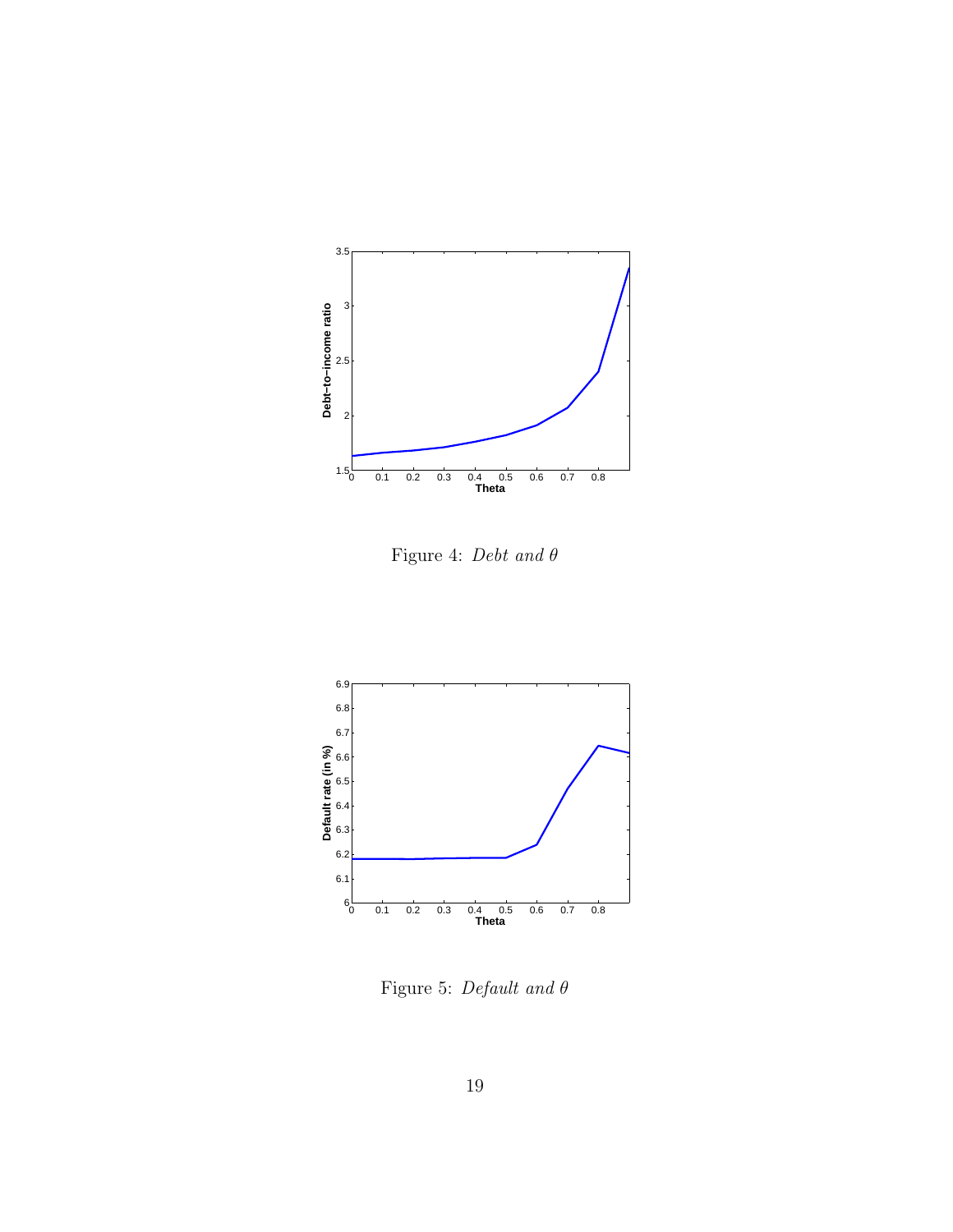

Figure 6: Maturity and Crisis Zones



Figure 7: Maturity and debt purchase assistance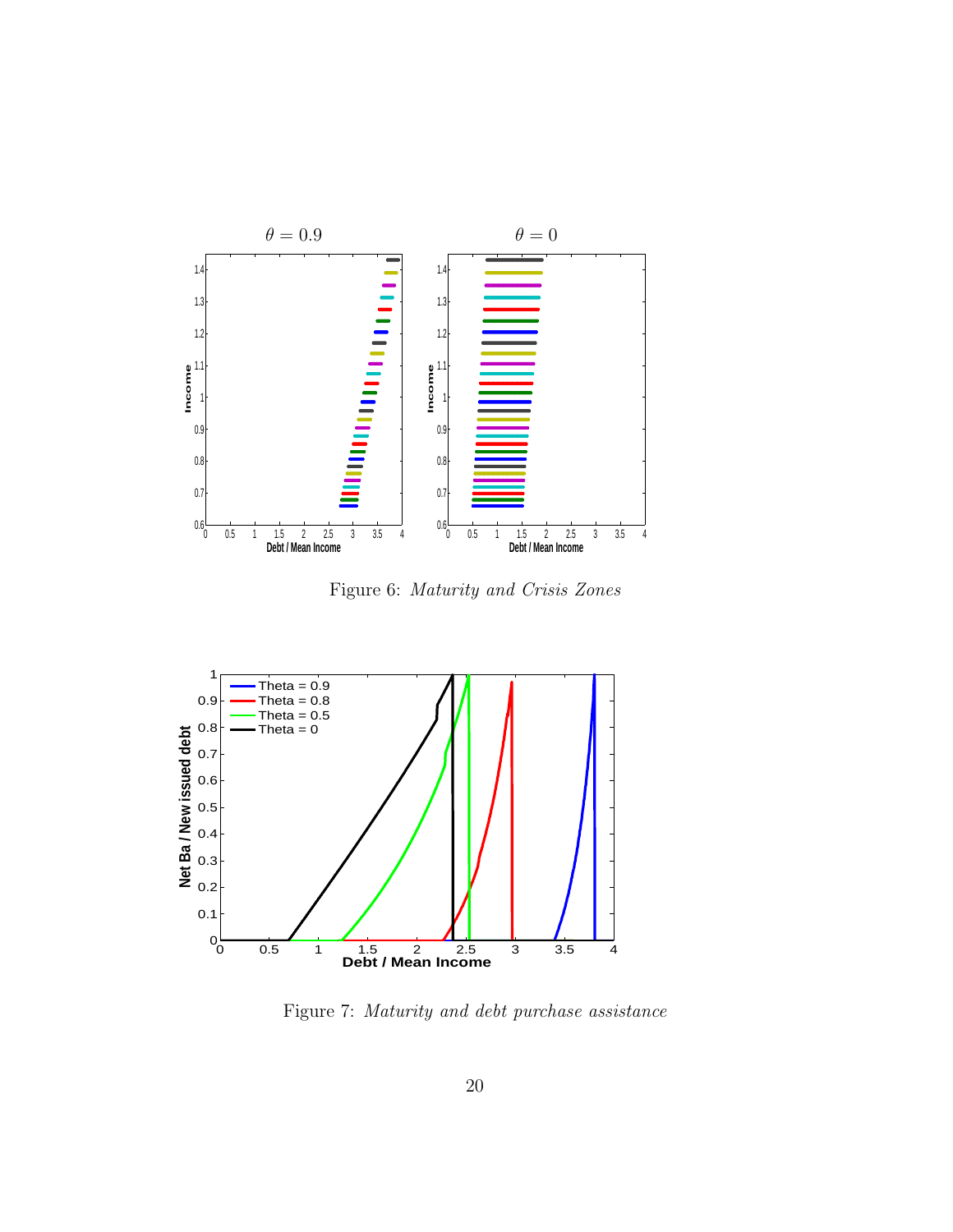|                |                   |     | Target $\pi = 0.2$ $\pi = 0.1$ $\pi = 0.05$ $\pi = 0$ |       |
|----------------|-------------------|-----|-------------------------------------------------------|-------|
| Debt/Tax ratio | $2.3$   1.8       | 2.1 | 2.4                                                   | 2.9   |
| Default rate   | $5\%$ . $8\%$ 5\% | 8%  | $6.6\%$                                               | $4\%$ |

Table 5: Sunspot probabilities and debt levels

|                                                           | Defaults for $\pi = 0.1$ : total prob = 8%: |       |  |  |
|-----------------------------------------------------------|---------------------------------------------|-------|--|--|
|                                                           | Buyers present Buyers' strike               |       |  |  |
| $\chi_L$                                                  | 27%                                         | $3\%$ |  |  |
| $\chi_H$                                                  | 8%                                          | 62\%  |  |  |
| Defaults for $\pi = 0.05$ (Benchmark): total prob = 6.6%: |                                             |       |  |  |
|                                                           | Buyers present Buyers' strike               |       |  |  |
| $\chi_L$                                                  | 38\%                                        | $2\%$ |  |  |
| $\chi_H$                                                  | 12%                                         | 48\%  |  |  |
| Defaults for $\pi = 0$ : total prob = 4\%:                |                                             |       |  |  |
|                                                           | Buyers present Buyers' strike               |       |  |  |
| $\chi_L$                                                  | 81\%                                        | $0\%$ |  |  |
| $\chi_H$                                                  | 19%                                         | $0\%$ |  |  |

Table 6: Sunspot probabilities and default details

gone, debt becomes more attractive. Indeed, as table 6 shows, the default probability mass now shifts from the "buyer strike" scenario to the default due to fundamental reasons. Graphical representations of these relationships are in figures 8 and 9. There is a conundrum for the bailout agency here. As that agency is successful in reducing the sunspot default probability from, say, 20 percent to zero percent, the overall default rates only decline modestly from 5% to 4%. In some ways, the problem gets postponed: the government gets a bit more time to accumulate more debt. As far as default rates are then concerned after this transition, not much will have changed.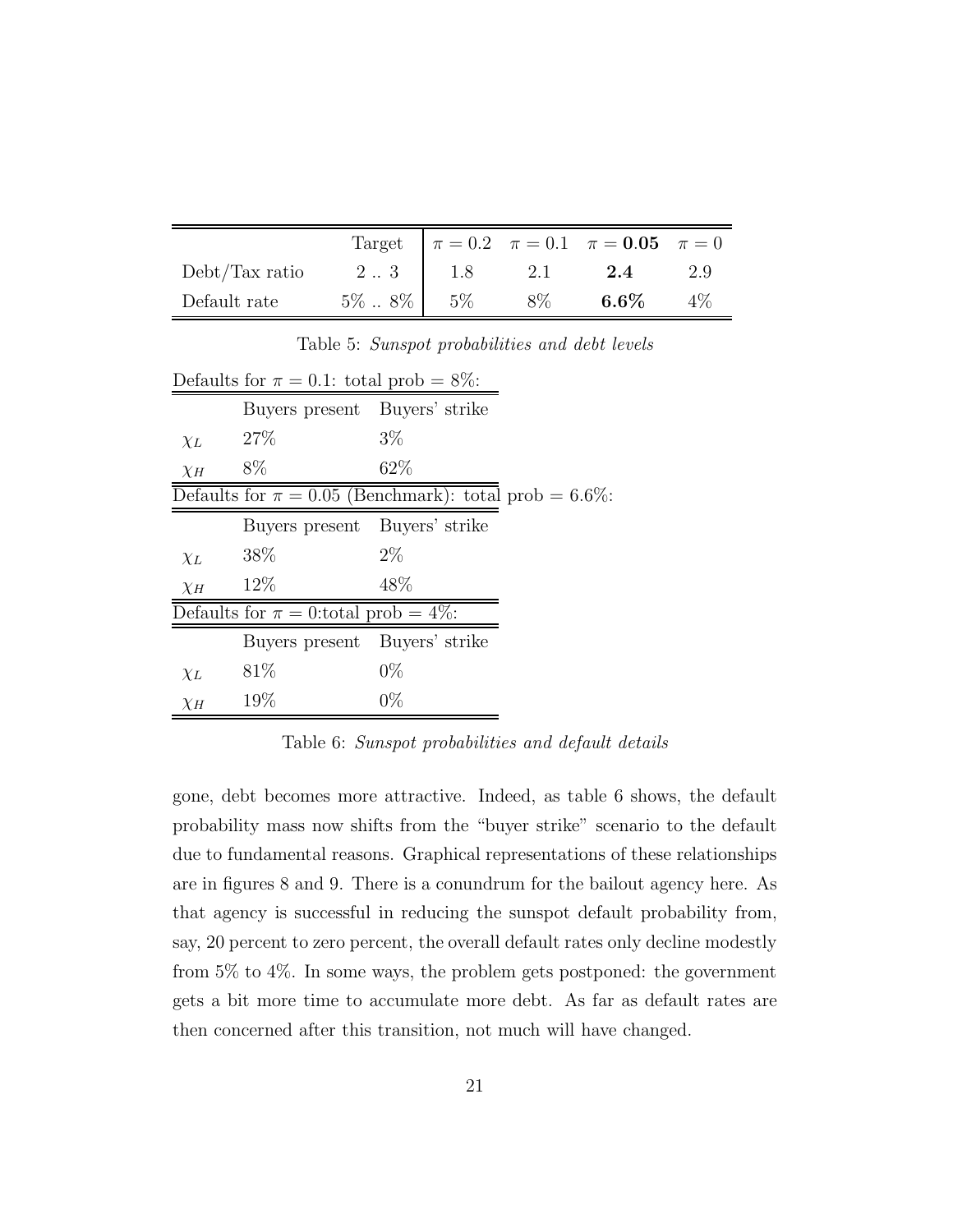

Figure 8: Debt and  $\pi$ 



Figure 9: Default and  $\pi$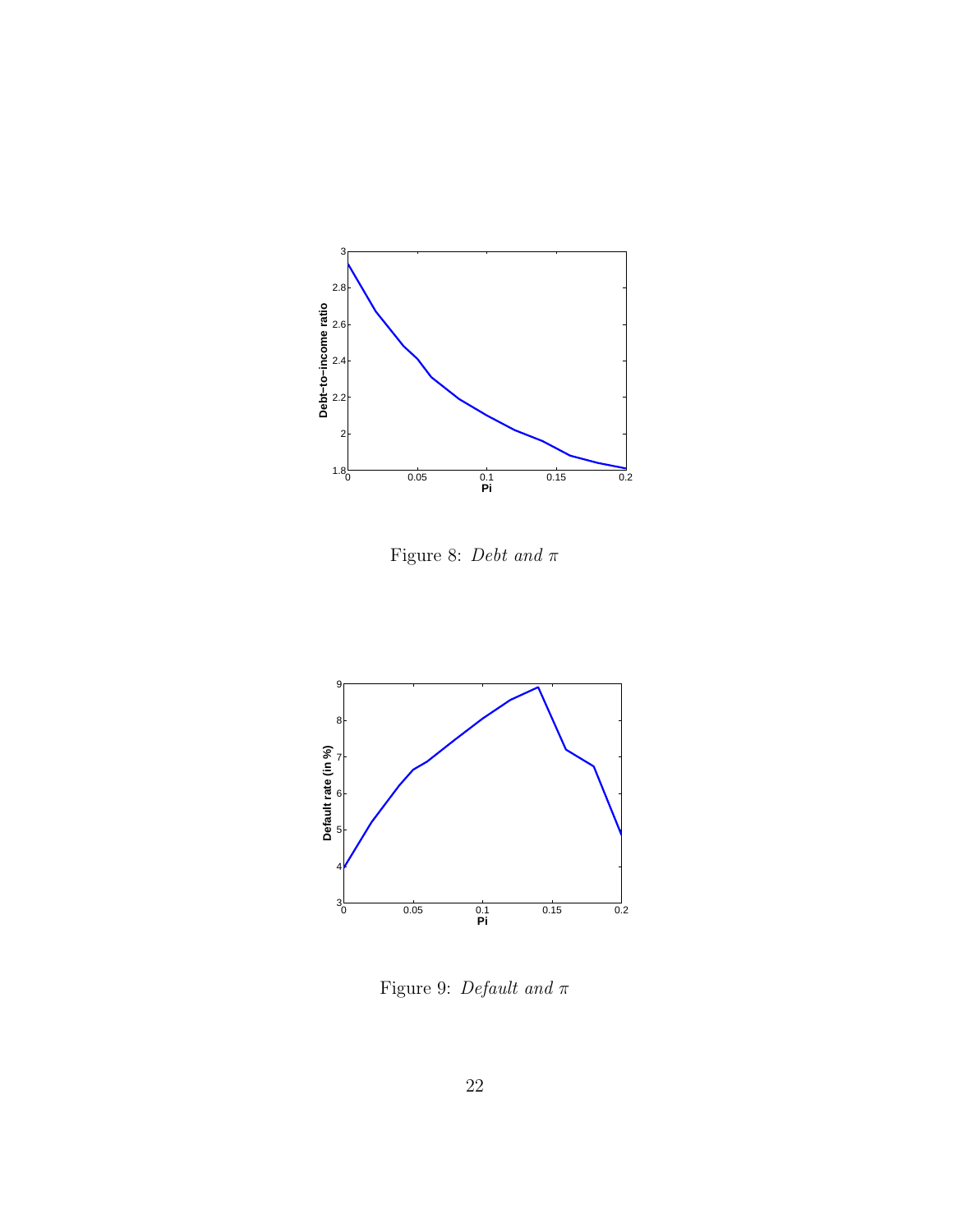

Figure 10: Debt pricing function,  $\pi = 0.05$  vs  $\pi = 0$ .

Figure 10 shows the pricing function for debt at our benchmark value for  $\theta$ , while 11 shows the pricing function for the somewhat more intuitive case of  $\theta = 0$ , i.e. one-period debt. Indeed, debt prices rise and thus yields decline, as the bailout agency assures the  $\pi = 0$  equilibrium through its purchase guarantees. The resulting debt buildup is rather fast, as figure 12 shows. Figures 13, 14 and 15 show how the stationary debt distribution is shifted to the right, inducing the higher occurrences of defaults due to fundamental reasons. A graphical representation of the decision rules underlying the increased debt accumulation under debt purchase assistance is shown in figure 16: the decision rule shifts upwards, indicating a larger willingness of the government to incur debt.

# 5 Conclusions

We have analyzed the dynamics of sovereign debt defaults, drawing on insights from three literatures, particularly Arellano (2008), Cole-Kehoe (2000)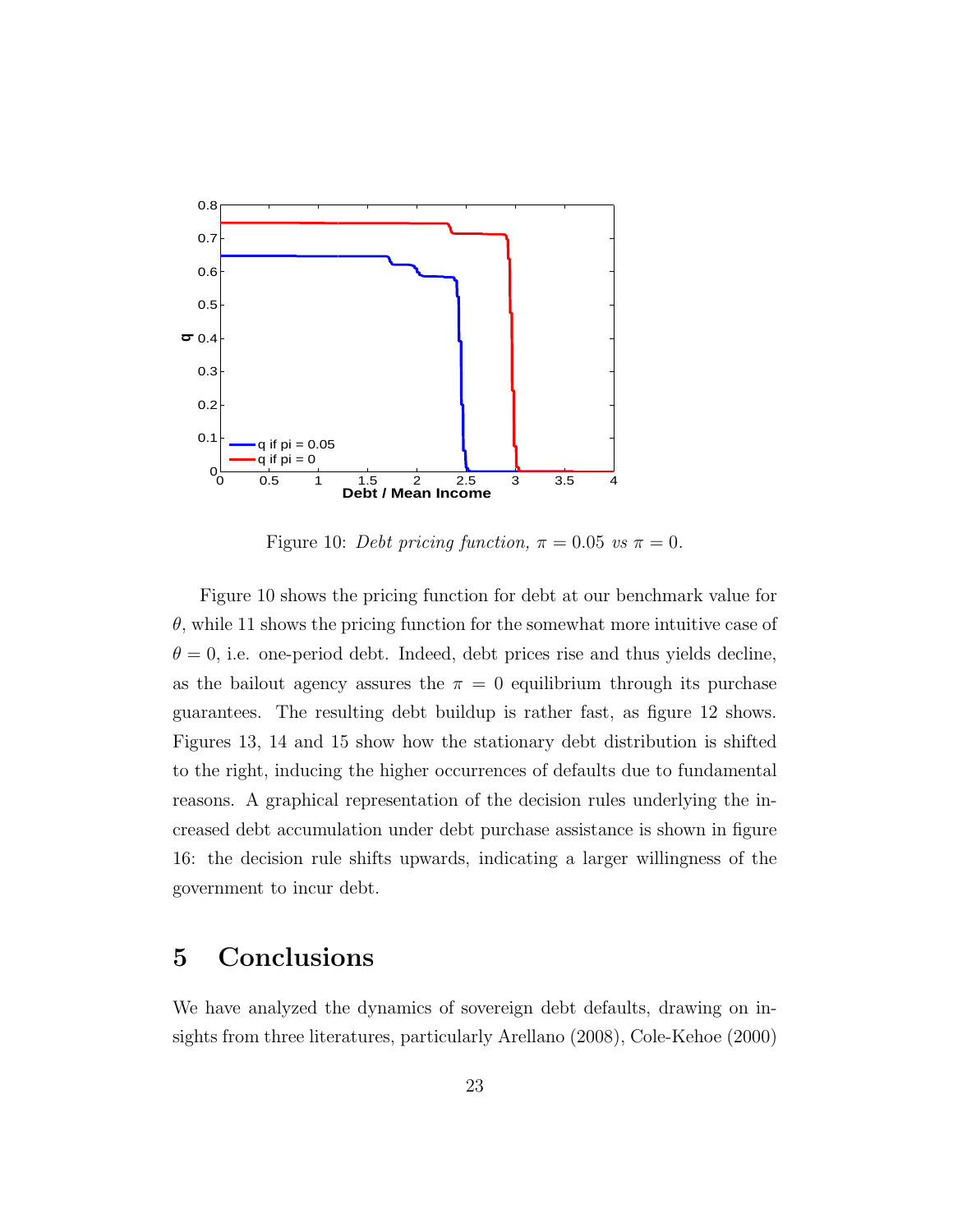

Figure 11: Debt pricing function,  $\pi = 0.05$  vs  $\pi = 0$ , when  $\theta = 0$ .



Figure 12: Debt dynamics after the assistance facility is introduced. Starting point:  $\pi = 0.05$ , mean income, mean debt/gdp ratio.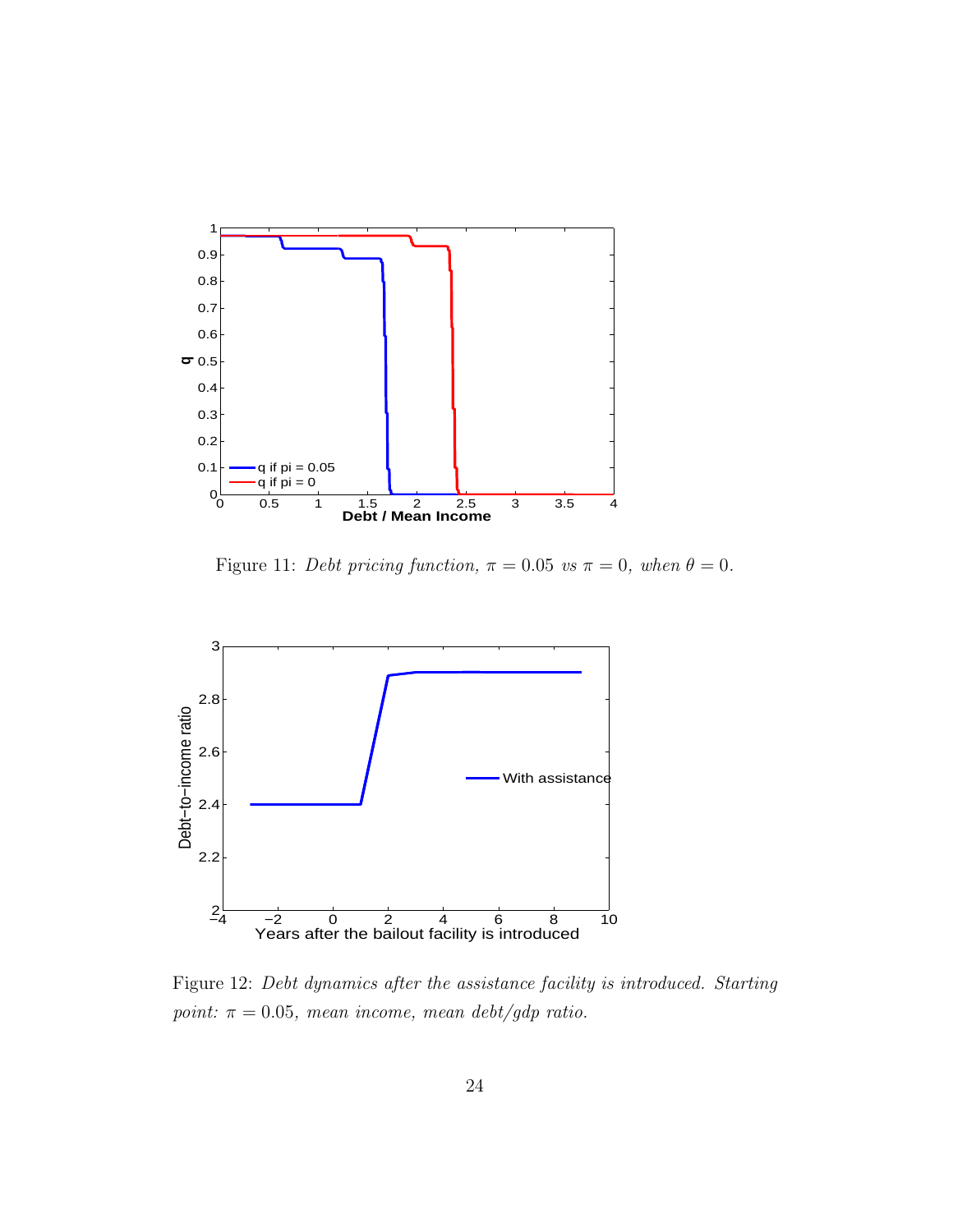

Figure 13: Debt Distribution with sunspots:  $\pi = 0.1$ 



Figure 14: Debt Distribution with sunspots:  $\pi = 0.05$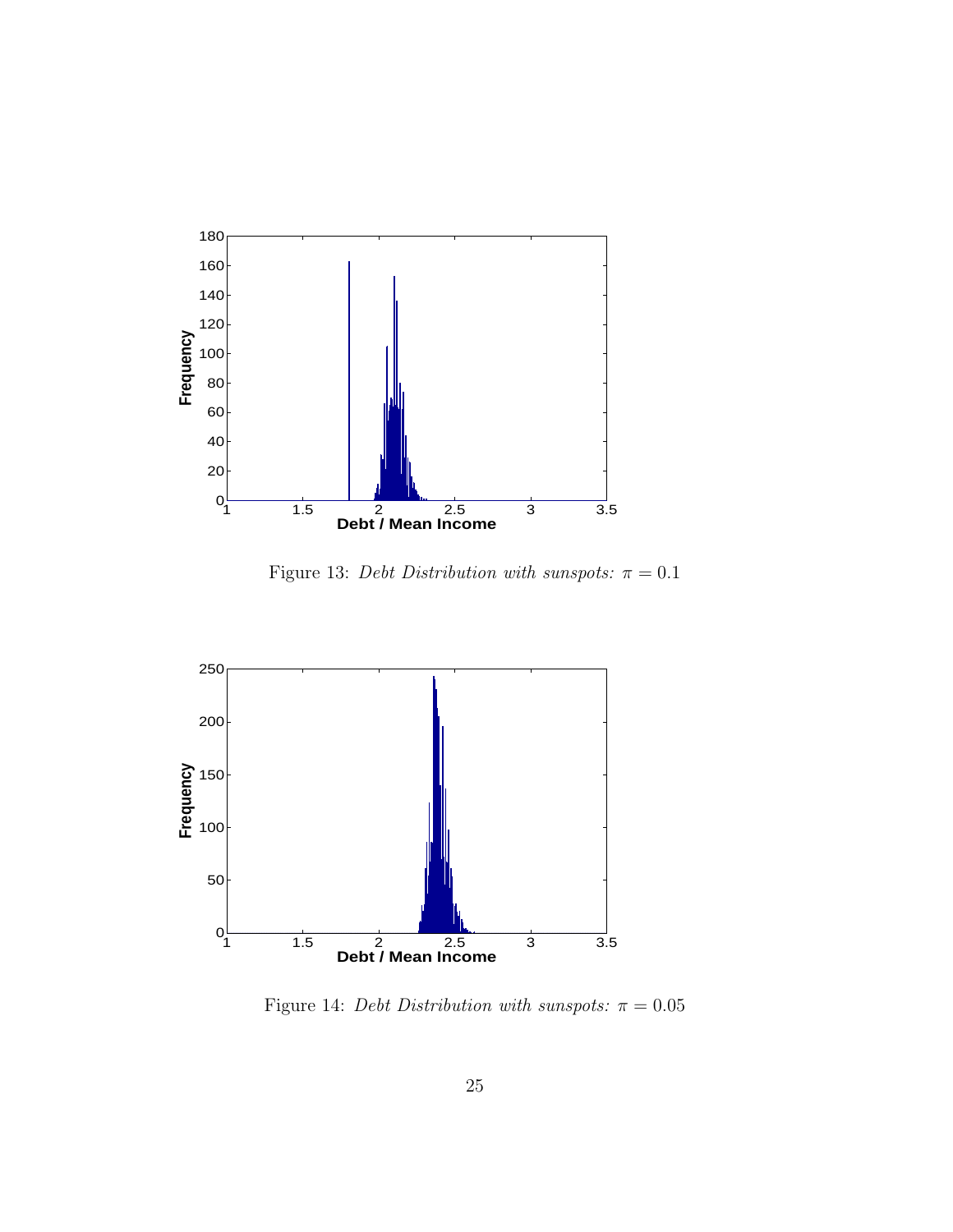

Figure 15: Debt Distribution without sunspots or with debt purchase assistance:  $\pi = 0$ 



Figure 16: Stationary debt dynamics, permanent assistance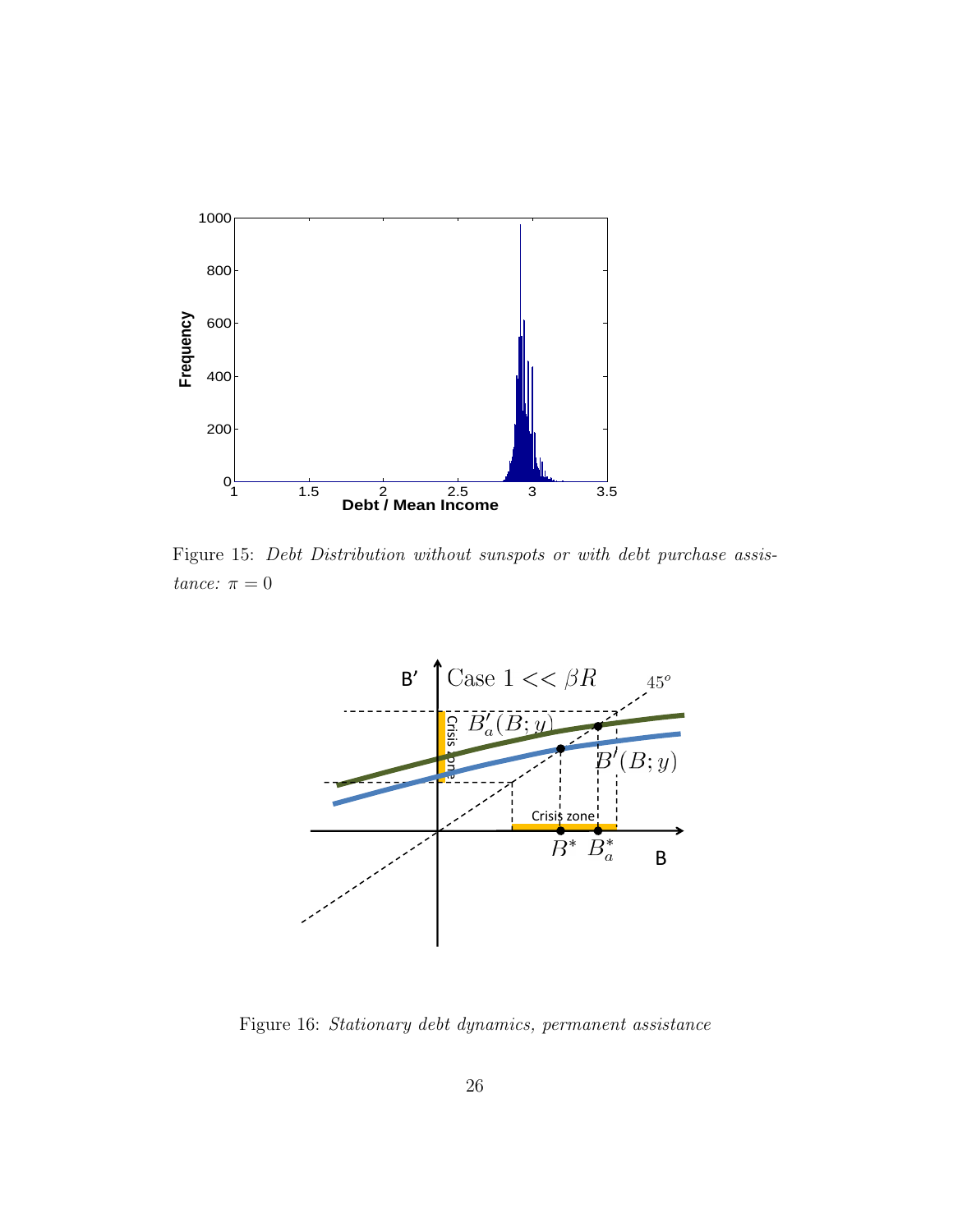and Beetsma-Uhlig (1999). More precisely, we have analyzed the dynamics of sovereign debt, when politicians discount the future considerably more than private markets and when there are possibilities for both a "sunspot-"driven default as well as a default driven by worsening of economic conditions or weakening of the resolve to continue with repaying the country debt.

We have shown how this can lead to a scenario, where the country perches itself in a precarious position, with the possibility of defaults imminent. We characterized the minimal actuarily fair intervention that restores the "good" equilibrium of Cole-Kehoe, relying on the market to provide residual financing.

Three messages and conclusions emerge. First, an actuarily fair bailout agency may be able to restore the "fundamentals-only" equilibrium, by issuing debt purchase guarantees and without incurring losses in expectation. Second, these guarantees need to go far enough, but not too far. Defaults due to fundamental reasons still lurk around the corner, and excessive debt purchase guarantees would then invariably lead to losses for the bailout agency. Third, the overall default rates may not change much, as the higher guarantees and the lower yields mean that the current government can relax a bit in its efforts to repay its debt level and incur more deficits instead. The resulting higher debt levels in the future will then make future defaults inevitable on occasions, but this time due to fundamental reasons rather than buyers' strike.

# References

- [1] Allen, Franklin and Douglas Gale (2007), Understanding Financial Crisis, Clarendon Lectures in Finance, Oxford University Press, Oxford.
- [2] Arghyrou, Michael G. and Alexandros Kontonikas (2011), "The EMU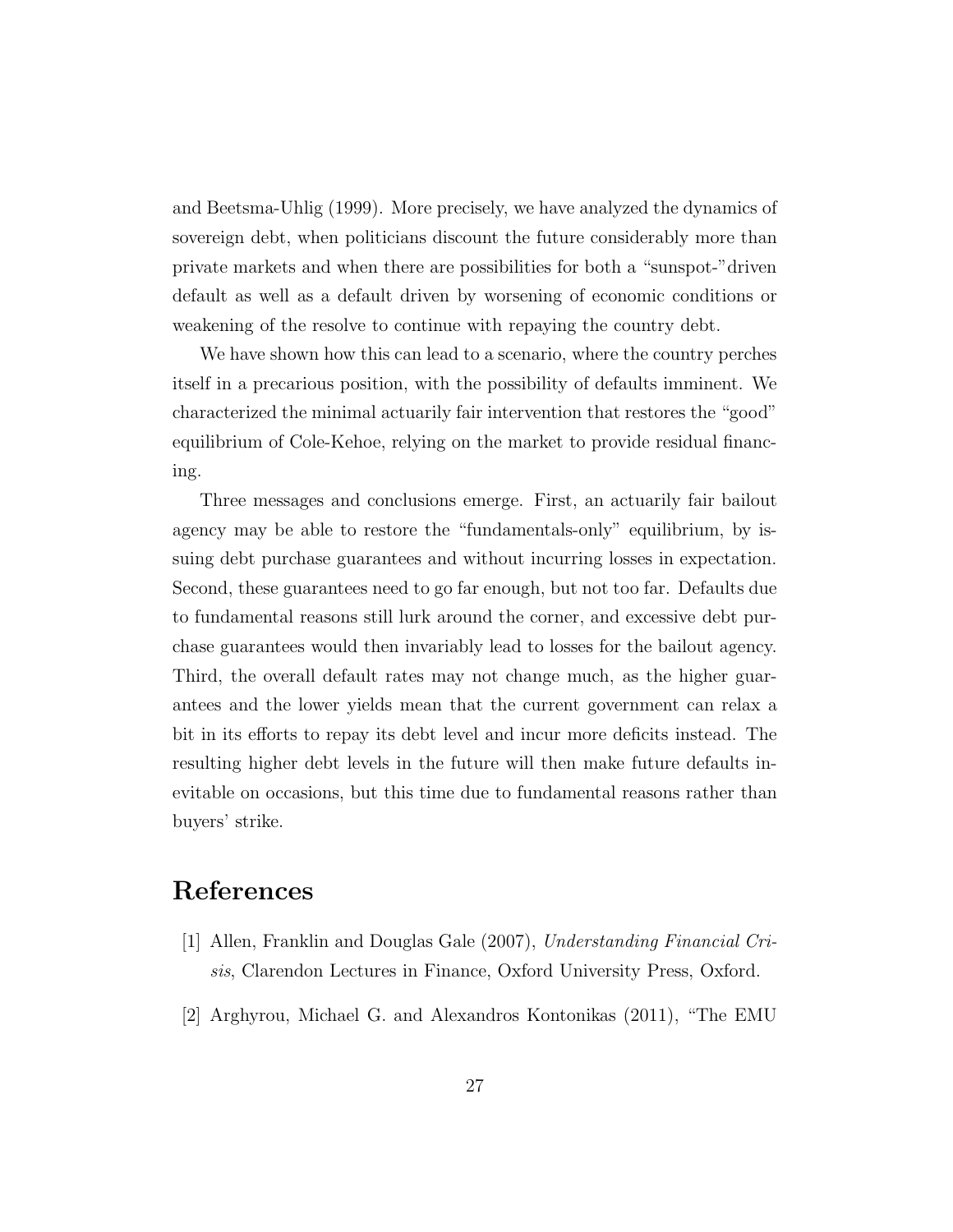sovereign-debt crisis: fundamentals, expectations and contagion", European Commision, Economic and Financial Affairs, Economic Papers 436.

- [3] Arellano, Cristina (2008), "Default Risk and Income Fluctuations in Emerging Economies," American Economic Review, vol. 98 (3), pp. 690- 712.
- [4] Beetsma, Roel and Harald Uhlig (1999), "An Analysis of the Stability and Growth Pact," The Economic Journal, vol 109, pp. 546-571.
- [5] Cole, Harold L. and Timothy J. Kehoe (1996), "A self-fulfilling model of Mexico's 1994-1995 debt crisis," Journal of International Economics, vol. 41, pp. 309-330.
- [6] Cole, Harold L. and Timothy J. Kehoe (2000), "Self-Fulfilling Debt Crises," Review of Economic Studies, vol. 67, no. 1, pp. 91-116.
- [7] Cooper, Russell, Hubert Kempf and Dan Peled (2010), "Regional debt in monetary unions: is it inflationary?", European Economic Review, vol. 54 (3), 345-358.
- [8] Fink, Fabian and Almuth Scholl (2011), "A quantitative model of sovereign debt, bailouts and conditionality", University of Konstanz, draft.
- [9] Gennaioli, Nicola, Alberto Martin and Stefano Rossi (2011), "Sovereign Default, Domestic Banks and Financial Institutions", CREI, University of Pompeu Fabra, draft.
- [10] Lejour, Arjan, Jasper Lukkezen and Paul Veenendaal (2010), "Sustainability of government debt in the EU", draft, CPB Netherlands Bureau for Economic Policy Analysis.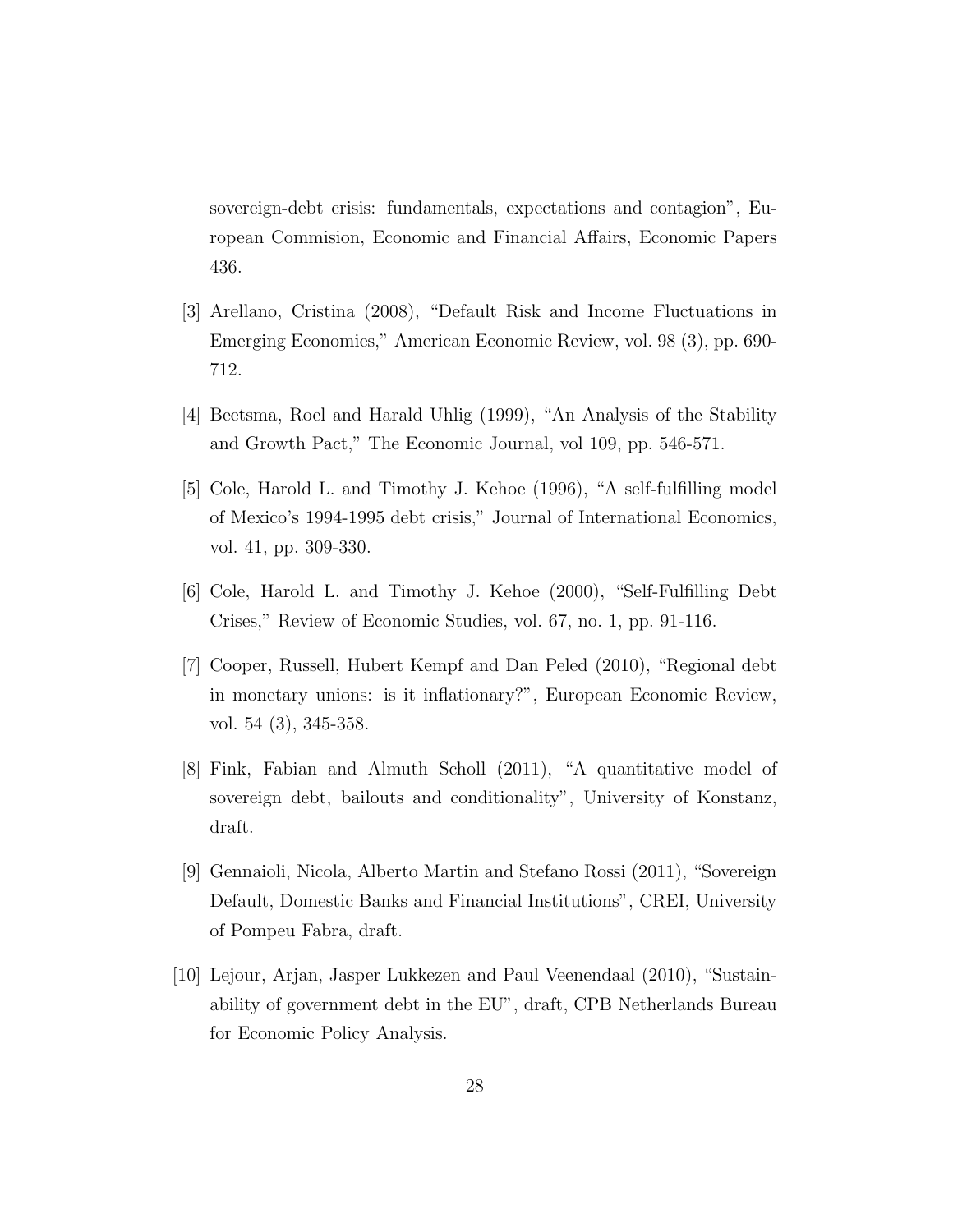- [11] Ljungqvist, Lars and Thomas J. Sargent (2004), Recursive Macroeconomic Theory, 2nd edition, MIT Press, Cambridge, MA.
- [12] Uhlig, Harald (2003), "One money, but many fiscal policies in Europe: what are the consequences?", in M. Buti, Monetary and Fiscal Policies in EMU, Cambridge University Press, 2003, pp. 29-56.
- [13] Uhlig, Harald (2010), "A model of a systemic bank run," Journal of Monetary Economics, vol 57(1), 78-96.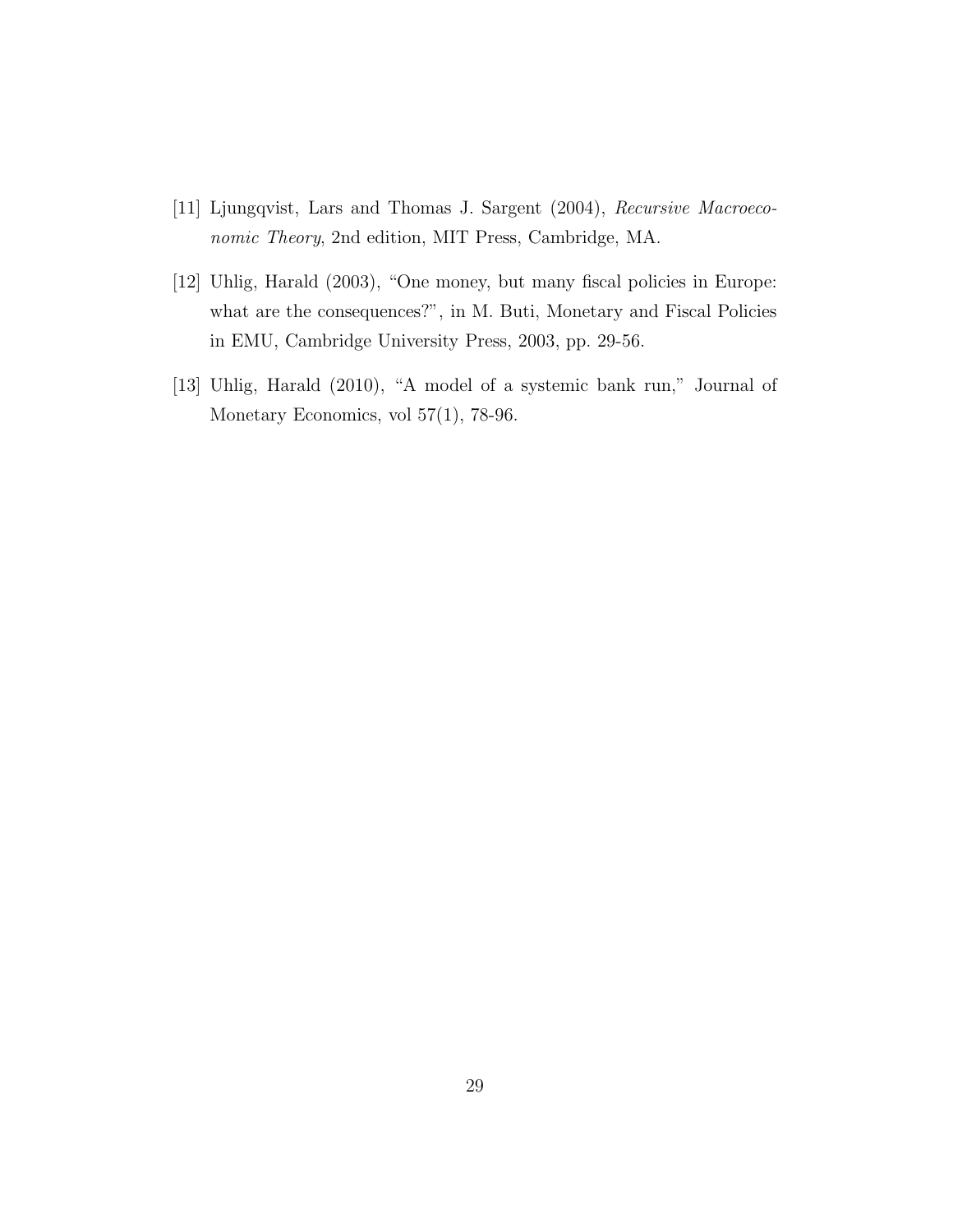# A Computational algorithm

We solve the model numerically using a discrete state space method similar to Aguiar and Gopinath (2006). I discretize the endowment space into 15 equally spaced grids, and the asset space into 300 grids.

The computational algorithm consists of the following value function iteration:

- 1. Assume an initial bond price schedule  $q^0 = \frac{1}{1+}$  $\frac{1}{1+r}$ .
- 2. Use this price function and initial guess for the value functions to solve for the optimal value functions and policy functions.
- 3. Update the bond price schedule and repeat the previous steps until the price functions converge.

### B No bailouts: analysis

In this section, we exclude assisted debt issuance, i.e. we assume that  $q_a(B';s) \equiv 0$ . We therefore furthermore assume, that the bailout sunspot  $\psi(s)$  is "irrelevant", i.e. all functions are independent of  $\psi$ : it may not be necessary to assume so, but it seems unnecessary to consider it. We finally shall assume that z is iid.

The following results are essentially in Arellano (2008) and states that default incentives increase with higher debt.

Proposition 3 Suppose z is iid and that all functions are independent of  $\psi$ . If default is optimal for  $s^{(1)} = (B^{(1)}, 0, z)$ , then default is optimal for  $s^{(2)} = (B^{(2)}, 0, z),$  whenever  $B^{(2)} > B^{(1)}$ .

This is proposition 1 in Arellano (2008).

The next proposition states that lower tax receipts  $y$  increases default incentives.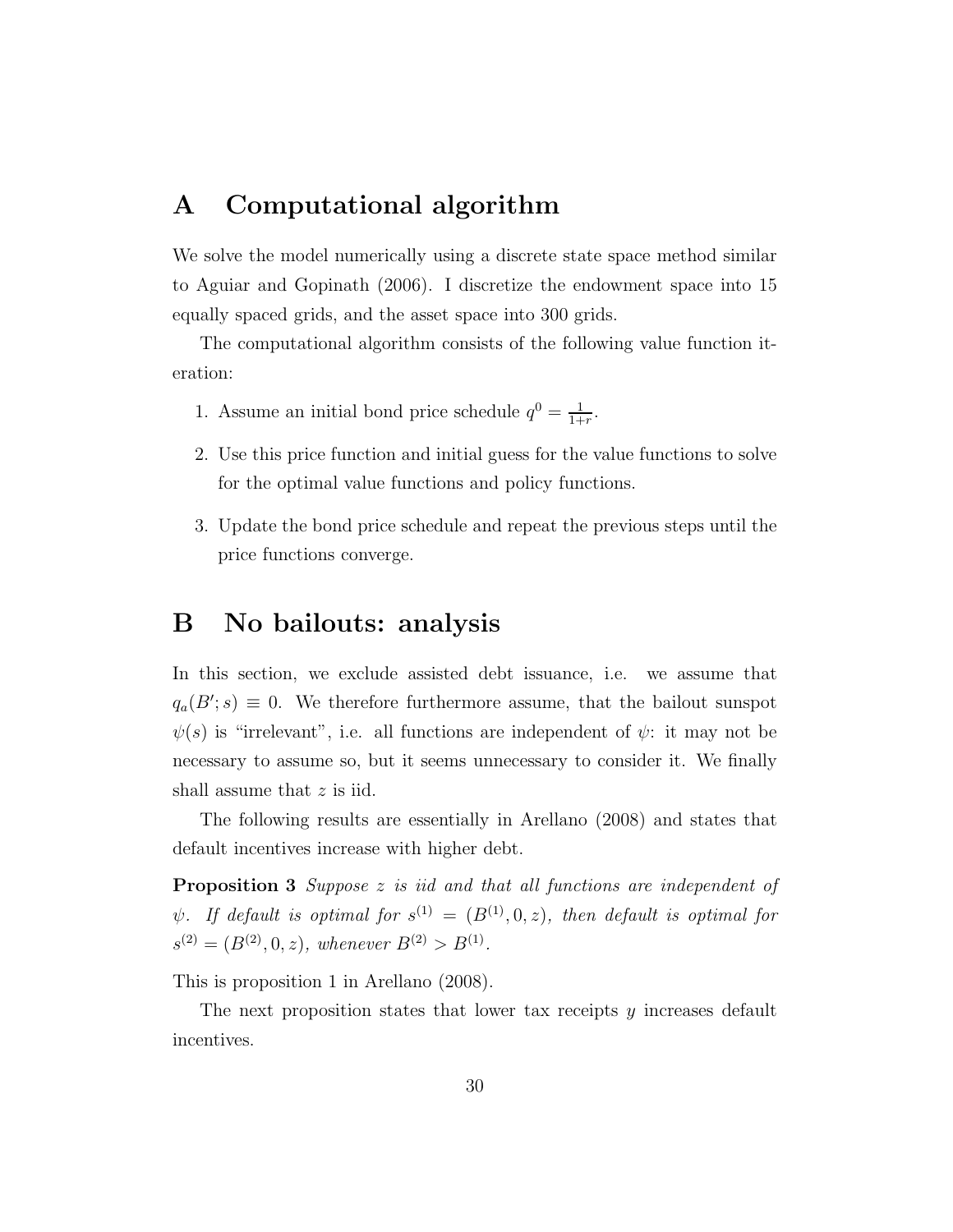

Figure 17: Relationship between debt, income and the default decision, at a given pricing function  $q(B'; s)$ 

**Proposition 4** Suppose z is iid and that all functions are independent of  $\psi$ . Default incentives are stronger, the lower are tax receipts. I.e., for all  $y^{(1)} \leq$  $y^{(2)}$ , if  $z^{(2)} = (y^{(2)}, \chi, \zeta, \psi) \in D(B)$ , then so is  $z^{(1)} = (y^{(1)}, \chi, \zeta, \psi) \in D(B)$ .

This is the non-trivial insight and proposition 3 in Arellano (2008) and follows similarly from the concavity of  $u(\cdot)$ . A graphical representation is in figure 17. In that figure, a pricing function  $q(B'; s)$  is taken as given. We are typically k considering two pricing functions in particular. Due to the possibility of a sunspot, the pricing function may be  $q = \bar{q}_m(B'; s)$  or  $q \equiv 0$ . The latter results in a larger default set in the latter case. A graphical representation is in figure 18.

By comparison to proposition 4, the next proposition is certainly more trivial and obvious, and states that less "shame"  $\chi$  of defaulting results in higher incentives to default.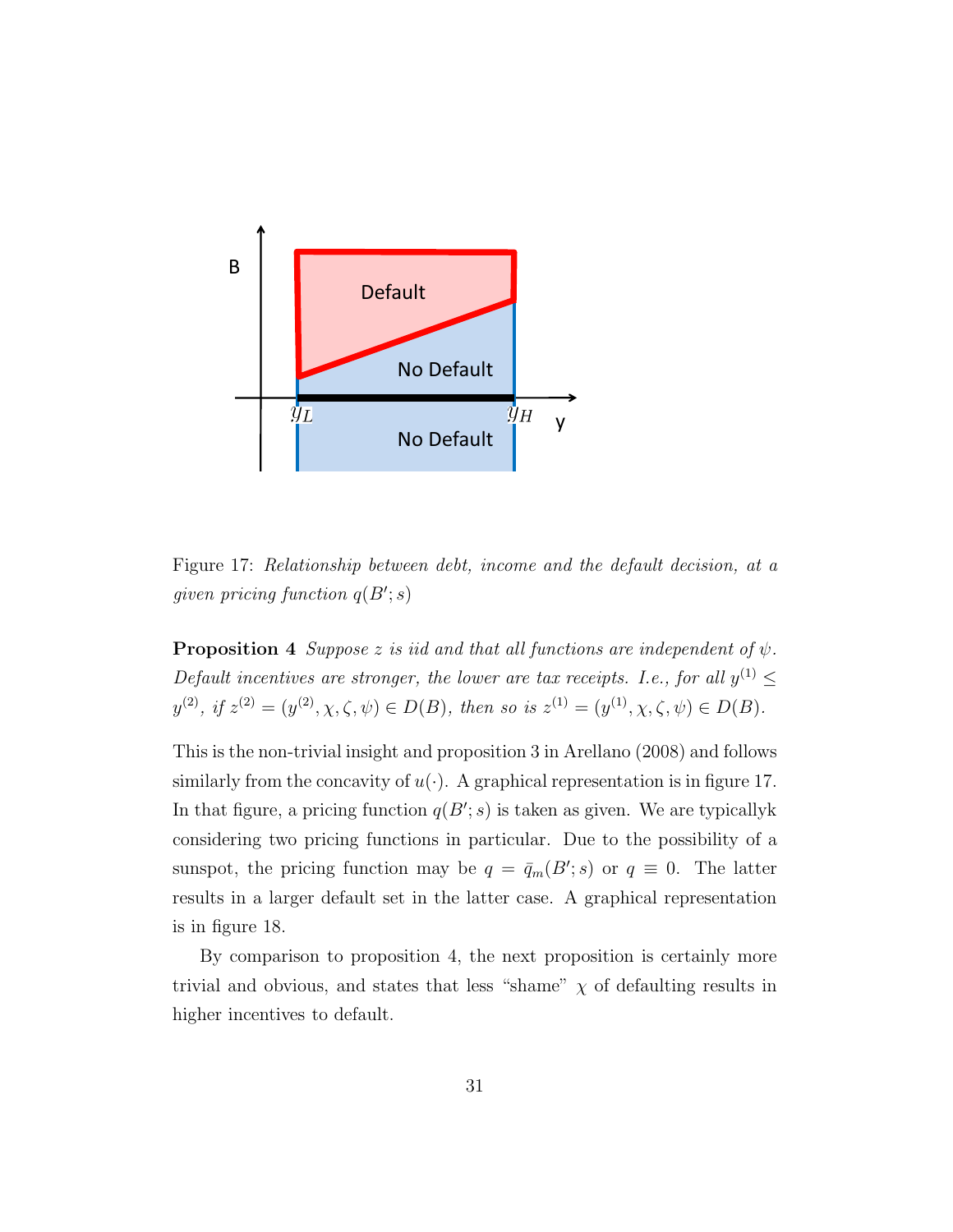

Figure 18: Relationship between debt, income and the default decision, for the two pricing functions  $q = \bar{q}_m(B'; s)$  and  $q \equiv 0$ 

**Proposition 5** Suppose z is iid and that all functions are independent of  $\psi$ . Default incentives are stronger, the lower is the utility penalty from defaulting. I.e., for all  $\chi^{(1)} \leq \chi^{(2)}$ , if  $z^{(2)} = (y, \chi^{(2)}, \zeta, \psi) \in D(B)$ , then so is  $z^{(1)} = (y, \chi^{(1)}, \zeta, \psi) \in D(B).$ 

With these results, we can derive the dependence of the pricing function on the debt level.

**Proposition 6** Suppose that  $q_a(B'; s) \equiv 0$ , i.e. no bailouts. Then  $q(B'; s)$  is decreasing in the debt level B'. If y and/or  $\chi$  is random with a strictly positive and continuous density, then  $q(B'; s)$  is continuous in B' with a nonpositive derivative in  $B'$ , except for finitely many points.

**Proof:** To be completed. Note, that changes in  $B'$  "smoothly" move into the default areas, when y and/or  $\chi$  is random with a strictly positive and continuous density. •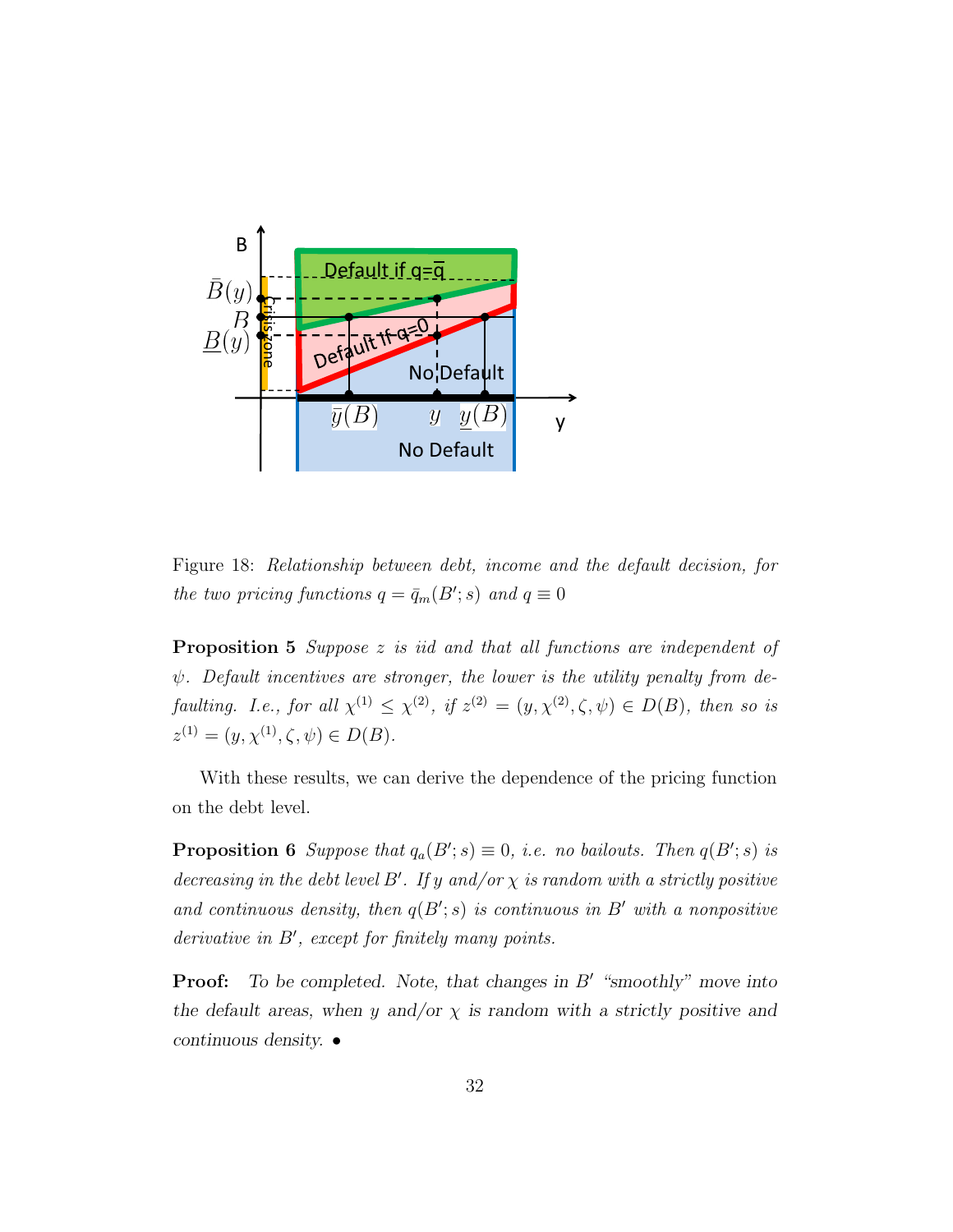A graphical representation of the pricing function  $q = \bar{q}_m(B'; s)$  is in figure 19 for the case of  $\theta = 0$ , i.e. one-period bonds. If the next period debt level is below the lowest level, at which a default could possibly be expected,  $B' \leq \min B(z)$ , then the debt is safe and will be discounted at R. As B' increases beyond this level, there will be some states of nature in the future, for which a default may occur: these defaults become gradually more likely with increases in B', as one can infer from figure 18. Once the debt level is so high, that a default must surely occur tomorrow, then the current price level must be zero as well. The pricing function depends on the sunspot default probability tomorrow in a subtle way, as figure 20 shows. With a zero probability of a "sunspot" default, the debt B' needs to exceed min  $\overline{B}(z)$  in order for the price  $\bar{q}_m(B';s)$  to decline. Indeed,  $\bar{B}(z)$  itself depends on  $\pi$ and should intuitively rise, as  $\pi$  falls (since q is shifting upwards): this is indicated by the shift also of max  $B(z)$  in that figure.

It is useful to analyze the first-order condition of the government, when considering its choice for the future debt level  $B'$ , assuming that the debt pricing rule is "sufficiently nice". Define the level of consumption, resulting from a particular debt choice  $B'$ ,

$$
c(B';s) = y(s) + q(B';s)(B' - \theta B(s)) - (1 - \theta)B(s)
$$
 (21)

At the optimal choice,  $B' = B'(s)$  and  $c(B'; s) = c(s)$ . From there, consider marginally increasing the amount of debt  $B'$ . This yields a current utility gain

$$
\left(\frac{\partial U}{\partial B'}\right)_{(I)} = u'(c(s)) \left(q(B';s) + q_1(B';s)B'\right) \tag{22}
$$

Per the envelope theorem for  $v_{ND}$ , i.e. conditional on a state s' of no default, the utility loss tomorrow is given by

$$
\frac{\partial v_{ND}(s')}{\partial B'} = \beta u'(c(s'))(\theta - 1 - \theta q(B''(s'); s'))\tag{23}
$$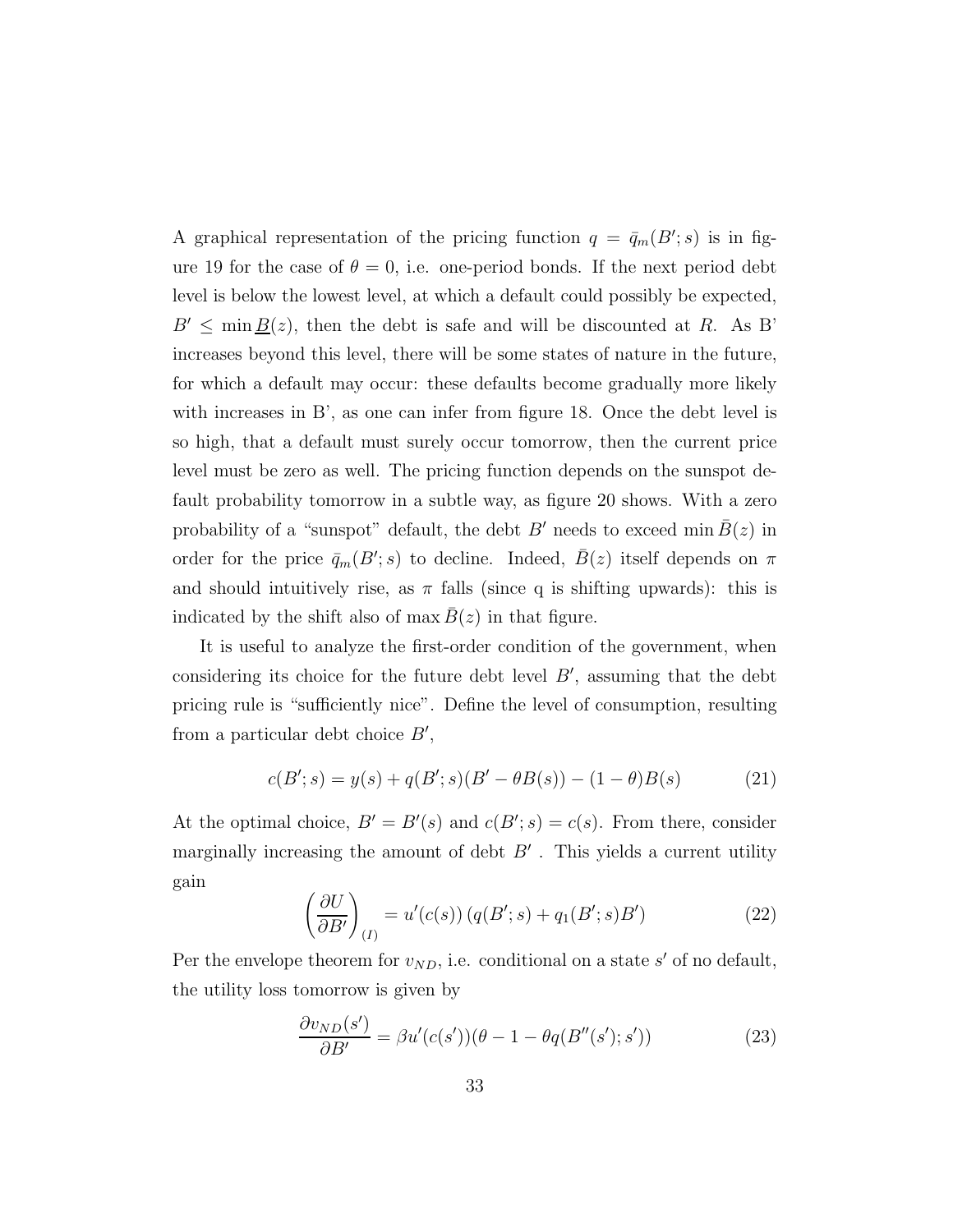

Figure 19: The market price  $q(B') = \bar{q}_m(B'; s)$  as a function of future debt  $B^{\prime}$ .



Figure 20: The market price  $q(B') = \bar{q}_m(B'; s)$  for nonzero "sunspot" default probability  $\pi$  as well as for  $\pi = 0$ .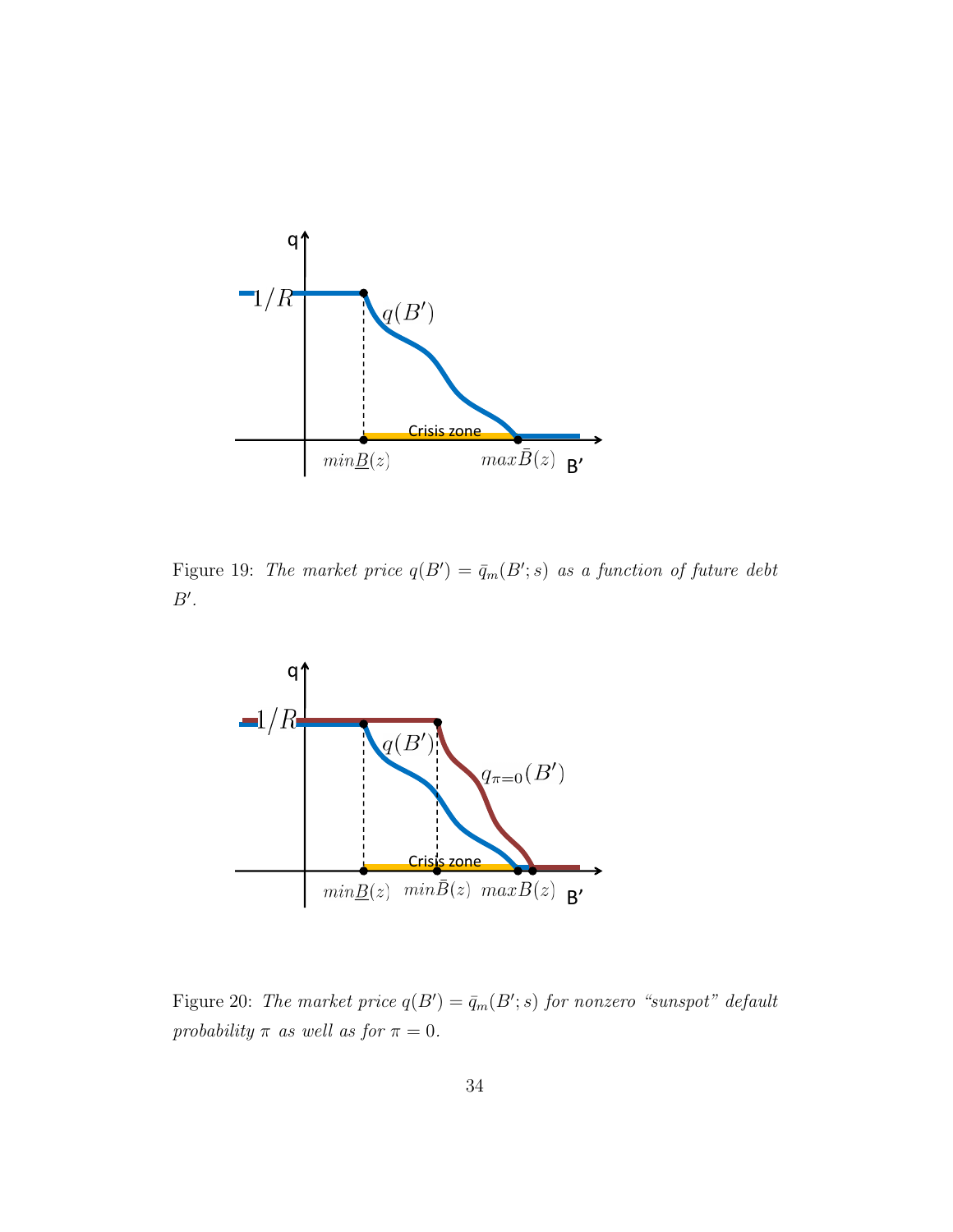where we have used the hopefully intuitive notation  $B''(s')$  to denote the debt choice next period, given next periods state  $s'$ , instead the of the formally correct but possibly confusing notation  $B'(s')$ . Integrating the losses given by (23) yields

$$
\left(\frac{\partial U}{\partial B'}\right)_{(II)} = \beta \pi \int_{\{z|B'\leq B(z)\}} u'(c(s' = (B', 0, y, \chi, 0, 0)) (1 - \theta + \theta q(B''(s'); s')) \mu(dz) \n+ \beta (1 - \pi) \int_{\{z|B'\leq \bar{B}(z)\}} u'(c(s' = (B', 0, y, \chi, 1, 0)) (1 - \theta + \theta q(B''(s'); s')) \mu(dz) \n= \beta E \left[ u'(c(s')) (1 - \theta + \theta q(B''(s'); s')) 1_{\delta(s')=0} \right]
$$
\n(24)

where we have set  $\zeta = 0$  and  $\zeta = 1$  for the two crisis sunspot situations, and arbitrarily fixed  $\psi = 0$ .

However, the set of default states changes. To keep the analysis tractable, suppose that  $\chi$  is not random but constant, while the distribution for y has a nontrivial, strictly positive and bounded density  $f(y) = F'(y)$  on  $[y_L, y_H]$ . With the help of proposition 4, the condition  $B \leq \underline{B}(z)$  can equivalently written as  $y \geq y(B)$ , while the condition  $B \leq \overline{B}(z)$  can equivalently written as  $y \ge \bar{y}(B)$  for some bounds  $\bar{y}(B) \le \underline{y}(B)$ . Additionally, there is then the net loss in utility due to increasing the risk of default (or, technically, the differentiation with respect to the boundary of the integral),

$$
\left(\frac{\partial U}{\partial B'}\right)_{(III)} = \beta \pi \left(v_{ND}(B',0,\underline{y}(B'),\chi,0,0) + \chi - v_D(\underline{y}(B'),\chi,0,0)\right) f(\underline{y}(B')) \frac{dy(B')}{dB'}
$$

$$
+ \beta(1-\pi) \left(v_{ND}(B',0,\overline{y}(B'),\chi,1,0) + \chi - v_D(\overline{y}(B'),\chi,0,0)\right) f(\overline{y}(B')) \frac{d\overline{y}(B')}{dB'}
$$

Note now, though, that the boundaries are defined by the condition that the expression in brackets equals zero, unless we are at the boundary of the interval  $[y_L, y_H]$  and therefore the derivative of  $y(B')$  or of  $\bar{y}(B')$  with respect to  $B'$  is zero.

The argument regarding this third part generalizes, in case  $\chi$  is random too. we note this result as follows.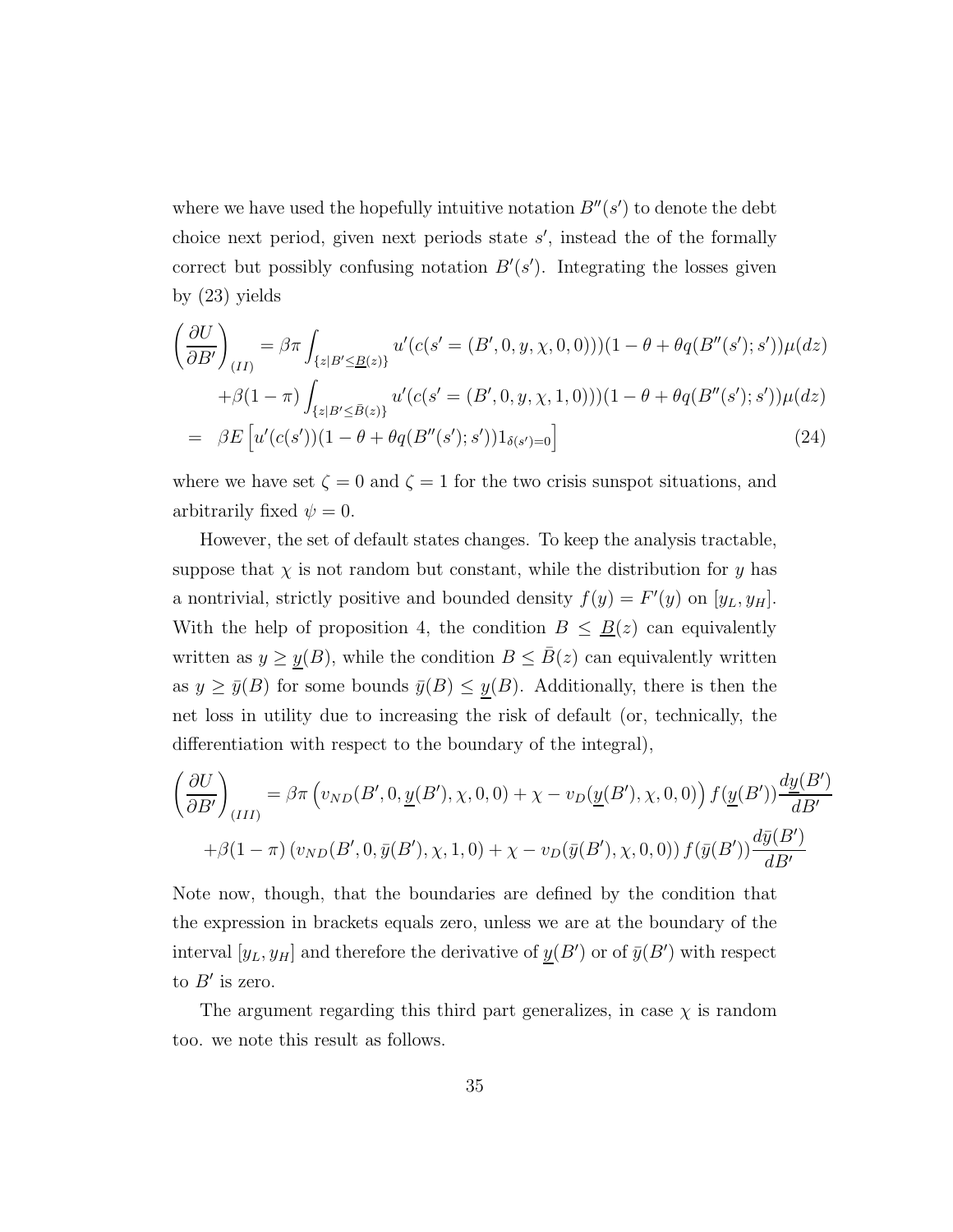**Proposition 7** If the condition for optimality can be written as a first-order condition, it is

$$
\left(\frac{\partial U}{\partial B'}\right)_{(I)} = \left(\frac{\partial U}{\partial B'}\right)_{(II)}\tag{25}
$$

where the two pieces are given by  $(22)$  and  $(24)$ . Put differently,

$$
q(B';s) + q_1(B';s)B' = \beta E \left[ \frac{u'(c(s'))}{u'(c(s))} (1 - \theta + \theta q(B''(s'); s')) 1_{\delta(s')=0} \right] \tag{26}
$$

If  $\theta = 0$  (only short-term debt), then

$$
q(B';s) + q_1(B';s)B' = \beta E \left[ \frac{u'(c(s'))}{u'(c(s))} 1_{\delta(s')=0} \right]
$$
 (27)

or

$$
1 - h(B';s)B' = \beta RE\left[\frac{u'(c(s'))}{u'(c(s))} | \delta(s') = 0\right]
$$
 (28)

where the hazard rate  $h(B'; s)$  is given by

$$
h(B';s) = -\frac{\partial E\left[\delta(s') = 0\right]/\partial B'}{E\left[\delta(s') = 0\right]}
$$
\n(29)

**Proof:** For equation (27), note that  $q(B'; s) = E[\delta(s') = 0] / R$ .

There is an important tension here. Consider  $\theta = 0$  and the first order condition (27). When increasing the debt level, the usual "consumptionversus-savings" first-order effect ought to be an increase in current consumption and a decrease in future consumption, leading to an decrease in current marginal utility and an increase in future marginal utility, resulting in some optimal level. This is offset by the decrease in resources gained per additional unit of debt on the left-hand side, due to the decrease in  $q_1$  and the decrease in the no-default region on the right-hand side. It is not a priori clear, that there is a unique solution. Put differently, it is not a priori clear and perhaps even unlikely, that the budget set  $(5)$  is convex in the choices  $(c, B')$ .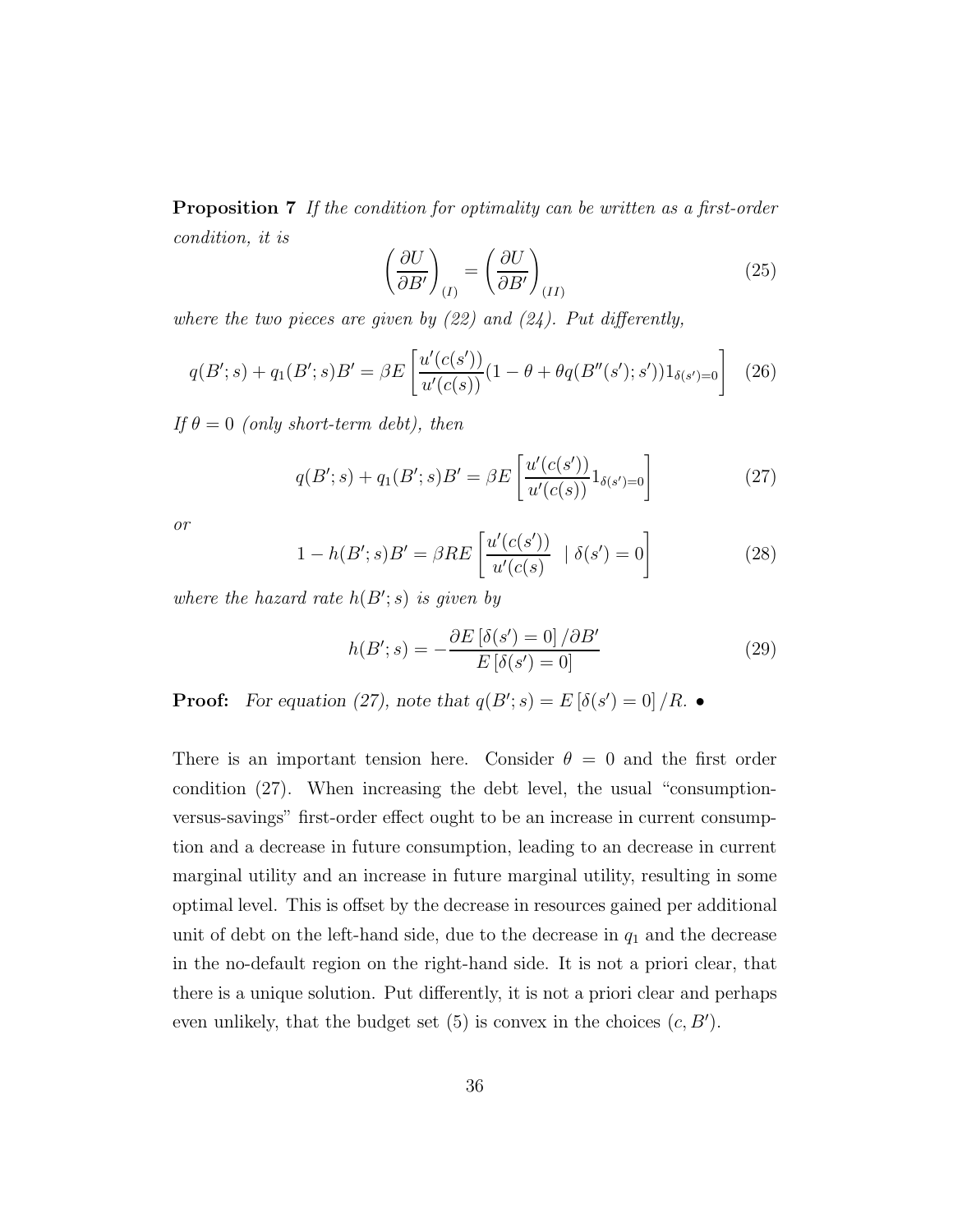This issue and the first-order condition (27) are examined in figure 21: we shall focus entirely on the case  $\theta = 0$ , though this discussion can probably be generalized. The left column shows the "benign" case. In the upper left panel, the market price for new debt  $q(B')$  declines at a reasonably even pace, so that the left hand side in equation (27) is monotonously decreasing, and even becomes negative, until debt reaches  $\max_z B(z)$ . That left hand side is then compared to the rhs of (27) in the lower left panel. For the figure, it has been assumed that the rhs is rising in  $B'$ : as discussed, even that may not be the case. The two curves intersect at a unique point. The right column shows one possible scenario, where multiple solutions to the first-order condition may emerge. Start from the upper right panel: there,  $q(B')$  becomes rather flat for a portion of the new debt levels, implying a jump upwards in the left-hand side of (27). As a result, the right-hand side of equation (27) may now intersect the left-hand side of (27) multiple times, as shown in the bottom right panel.

Nonetheless, for the purpose of some discussions, it may be illuminating to proceed with examining the first-order condition, and assuming that it provides the unique solution, while keeping the caveat in mind, that this may not be right. We shall state this as an explicit assumption, in case it is necessary to make an explicit reference to it.

#### Assumption A. 3 The first-order conditions given in proposition 7 characterize the solution, and the solution is unique.

With that assumption, some further comparative statics is possible, as shown in figure 22. For lower y or for higher  $B$ , one obtains a lower level of current consumption, keeping future debt  $B'$  the same. This results in higher marginal utility  $u'(c)$  or a lower rhs of the first-order condition (27).

Consider now the case, where  $\chi$  is constant and where the fluctuations in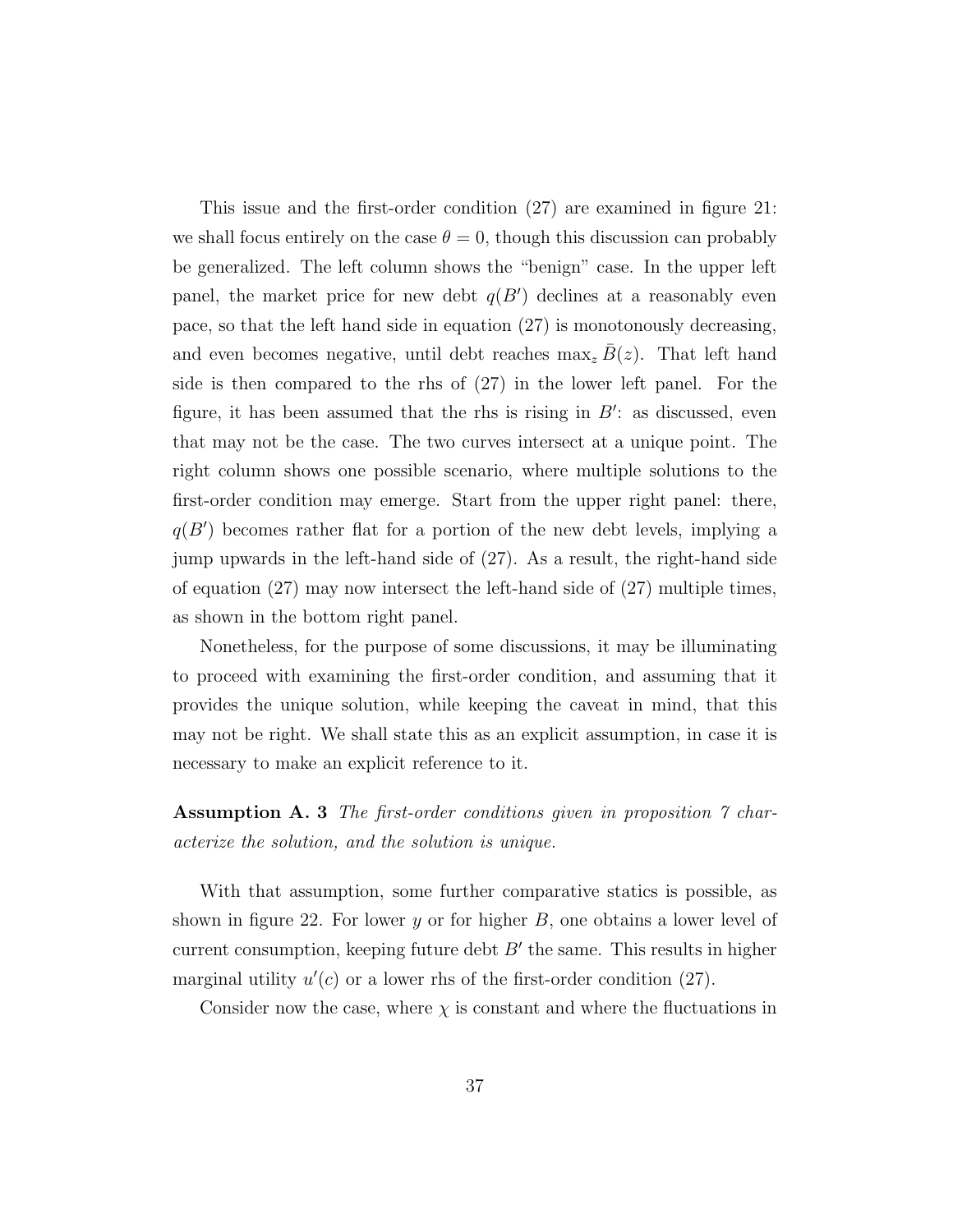

The market price  $q(B')$  vs the lhs of  $(27)$ :

Figure 21: Examining the first order condition (27)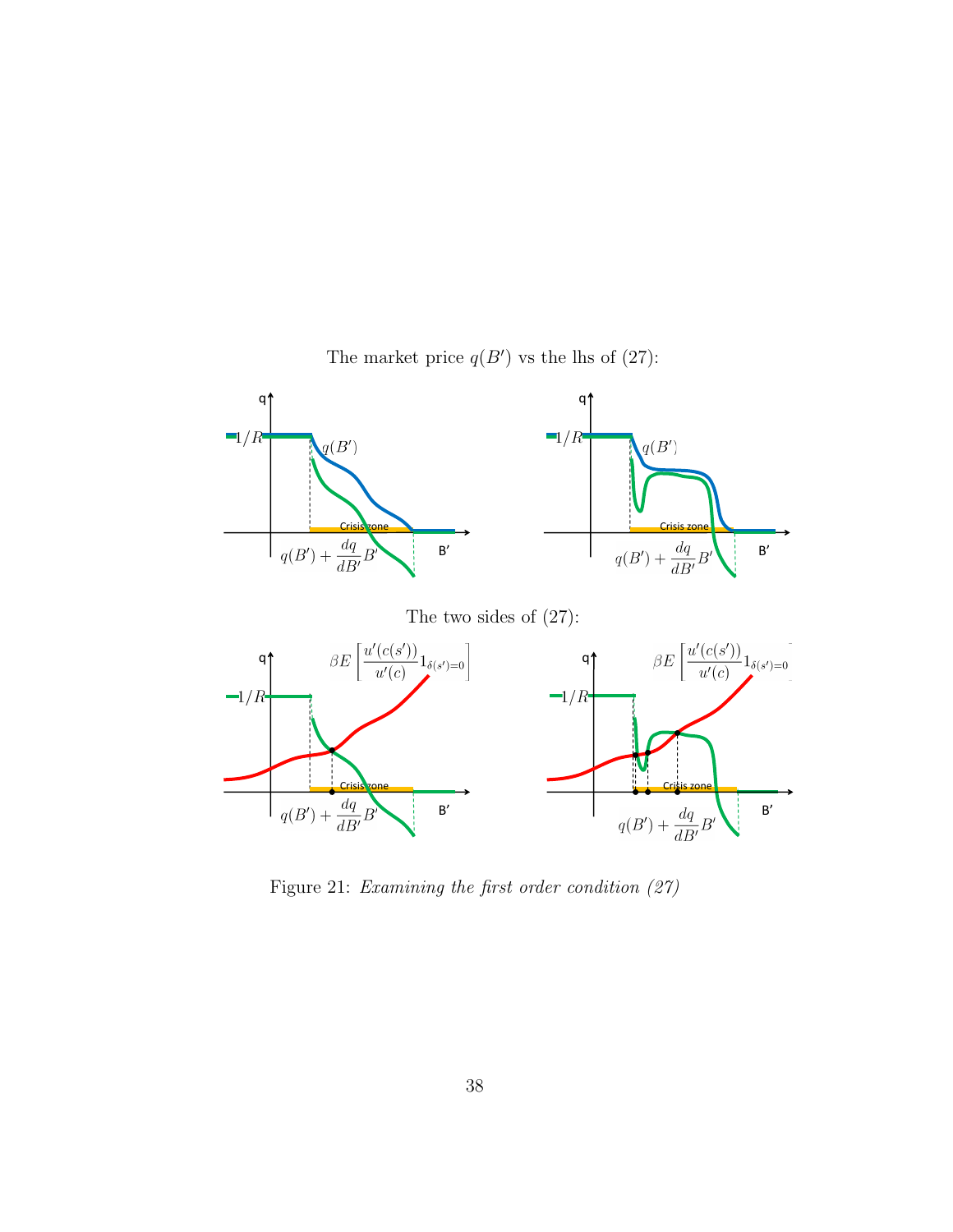

Figure 22: The first-order condition  $(27)$  versus variations in the state s: implications for the new debt level  $B'$ .

income are very small<sup>5</sup>. In that case, the price is nearly flat at  $q = (1 - \pi)/R$ in the crisis zone, min  $\underline{B}(z) \leq B'$  max  $\overline{B}(z)$ . Figure 23 shows the resulting version of (27), corresponding essentially to the situation described in Cole and Kehoe  $(2000)$ . The question is now, how large  $B'$  is, compared to the debt level B leading into this scenario. Consider the case where  $\beta R = 1$ . If income is literally constant, then consumption should be constant and the debt level should likewise remain constant, except that the country can also avoid the cost of default altogether<sup>6</sup> by "saving itself" out of the crisis zone, as shown in Cole and Kehoe (2000). The version of (27) for an initial debt level  $B = 0$  is shown in figure 24: at constant income and  $\beta R = 1$ , the

 $5$ This analysis is preliminary and rather speculative. Hopefully, we will succeed with a clean-up in a future version of this paper

<sup>6</sup>This appears to clash with the first-order condition derived above. The issue will be cleared up in a future version of this paper.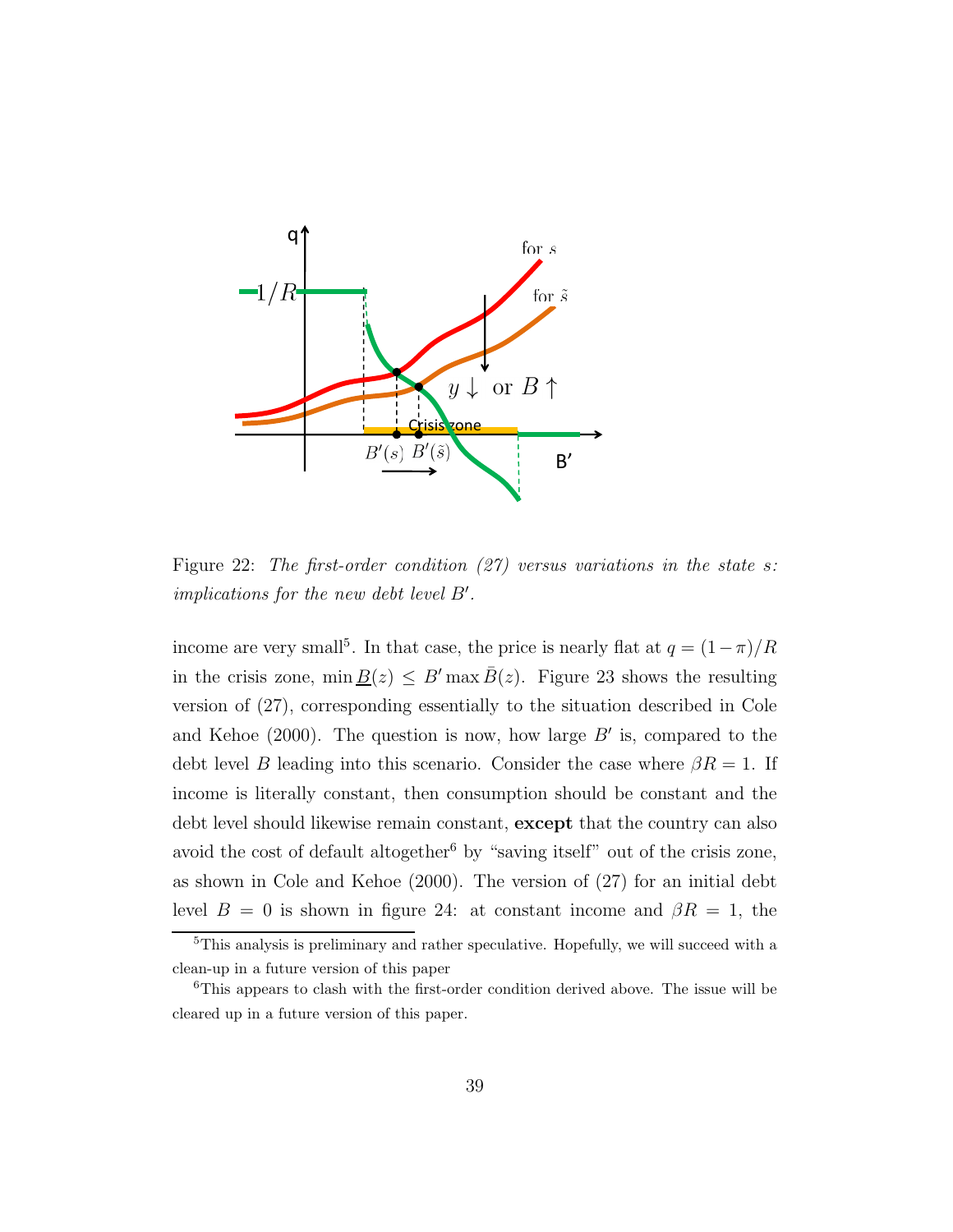

Figure 23: The first-order condition (27) when income fluctuations are small.

country will simply maintain that debt level rather than increase it.

Indeed, with a modest degree of income variation and for  $\beta R = 1$ , the country will choose to distance itself over time from the default zone as far as possible, saving for precautionary motives. The ensuing dynamics is shown in figure 25. If  $\beta R < 1$ , but close to 1, then the asset accumulation will not "run away", but still, the country will choose to accumulate large amounts of assets, as shown in figure 26. As a result, a sovereign debt crisis is highly unlikely. Here, it is therefore important to appeal to the political economy literature on sovereign debt accumulation, as in the literature cited in the introduction. If the government discounts the future sufficiently highly, i.e. if  $\beta R$  is considerably smaller than unity, then the country will possibly perch itself at a precarious point with an amount of debt in the crisis zone, as shown in figure 27. Indeed, reintroducing the income fluctuations in this picture results in a stationary distribution for the debt level, under suitable assumptions, as shown in figure 28.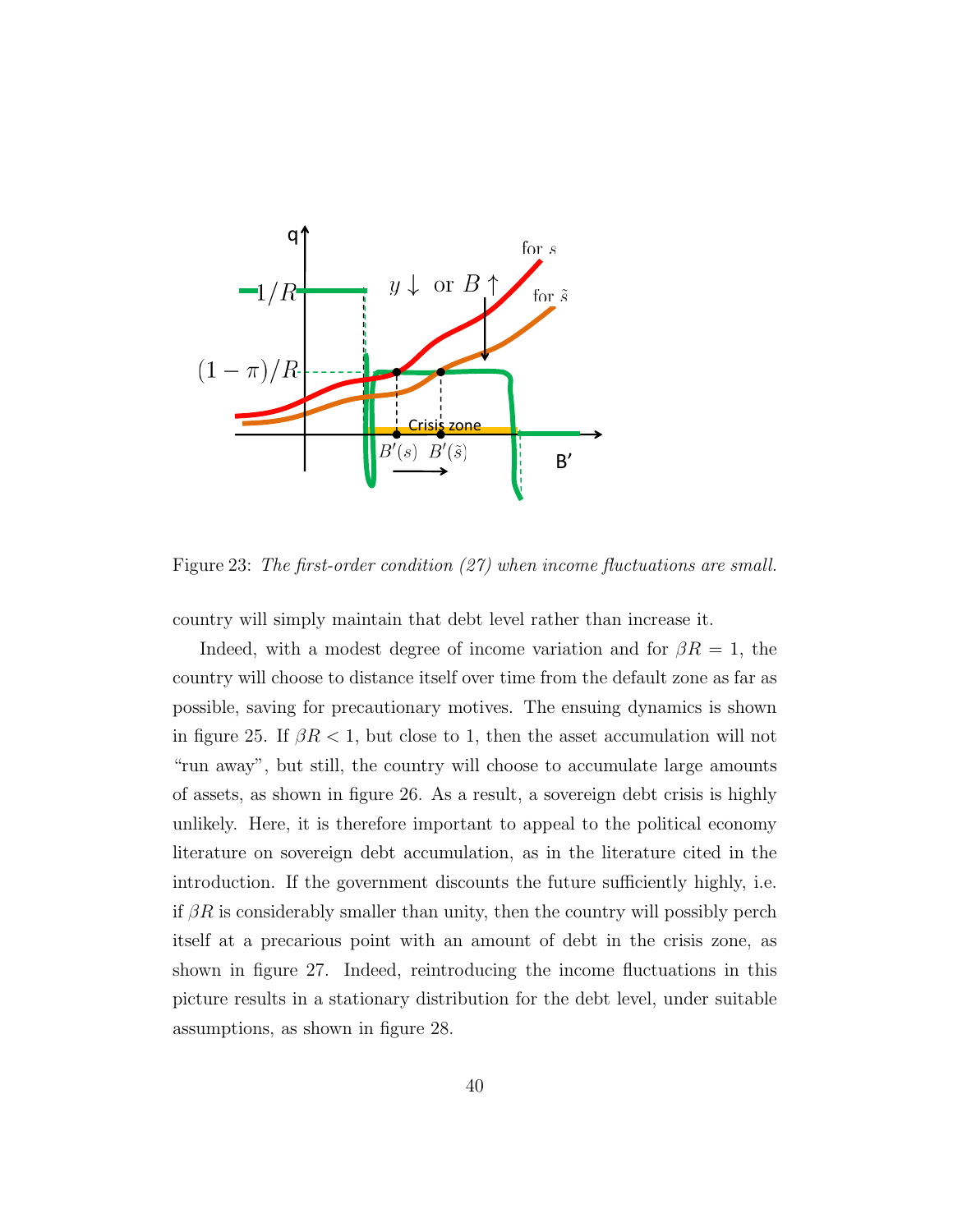

Figure 24: The first-order condition (27) when income fluctuations are negligible and initial debt is zero.



Figure 25: The debt dynamics for small income fluctuations and  $\beta R = 1$ .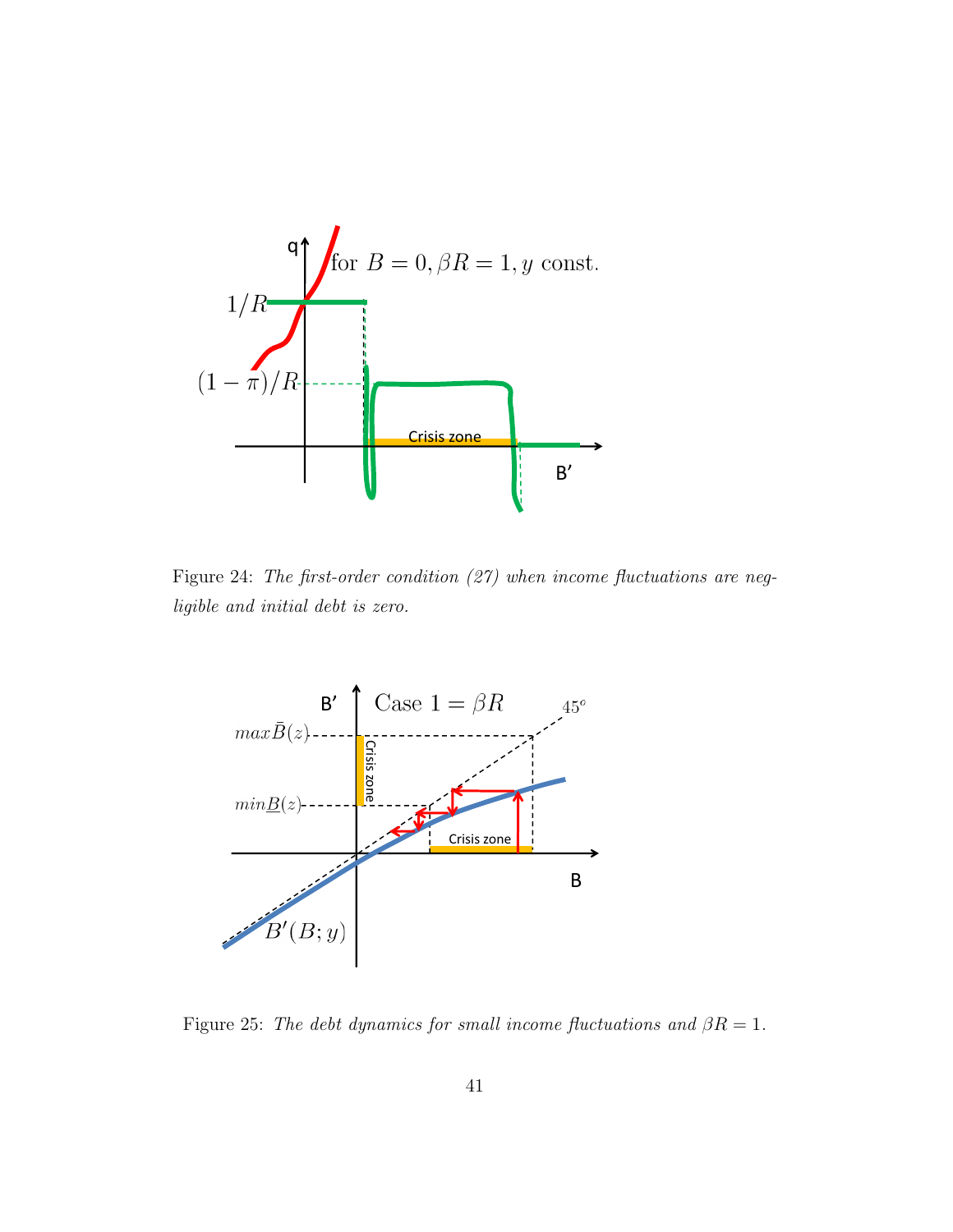

Figure 26: The debt dynamics for small income fluctuations and βR below, but near 1.



Figure 27: The debt dynamics for small income fluctuations and βR far below 1.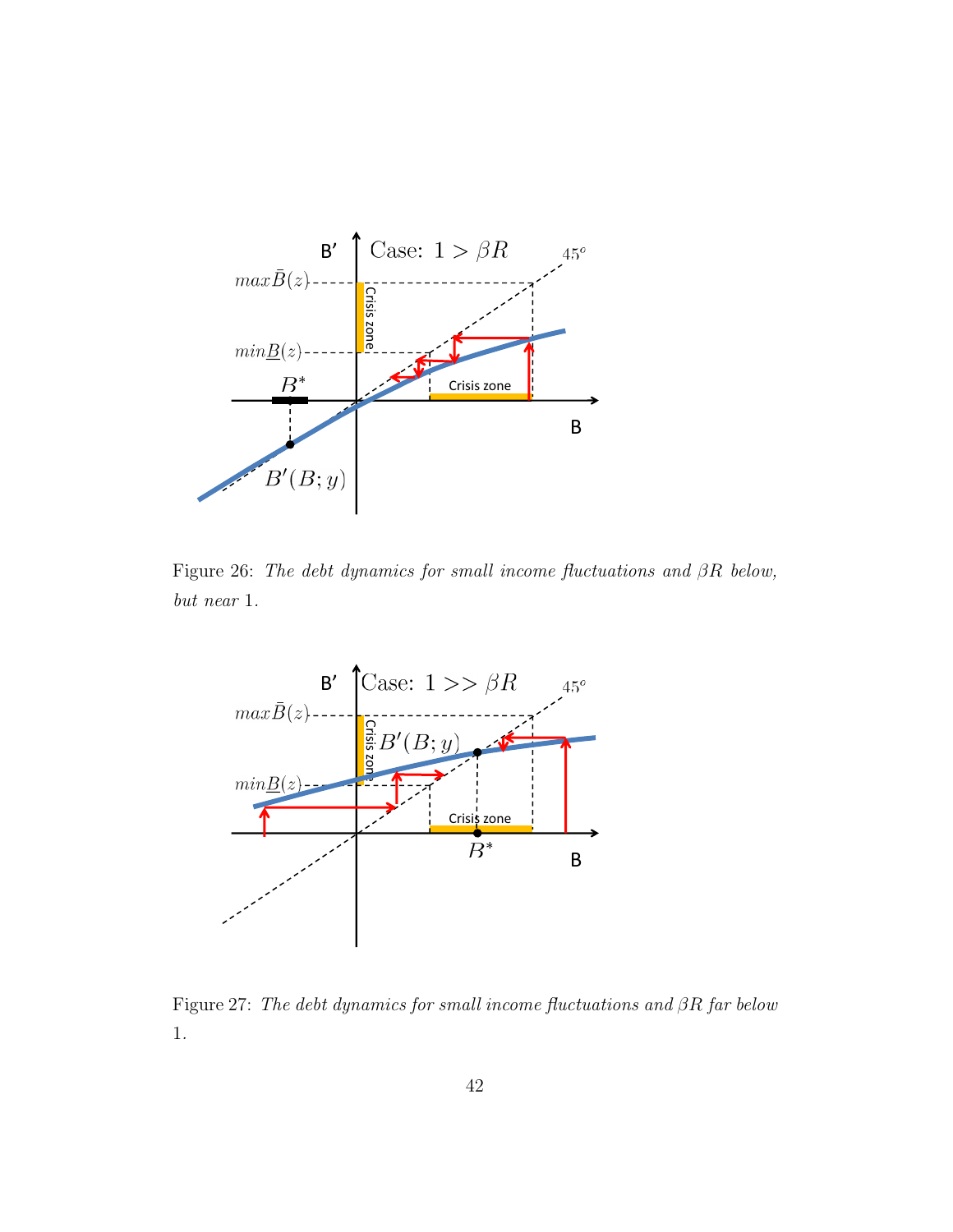

Figure 28: The stationary debt dynamics for small income fluctuations and  $\beta R$  far below 1.

## C Other bailout mechanisms

Let us now consider the possibility for a bailouts, which may not necessarily be actuarily fair, as an extension of the discussion in the main body of the paper, and as these may be important for certain policy discussions. We shall focus on a few benchmark cases and explore their implications. First, suppose that, for a single period, debt can be sold at some fixed "assisted" price  $0 < q_a < 1/R$  to some outside facility, provided the total amount  $B'$  of debt does not exceed some upper limit  $\bar{B}_a$ . This is a bailout and a stylized version of the one-time rescue for Greece or a one-time intervention by the European Financial Stability Facility. The resulting situation is shown in figure 29. The green line denotes the market price for existing debt sold to private lenders, while the blue line denotes the line, at which debt can be sold to the outside facility. The new debt level  $B'_a(s)$  now exceeds the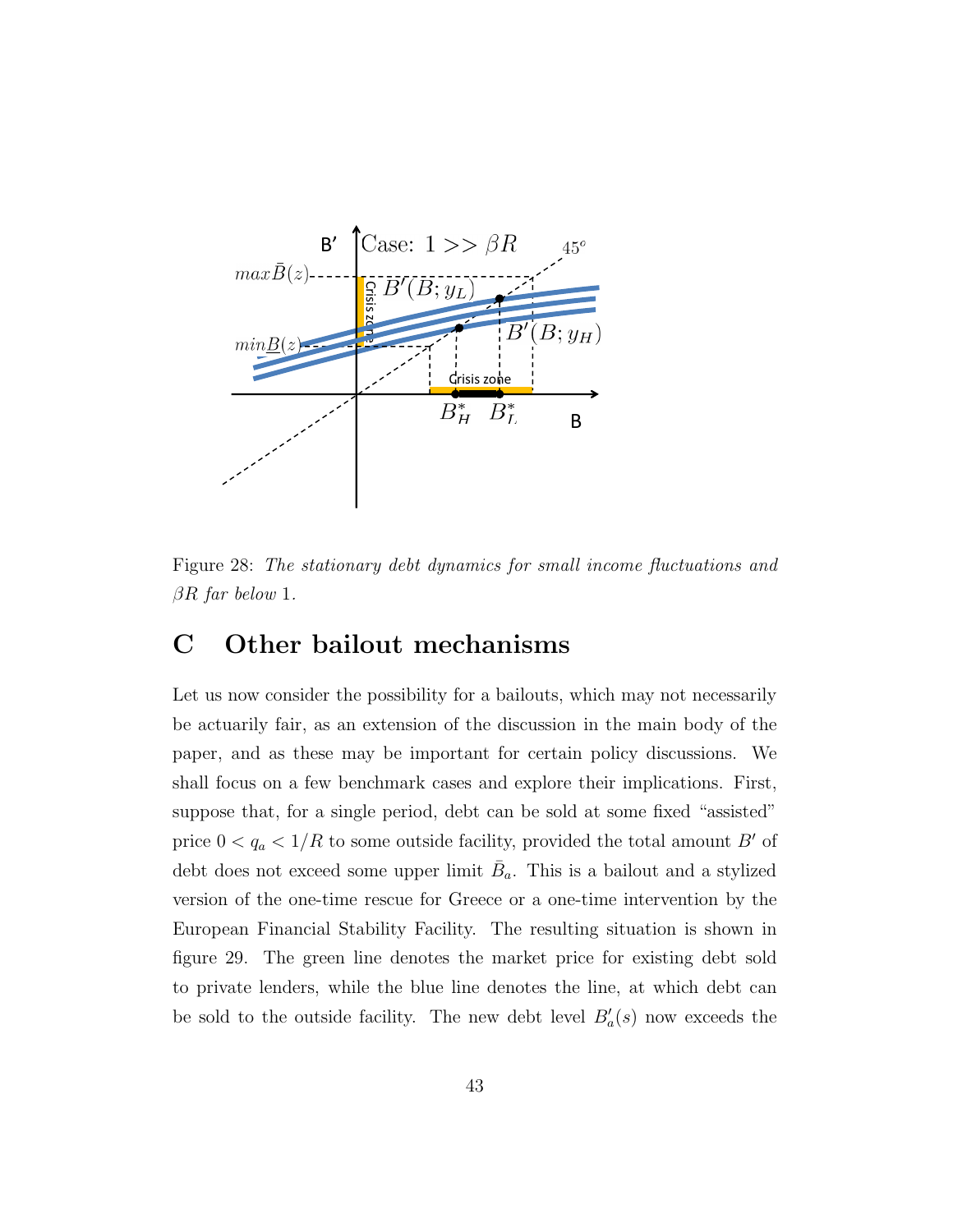

Figure 29: The choice of the debt level in case of a one-time assistance or bailout.

old debt level. Essentially, given the bailout, there is no longer quite the same pressure for the government of the country to cut back on government spending, due to the impending financial crisis. Indeed, we have seen how the attempts of government cut backs in Greece and Portugal have run into fierce local resistance: a luxury, that certainly would not have been there, if these countries needed to keep borrowing on private markets only and wished to avoid a default. As this is a one-time bailout, the resulting debt dynamics is given by figure 27, starting towards the right end, and indicated with the red arrow there (indeed, that arrow only applies in this situation: without the bailout, there would have been an assured default at that debt level outside the crisis zone).

It may be more interesting to consider a permanent version of this facility: all future borrowing by the country at hand can be done at some fixed price  $0 < q_a < 1/R$ , provided the total amount B' of debt does not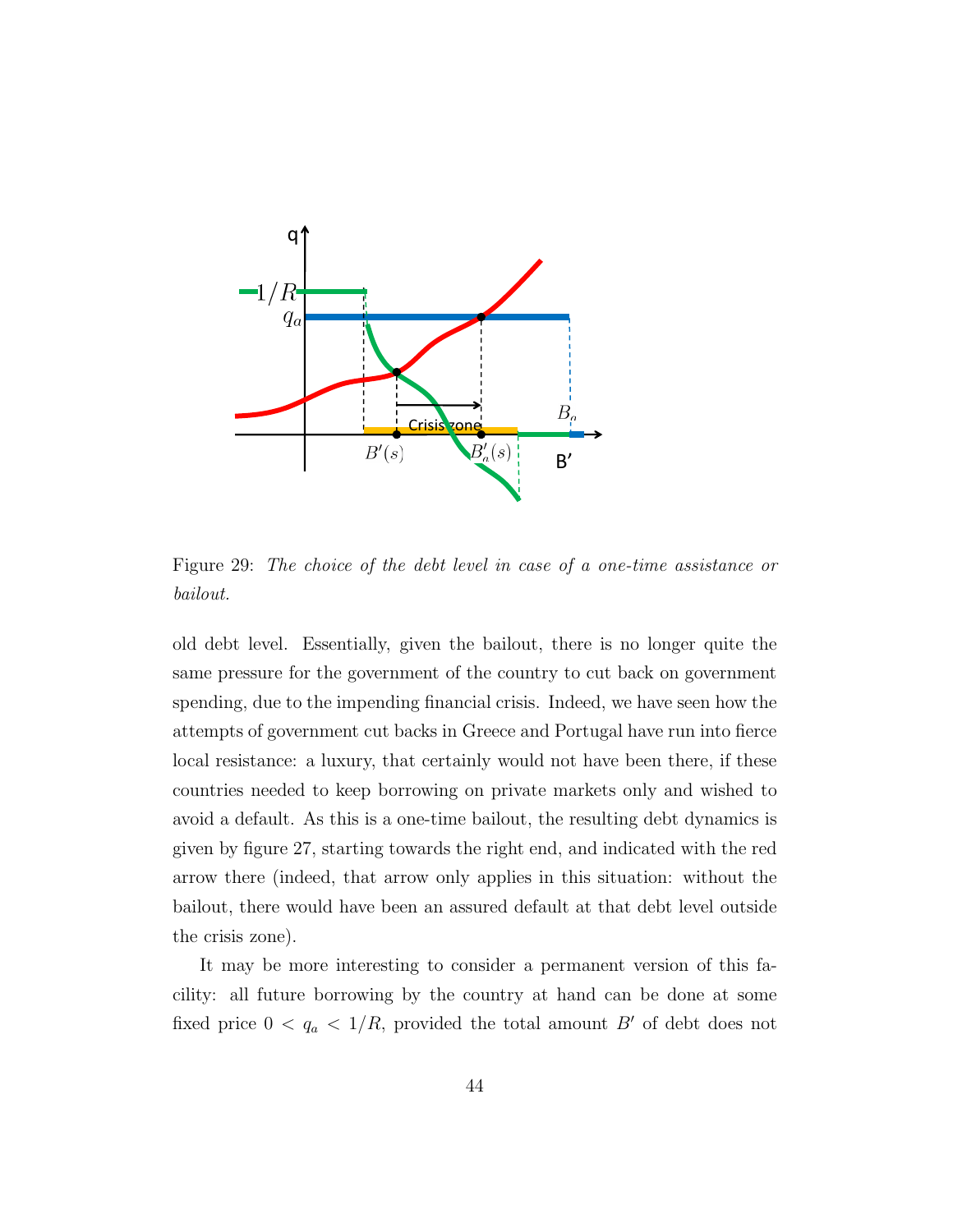

Figure 30: The choice of the debt level in case of a permanent assistance or bailout.

exceed some upper limit  $\bar{B}_a$ . In that case, the pricing is given by figure 30. The existence of the borrowing guarantee now removes the doubt of private lenders that the country will be able to borrow tomorrow. As a result, the country debt becomes safe and will be discounted at the usual safe rate R. The mere promise of the permanent facility results in a markedly reduced market interest on the country debt, provided the promised facility is fully credible.

This may appear to be a wonderful solution. This is so only at first blush, however. Note that the borrowing increases from  $B'(s)$  to  $B'_a(s)$ . Indeed, the country will once again find its perch in the crisis zone of probabilistic default: this time, however, triggered by the debt limit imposed by the facility<sup>7</sup>. The country will borrow privately at the safe return  $R$ , until it gets near the

<sup>7</sup>Without a debt limit, the country will choose to run a Ponzi scheme, borrowing forever more without ever repaying.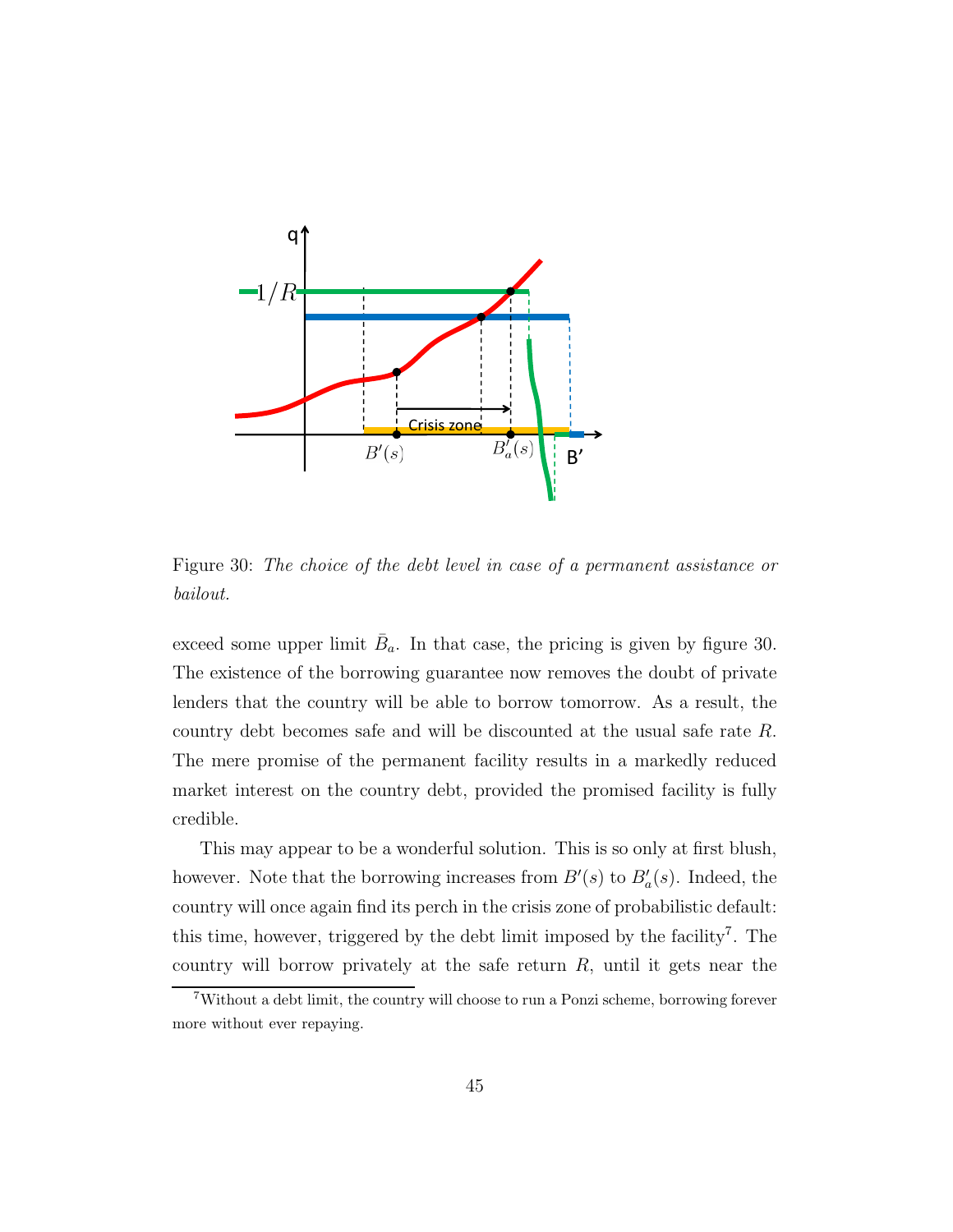

Figure 31: The stationary debt dynamics for small income fluctuations and a permanent bailout facility.

imposed debt limit. At that point, credibility on private credit markets collapses as a default is now viewed as likely, the country will borrow one last time, but this time from the facility at the reduced price, and will default in the next period. The proof is by contradiction: if it would not default in the next period (or if such a default would be very unlikely), then it would borrow privately, rather than at the "penalty rate" from the facility. The ensuing debt dynamics is shown in figure 31.

Both scenarios are in conflict with the observation, however, that yields on, say, Greece, Portugese and Irish debt are high and continue to be high, i.e. that there continue to be default fears by private markets. While it is conceivable, that we are simply in that "terminal" period described in the previous scenario, an alternative view here is that the bailout is probabilistic. This can be modelled in analogy to the default sunspot above. I.e., assume some bailout probability  $0 < \omega < 1$ . If the "bailout sunspot"  $\psi$  is below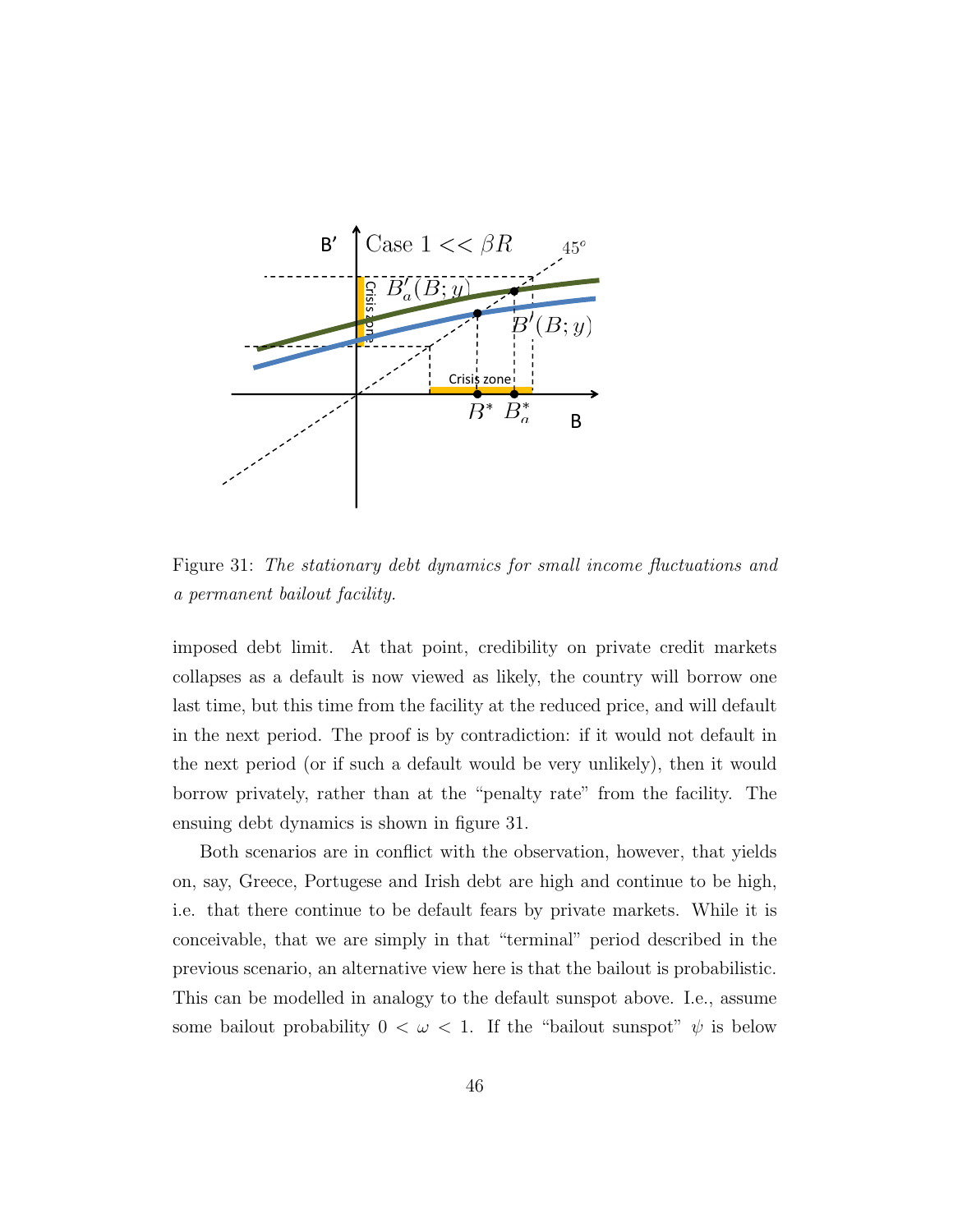$\omega, \psi < \omega$ , then the country can borrow at the price  $0 < q_a < 1/R$  from the outside facility, provided the total amount  $B'$  of debt does not exceed some upper limit  $\bar{B}_a$ . If the "bailout sunspot"  $\psi$  exceeds  $\omega, \psi \geq \omega$ , then the country must rely on private markets alone.

This will have the effect shown in figure 32. The level of debt at which a country will now prefer a default in those periods when no borrowing from the facility is possible, has increased compared to the "no bailout ever" scenario, as the country can hope for the option of borrowing from that facility in the future. Therefore, the crisis zone shifts to the right. The debt dynamics is shown in figure 33. Essentially, this is now a shifted version of the debt dynamics without that facility: rather than repaying the debt, the country shifts to higher debt levels, and the probability of a default is essentially the same as it was before. This takes a bit of time, of course. The facility therefore provides a temporary, but not a permanent resolution of the fiscal crisis. The debt is once again traded at a premium, as before, except that the probabilistic bailout means that these higher premium will be afforded at a higher debt level, than without that facility, while avoiding the default.

In essence, these scenarios show that the bailout facility only postpones the day of reckoning. It provides temporary relieve to the country in its desire to maintain a high level of government consumption, but leaves the default situation in a very similar and precarious situation as before, once the initial relief is "used up".